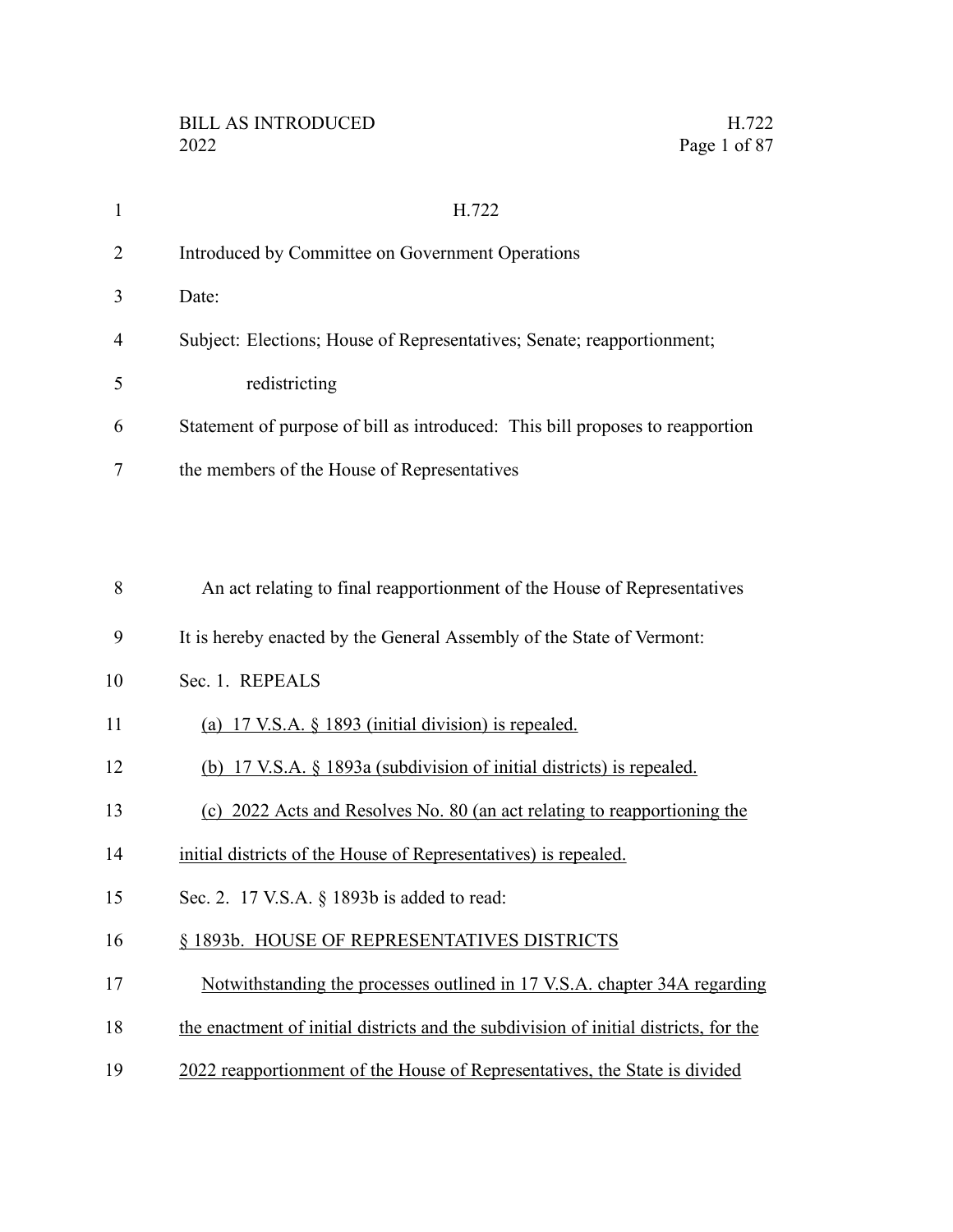| $\mathbf{1}$   |                                                               | into the following districts for the House of Representatives, each of which |                 |  |
|----------------|---------------------------------------------------------------|------------------------------------------------------------------------------|-----------------|--|
| $\overline{2}$ | shall be entitled to the indicated number of Representatives: |                                                                              |                 |  |
| 3              | District                                                      | Towns and Cities                                                             | Representatives |  |
| $\overline{4}$ |                                                               | *** ADDISON COUNTY ***                                                       |                 |  |
| 5              | <b>ADDISON-1</b>                                              | That portion of the town of                                                  |                 |  |
| 6              |                                                               | Middlebury encompassed within a                                              |                 |  |
| 7              |                                                               | boundary beginning at the point                                              |                 |  |
| 8              |                                                               | where the northern boundary line of                                          |                 |  |
| 9              |                                                               | Middlebury intersects with U.S.                                              |                 |  |
| 10             |                                                               | Route 7; then southerly along the                                            |                 |  |
| 11             |                                                               | eastern side of the centerline of U.S.                                       |                 |  |
| 12             |                                                               | Route 7 to the intersection of Main                                          |                 |  |
| 13             |                                                               | Street; then southwesterly along the                                         |                 |  |
| 14             |                                                               | southeastern side of the centerline of                                       |                 |  |
| 15             |                                                               | Main Street to the traffic circle; then                                      |                 |  |
| 16             |                                                               | along the southeastern side of the                                           |                 |  |
| 17             |                                                               | centerline of the northwestern                                               |                 |  |
| 18             |                                                               | section of the traffic circle to the                                         |                 |  |
| 19             |                                                               | beginning of College Street; then                                            |                 |  |
| 20             |                                                               | westerly along the southern side of                                          |                 |  |
| 21             |                                                               | the centerline of College Street to the                                      |                 |  |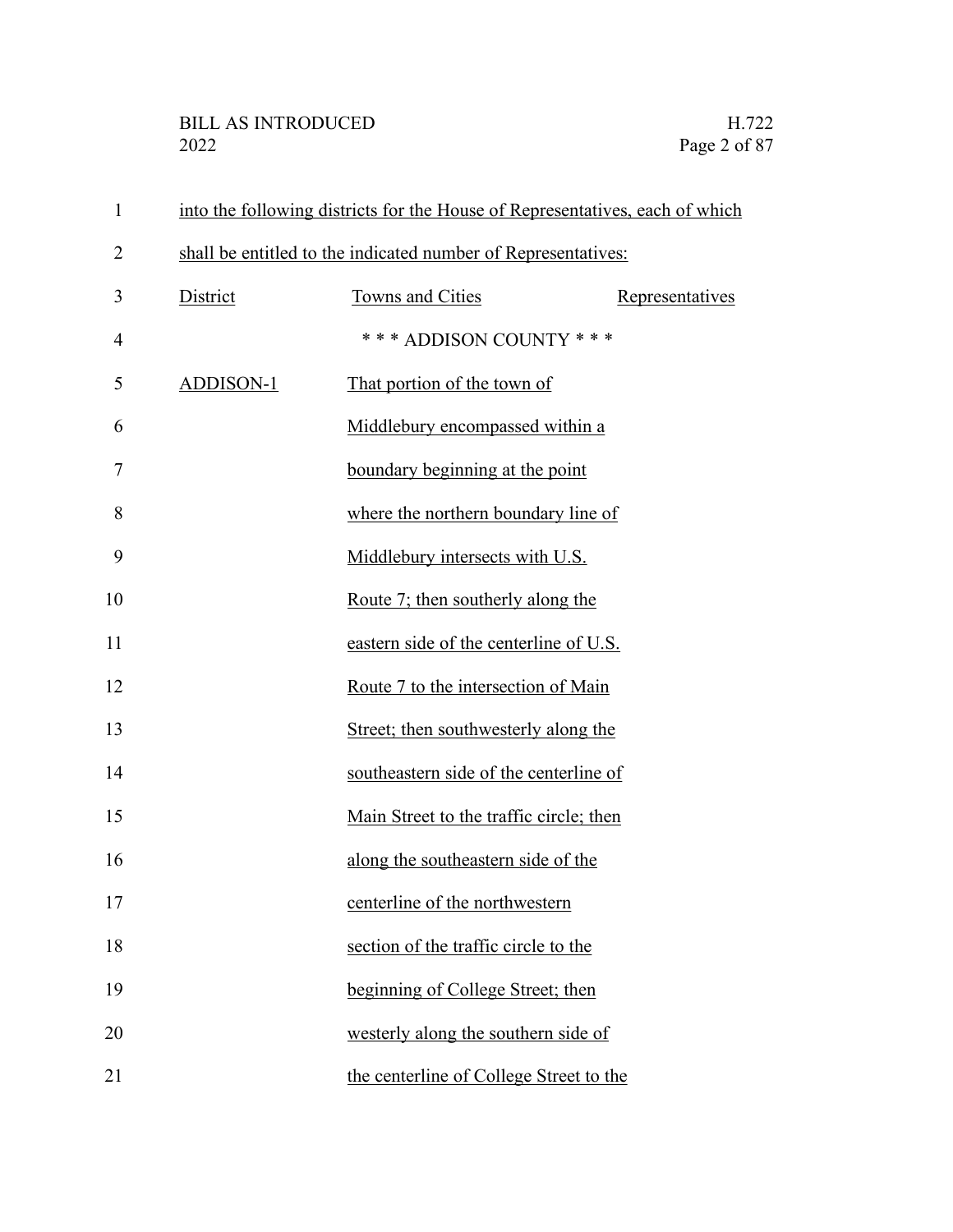| $\mathbf{1}$   | intersection of Weybridge Street;      |                |
|----------------|----------------------------------------|----------------|
| $\overline{2}$ | then northwesterly along the           |                |
| 3              | southwestern side of the centerline of |                |
| $\overline{4}$ | Weybridge Street to the boundary of    |                |
| 5              | the town of Weybridge; then            |                |
| 6              | westerly along the town line of        |                |
| 7              | Weybridge to the boundary of the       |                |
| 8              | town of Cornwall; then southerly       |                |
| 9              | along the town line of Cornwall to     |                |
| 10             | the boundary of the town of            |                |
| 11             | Salisbury; then easterly along the     |                |
| 12             | town line of Salisbury to the          |                |
| 13             | boundary of the town of Ripton; then   |                |
| 14             | northerly along the town line of       |                |
| 15             | Ripton to the boundary of Bristol;     |                |
| 16             | then northerly then westerly along     |                |
| 17             | the town line of Bristol to the        |                |
| 18             | boundary of the town of New Haven;     |                |
| 19             | then westerly along the town line of   |                |
| 20             | New Haven to the point of beginning    | $\overline{2}$ |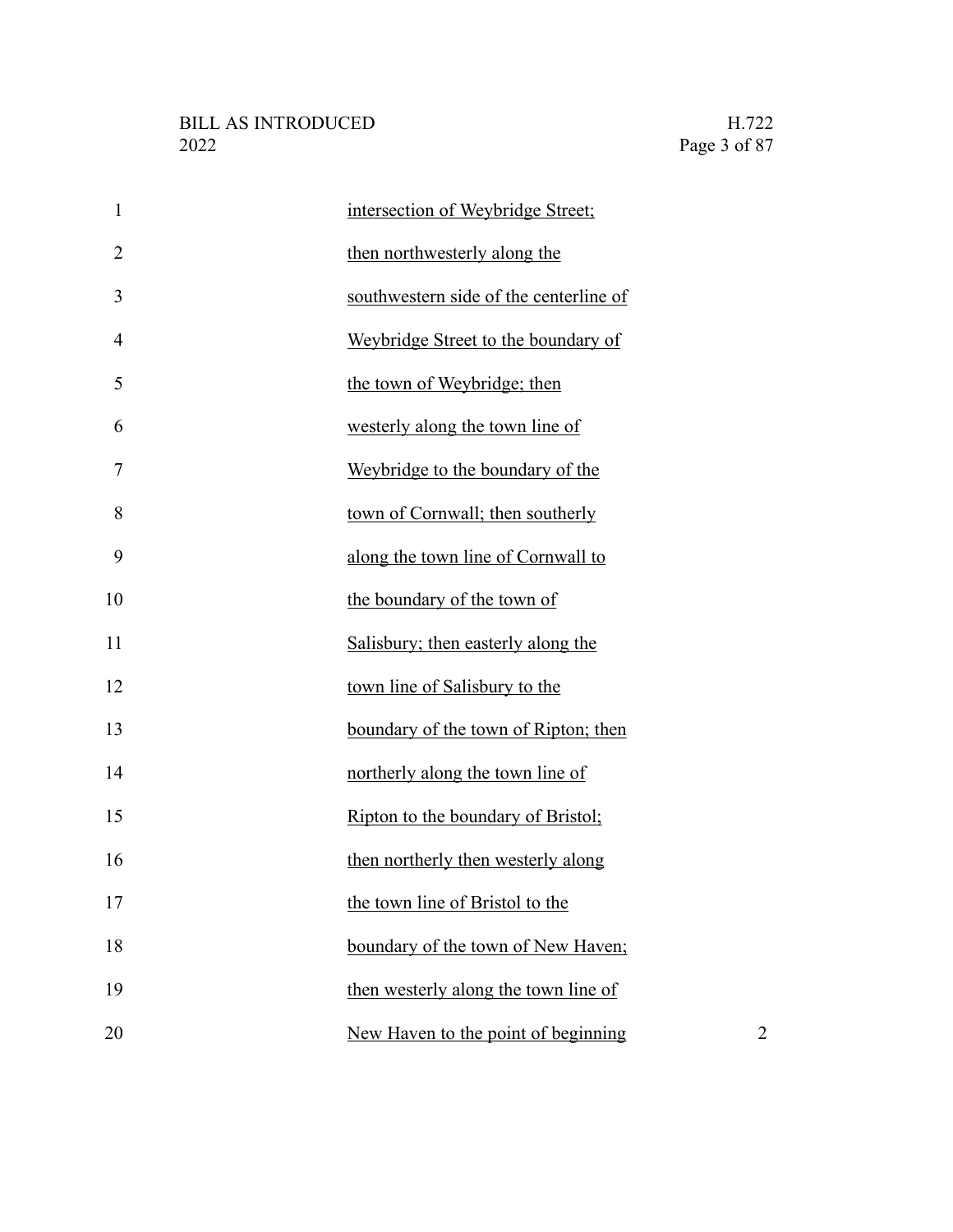| $\mathbf{1}$   | <b>ADDISON-2</b> | Cornwall, Goshen, Leicester, Ripton,   |              |
|----------------|------------------|----------------------------------------|--------------|
| $\overline{2}$ |                  | and Salisbury                          | $\mathbf{1}$ |
| 3              | <b>ADDISON-3</b> | Addison, Ferrisburgh, Panton,          |              |
| 4              |                  | Vergennes, Waltham                     |              |
| 5              |                  | and that portion of the town of New    |              |
| 6              |                  | Haven encompassed within a             |              |
| 7              |                  | boundary beginning at the point        |              |
| 8              |                  | where the northeastern boundary line   |              |
| 9              |                  | of New Haven intersects with the       |              |
| 10             |                  | Mud Creek tributary running parallel   |              |
| 11             |                  | to Lime Kiln Road; then southerly      |              |
| 12             |                  | along the western side of the Mud      |              |
| 13             |                  | Creek tributary running parallel to    |              |
| 14             |                  | Lime Kiln Road to where the Mud        |              |
| 15             |                  | Creek tributary intersects with U.S.   |              |
| 16             |                  | Route 7; then southerly along the      |              |
| 17             |                  | western side of the centerline of U.S. |              |
| 18             |                  | Route 7 to where it intersects with    |              |
| 19             |                  | the New Haven River; then westerly     |              |
| 20             |                  | along the northern side of the New     |              |
| 21             |                  | Haven River to where it intersects     |              |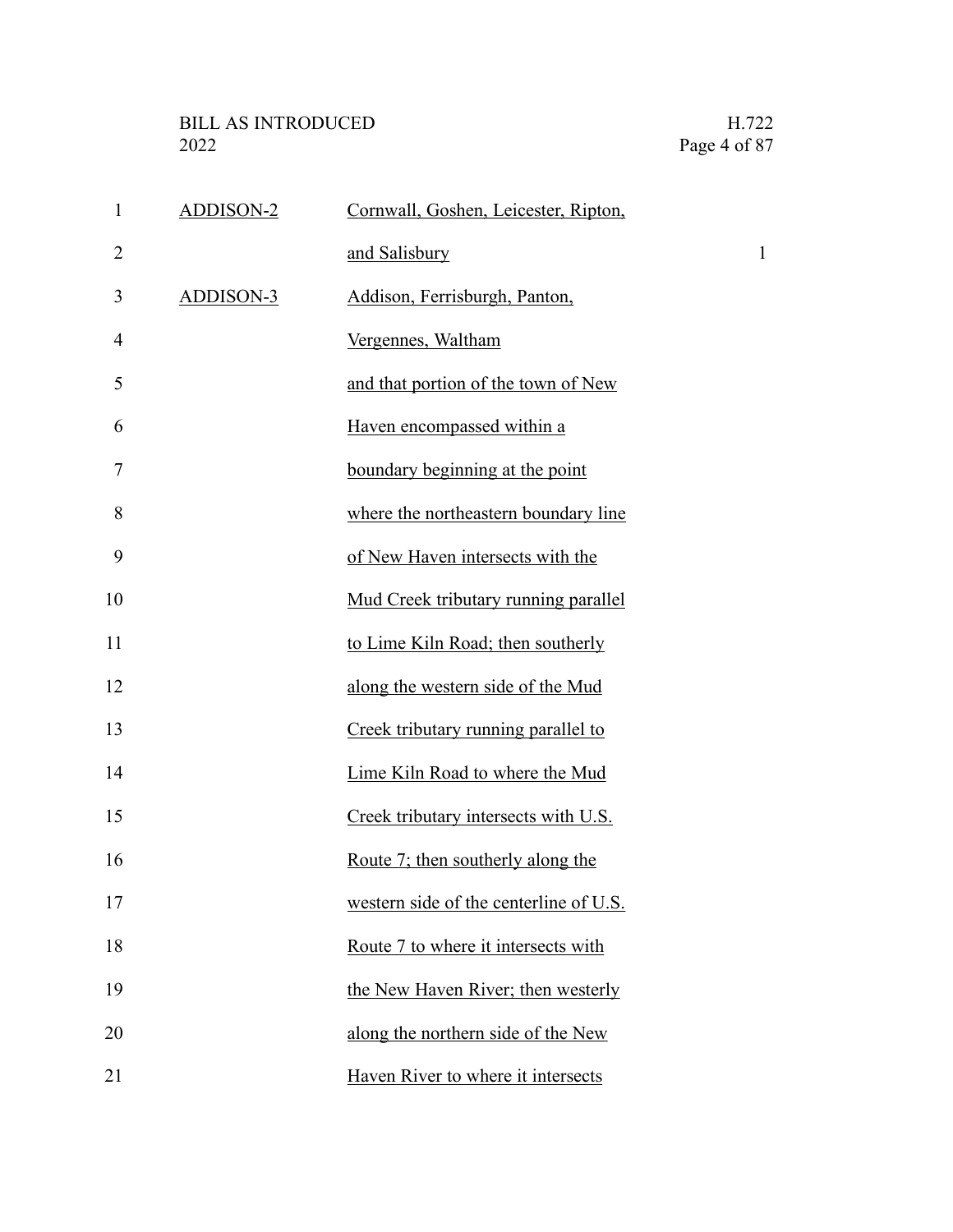| $\mathbf{1}$ |                  | with the Otter Creek; then westerly  |                |
|--------------|------------------|--------------------------------------|----------------|
| 2            |                  | along the northern side of the Otter |                |
| 3            |                  | Creek to where it intersects with    |                |
| 4            |                  | Morgan Horse Farm Road and the       |                |
| 5            |                  | boundary of the town of Weybridge;   |                |
| 6            |                  | then westerly along the town line of |                |
| 7            |                  | Weybridge to the boundary of the     |                |
| 8            |                  | town of Waltham; then easterly then  |                |
| 9            |                  | northerly along the town line of     |                |
| 10           |                  | Waltham to the boundary of the town  |                |
| 11           |                  | of Ferrisburgh; then easterly along  |                |
| 12           |                  | the town line of Ferrisburgh to the  |                |
| 13           |                  | point of beginning                   | $\overline{2}$ |
| 14           | <b>ADDISON-4</b> | Bristol, Lincoln, Monkton, and       |                |
| 15           |                  | Starksboro                           | $\overline{2}$ |
| 16           | ADDISON-5        | Bridport, Weybridge, that portion of |                |
| 17           |                  | the town of Middlebury not included  |                |
| 18           |                  | in ADDISON-1, and that portion of    |                |
| 19           |                  | the town of New Haven not included   |                |
| 20           |                  | in ADDISON-3                         |                |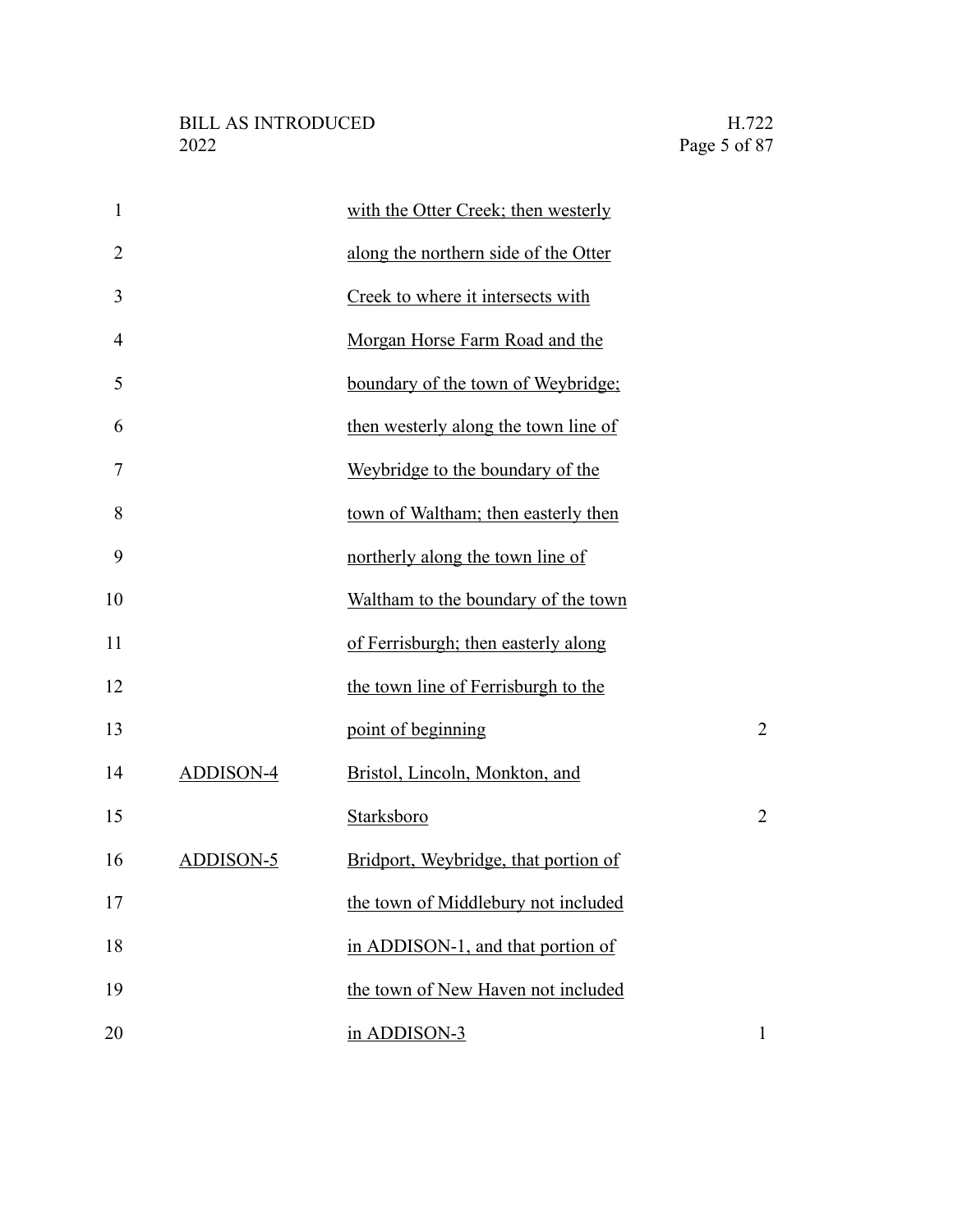ADDISON-1

| $\overline{2}$ | <b>RUTLAND</b> | Hubbardton, Orwell, Shoreham,          |              |
|----------------|----------------|----------------------------------------|--------------|
| 3              |                | Sudbury, and Whiting                   | $\mathbf{1}$ |
| $\overline{4}$ |                | *** BENNINGTON COUNTY ***              |              |
| 5              | BENNINGTON-1   | Readsboro, Searsburg, Stamford,        |              |
| 6              |                | Woodford, and that portion of the      |              |
| 7              |                | town of Pownal encompassed within      |              |
| 8              |                | a boundary beginning at the point      |              |
| 9              |                | where the northern boundary line of    |              |
| 10             |                | the town of Pownal intersects with     |              |
| 11             |                | VT Route 7; then southerly along the   |              |
| 12             |                | western side of the centerline of VT   |              |
| 13             |                | Route 7 to the intersection of Barber  |              |
| 14             |                | Pond Road; then easterly along the     |              |
| 15             |                | southern side of the centerline of     |              |
| 16             |                | Barber Pond Road to the intersection   |              |
| 17             |                | of South Stream Road; then easterly    |              |
| 18             |                | along the south side of the centerline |              |
| 19             |                | of South Stream Road to where it       |              |
| 20             |                | intersects with the power lines after  |              |
| 21             |                | 620 South Stream Road and before       |              |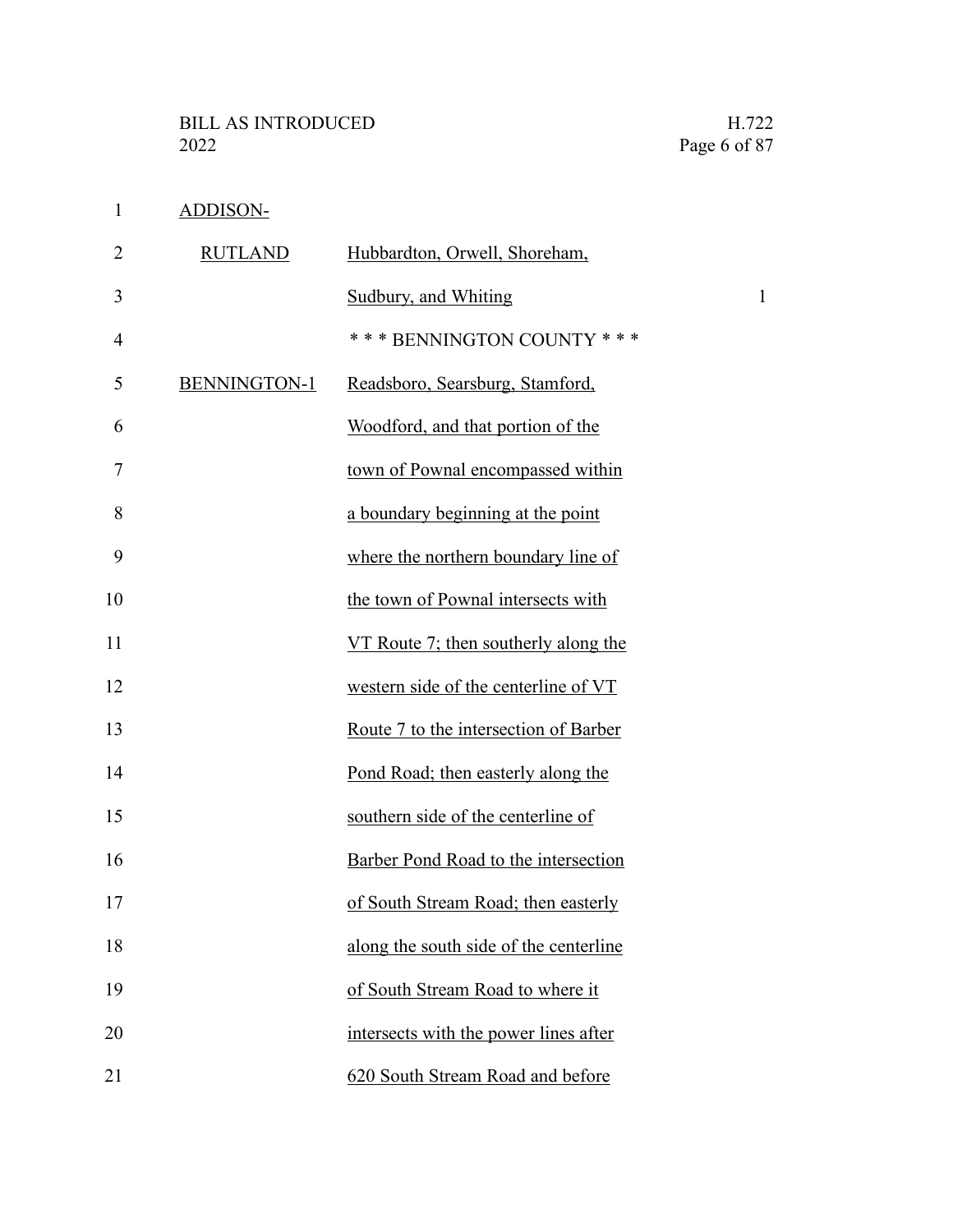| $\mathbf{1}$   |              | 802 South Stream Road; then          |              |
|----------------|--------------|--------------------------------------|--------------|
| $\overline{2}$ |              | easterly along the southern side of  |              |
| 3              |              | the power lines to where the power   |              |
| $\overline{4}$ |              | lines intersect with the boundary of |              |
| 5              |              | the town of Stamford approximately   |              |
| 6              |              | one mile north of County Road; then  |              |
| 7              |              | southerly along the town line of     |              |
| 8              |              | Stamford to the state border of      |              |
| 9              |              | Massachusetts; then easterly along   |              |
| 10             |              | the state border of Massachusetts to |              |
| 11             |              | the state border of New York; then   |              |
| 12             |              | northerly along the state border of  |              |
| 13             |              | New York to the boundary of the      |              |
| 14             |              | town of Bennington; then easterly    |              |
| 15             |              | along the town line of Bennington to |              |
| 16             |              | the point of beginning               | $\mathbf{1}$ |
| 17             | BENNINGTON-2 | That portion of the town of          |              |
| 18             |              | Bennington encompassed within a      |              |
| 19             |              | boundary beginning at the point      |              |
| 20             |              | where the eastern boundary line of   |              |
| 21             |              | the town of Bennington intersects    |              |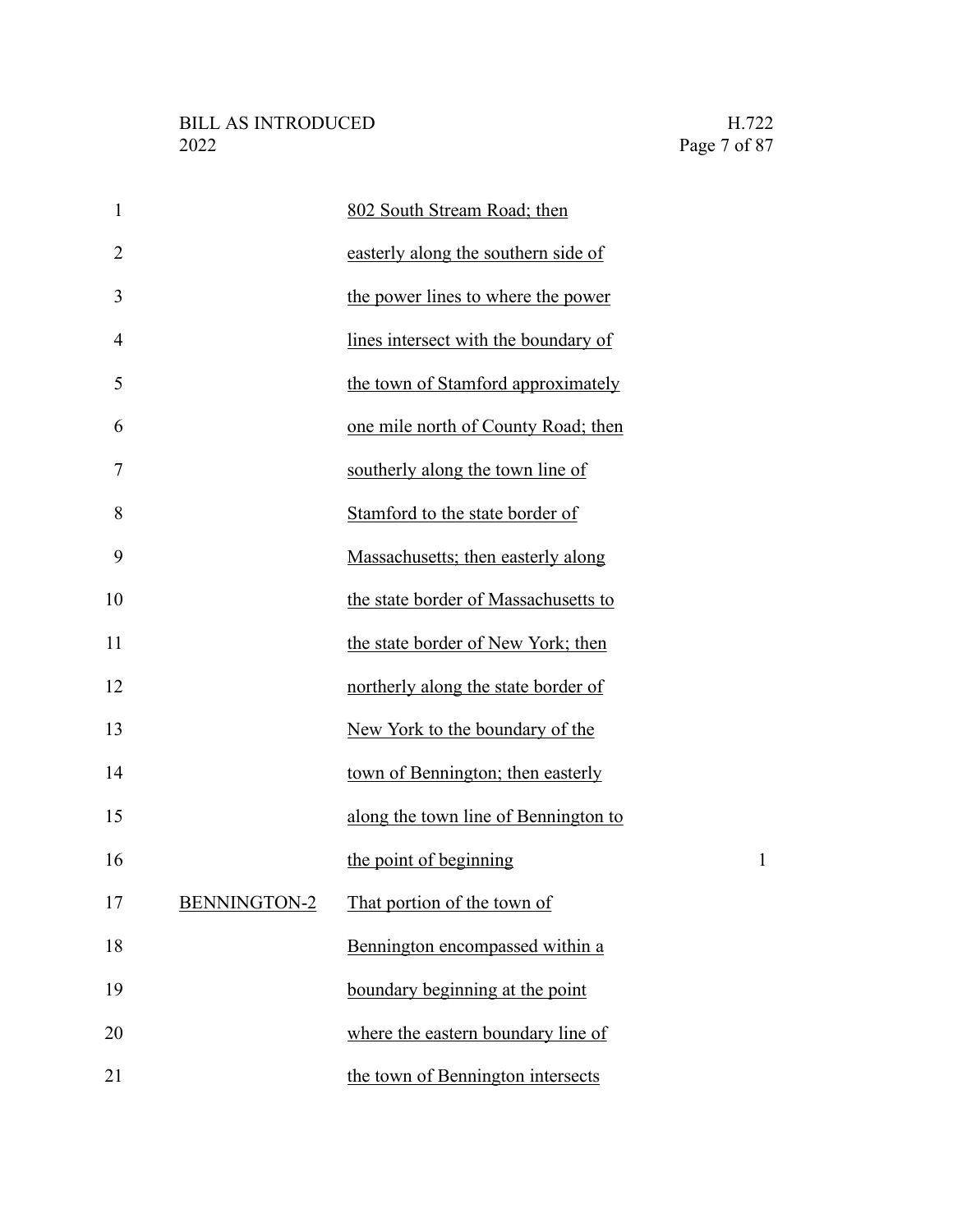| $\mathbf{1}$   | with VT Route 9; then westerly        |
|----------------|---------------------------------------|
| $\overline{2}$ | along the northern side of the        |
| 3              | centerline of VT Route 9 to where it  |
| $\overline{4}$ | intersects with Roaring Branch; then  |
| 5              | easterly along the northern side of   |
| 6              | Roaring Branch to where it intersects |
| 7              | with Park Street; then southerly      |
| 8              | along the western side of the         |
| 9              | centerline of Park Street to the      |
| 10             | intersection of Gage Street; then     |
| 11             | westerly along the northern side of   |
| 12             | the centerline of Gage Street to the  |
| 13             | intersection of North Street; then    |
| 14             | southerly along the western side of   |
| 15             | the centerline of North Street to the |
| 16             | intersection of Main Street; then     |
| 17             | northwesterly along the northern side |
| 18             | of the centerline of Main Street to   |
| 19             | the intersection of Dewey Street;     |
| 20             | then southerly along the western side |
| 21             | of the centerline of Dewey Street to  |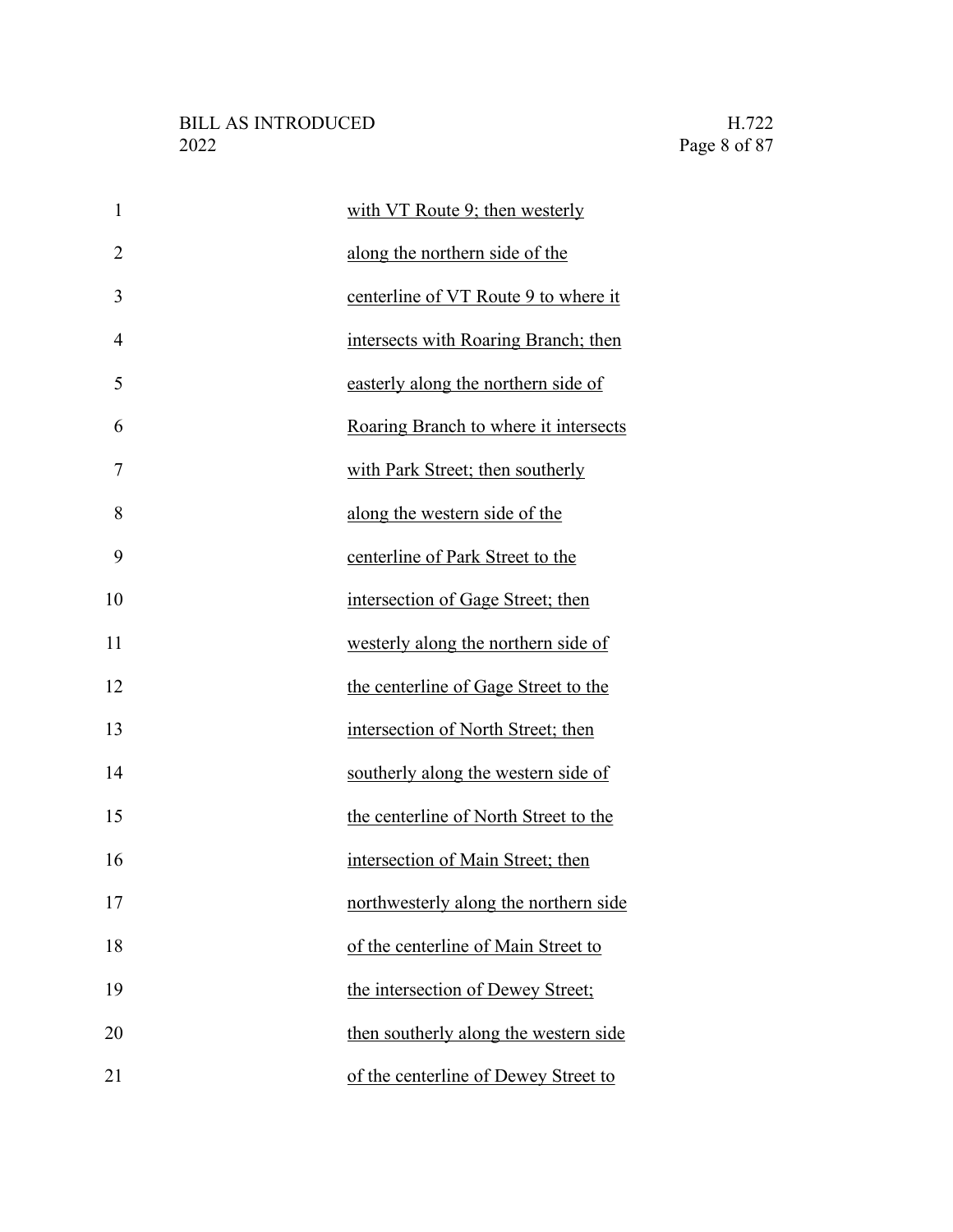| $\mathbf{1}$   | the intersection of Monument          |
|----------------|---------------------------------------|
| $\overline{2}$ | Avenue Extension; then southerly      |
| 3              | along the western side of Monument    |
| $\overline{4}$ | Avenue Extension to the intersection  |
| 5              | of Carpenter Hill Road; then briefly  |
| 6              | easterly along the southern side of   |
| 7              | the centerline of Carpenter Hill Road |
| 8              | to the intersection of U.S. Route 7;  |
| 9              | then southerly along the western side |
| 10             | of the centerline of U.S. Route 7 to  |
| 11             | the boundary of the town of Pownal;   |
| 12             | then westerly along the town line of  |
| 13             | Pownal to the state border of New     |
| 14             | York; then northerly along the state  |
| 15             | border of New York to the boundary    |
| 16             | of the town of Shaftsbury; then       |
| 17             | easterly along the town line of       |
| 18             | Shaftsbury to the boundary of the     |
| 19             | town of Woodford; then southerly      |
| 20             | along the town line of Woodford to    |
| 21             | the point of beginning<br>2           |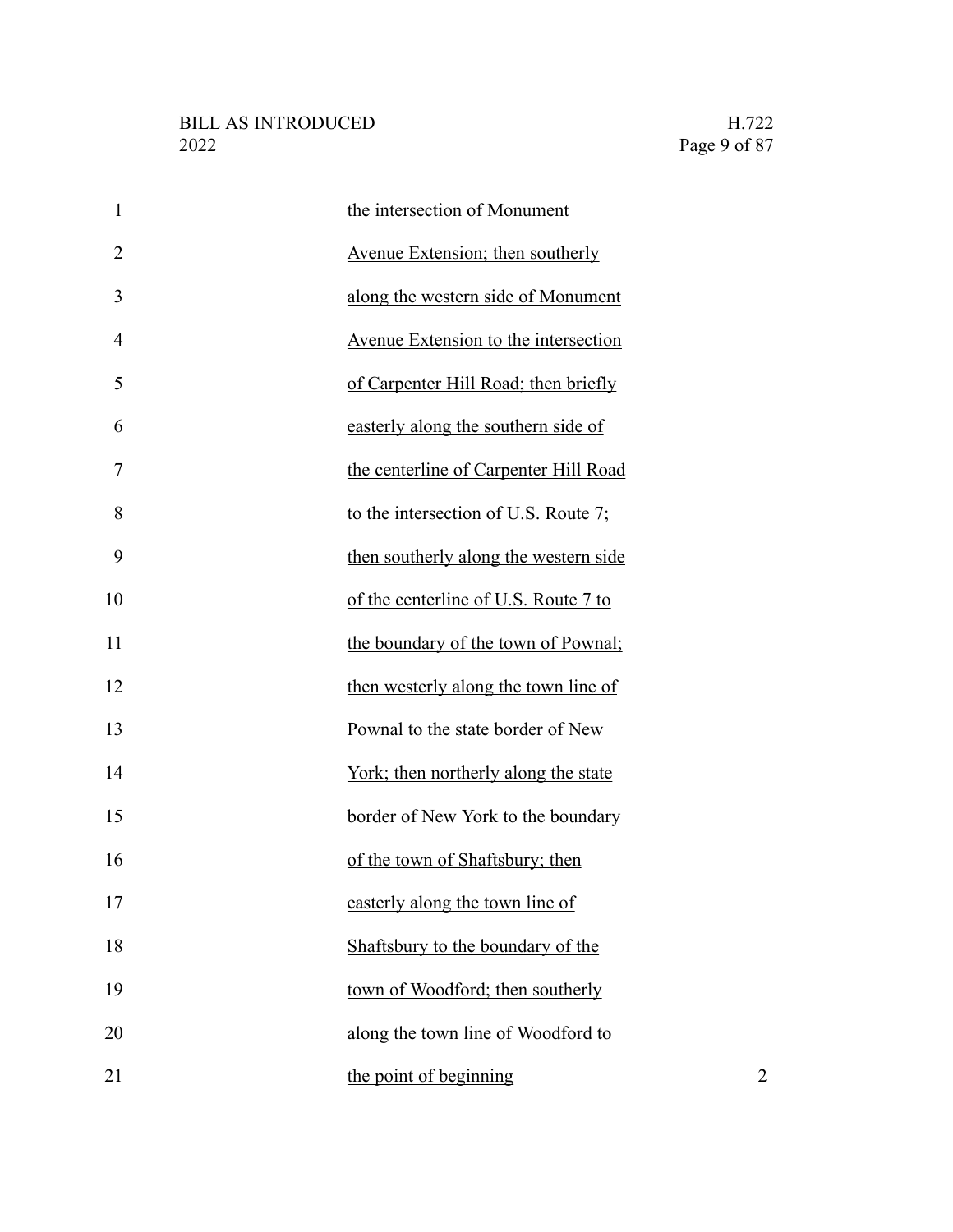| $\mathbf{1}$   | BENNINGTON-3 | Glastenbury, Shaftsbury, and that      |
|----------------|--------------|----------------------------------------|
| $\overline{2}$ |              | portion of the town of Sunderland      |
| 3              |              | encompassed within a boundary          |
| $\overline{4}$ |              | beginning at the point where the       |
| 5              |              | northern boundary line of the town     |
| 6              |              | of Sunderland intersects with the      |
| 7              |              | Batten Kill River; then southwesterly  |
| 8              |              | along the eastern side of the Batten   |
| 9              |              | Kill River to where it intersects with |
| 10             |              | Sunderland Hill Road; then westerly    |
| 11             |              | along the southern side of the         |
| 12             |              | centerline of Sunderland Hill Road     |
| 13             |              | to the intersection of Borough Road;   |
| 14             |              | then southerly along the eastern side  |
| 15             |              | of the centerline of Borough Road to   |
| 16             |              | the intersection of North Road; then   |
| 17             |              | southerly along the eastern side of    |
| 18             |              | the centerline of North Road to the    |
| 19             |              | intersection of Shady Pines; then      |
| 20             |              | southwesterly along the eastern side   |
| 21             |              | of the centerline of Shady Pines to    |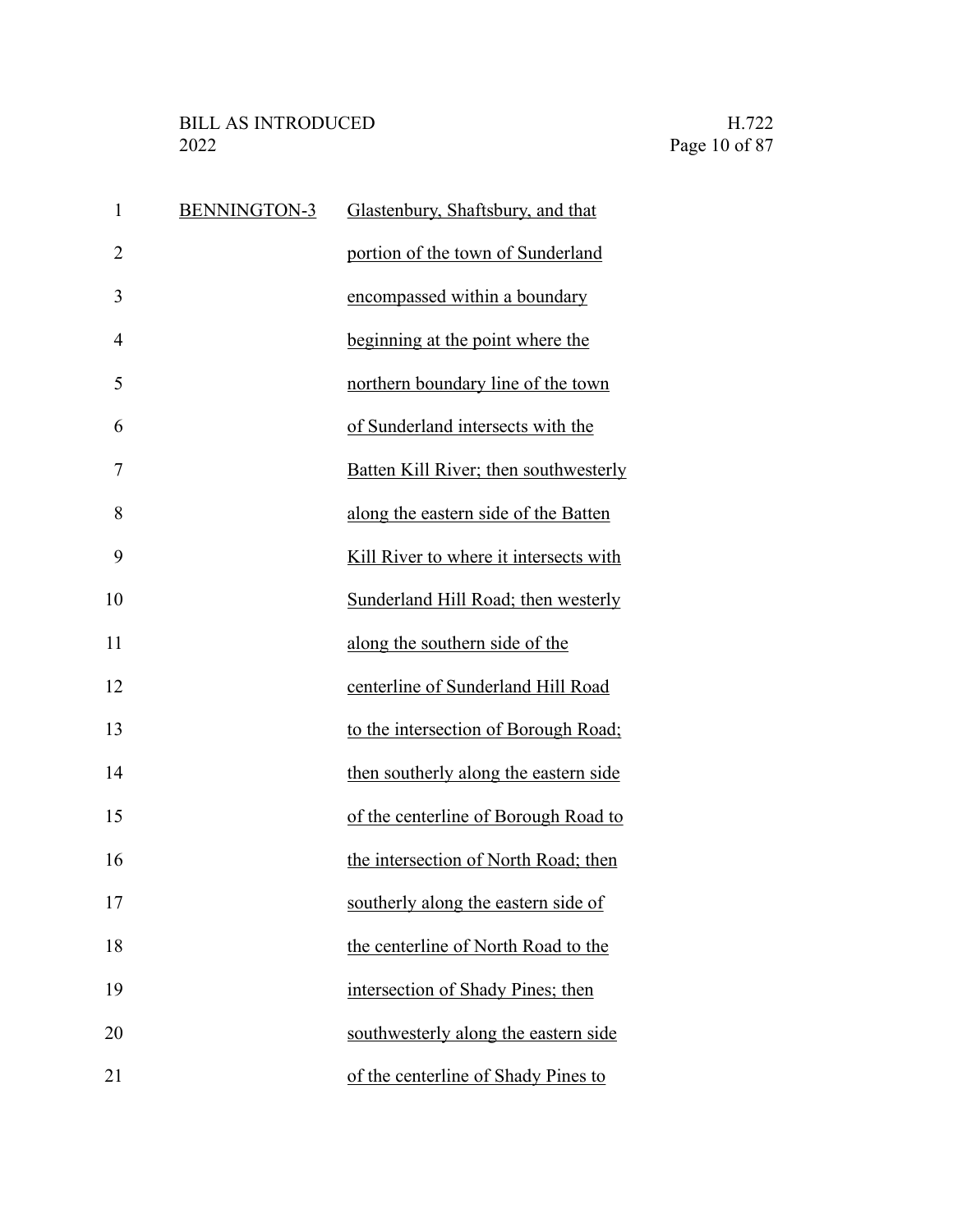| $\mathbf{1}$   | the intersection of Kesick Swamp      |
|----------------|---------------------------------------|
| $\overline{2}$ | Road; then easterly along the         |
| 3              | northern side of the centerline of    |
| 4              | Kesick Swamp Road to the              |
| 5              | intersection of North Road; then      |
| 6              | briefly southerly along the eastern   |
| 7              | side of the centerline of North Road  |
| 8              | to the intersection of U.S. Route 7;  |
| 9              | then southerly along the eastern side |
| 10             | of the centerline of U.S. Route 7 to  |
| 11             | the intersection of Kansas Road; then |
| 12             | westerly along the southern side of   |
| 13             | the centerline of Kansas Road to the  |
| 14             | boundary of the town of Arlington;    |
| 15             | then southerly along the town line of |
| 16             | Arlington to the boundary of the      |
| 17             | town of Glastenbury; then easterly    |
| 18             | along the town line of Glastenbury to |
| 19             | the boundary of the town of           |
| 20             | Somerset; then northerly along the    |
| 21             | town line of Somerset to the          |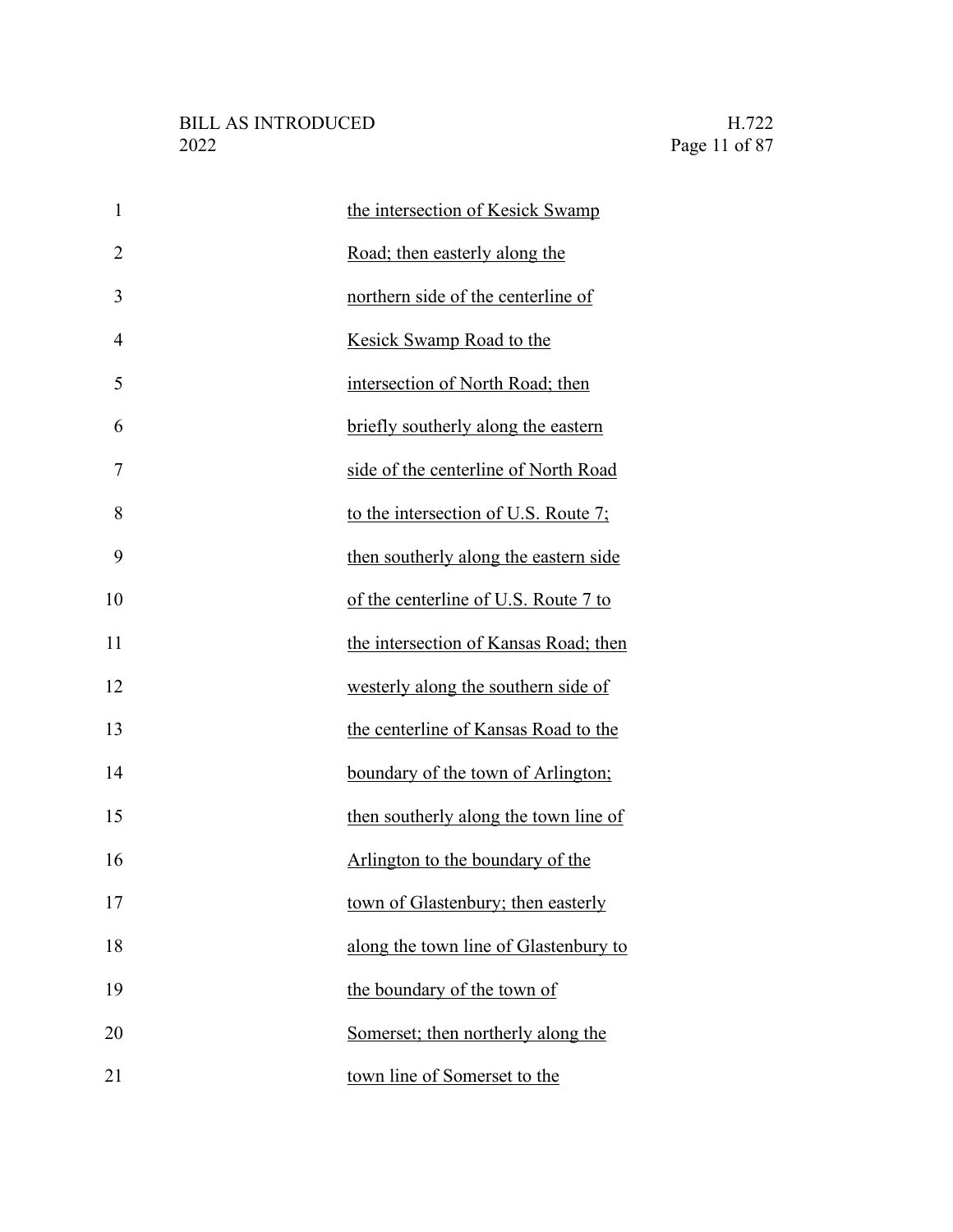| $\mathbf{1}$   |                     | boundary of the town of Stratton;     |                |
|----------------|---------------------|---------------------------------------|----------------|
| $\overline{2}$ |                     | then northerly along the town line of |                |
| 3              |                     | Stratton to the boundary of the town  |                |
| 4              |                     | of Winhall; then westerly along the   |                |
| 5              |                     | town line of Winhall to the boundary  |                |
| 6              |                     | of the town of Manchester; then       |                |
| 7              |                     | westerly along the town line of       |                |
| 8              |                     | Manchester to the point of beginning  | $\mathbf{1}$   |
| 9              | <b>BENNINGTON-4</b> | Arlington, Manchester, Sandgate,      |                |
| 10             |                     | and that portion of the town of       |                |
| 11             |                     | Sunderland not included in            |                |
| 12             |                     | BENNINGTON-3                          | $\overline{2}$ |
| 13             | BENNINGTON-5        | That portion of the town of           |                |
| 14             |                     | Bennington not included in            |                |
| 15             |                     | BENNINGTON-2 and that portion         |                |
| 16             |                     | of the town of Pownal not included    |                |
| 17             |                     | in BENNINGTON-1                       | 2              |
| 18             | BENNINGTON-         |                                       |                |
| 19             | <b>RUTLAND</b>      | Danby, Dorset, Landgrove, Mount       |                |
| 20             |                     | Tabor, and Peru                       | $\mathbf{1}$   |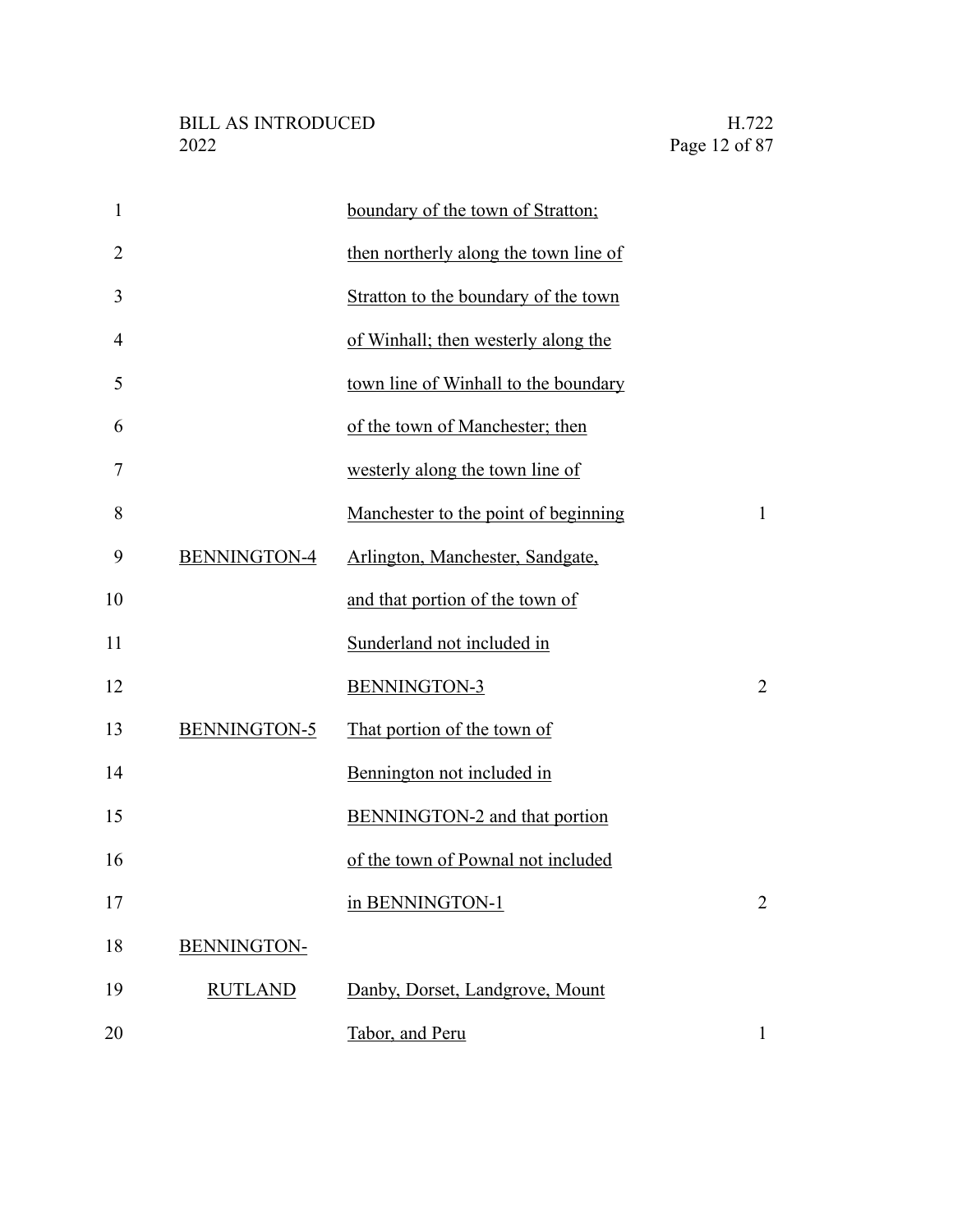| $\mathbf{1}$ |                     | *** CALEDONIA COUNTY ***                |                |
|--------------|---------------------|-----------------------------------------|----------------|
| 2            | CALEDONIA-1         | Barnet, Ryegate, and Waterford          | $\mathbf{1}$   |
| 3            | CALEDONIA-2         | Hardwick, Stannard, and Walden          | $\mathbf{1}$   |
| 4            | CALEDONIA-3         | Lyndon, Newark, Sheffield, Sutton,      |                |
| 5            |                     | and Wheelock                            | $\overline{2}$ |
| 6            | <b>CALEDONIA-</b>   |                                         |                |
| 7            | <b>ESSEX</b>        | Concord, Kirby, and St. Johnsbury       | $\overline{2}$ |
| 8            | CALEDONIA-          |                                         |                |
| 9            |                     | WASHINGTON Cabot, Danville, and Peacham | $\mathbf{1}$   |
| 10           |                     | *** CHITTENDEN COUNTY ***               |                |
| 11           | <b>CHITTENDEN-1</b> | Richmond                                | $\mathbf{1}$   |
| 12           | <b>CHITTENDEN-2</b> | That portion of the town of Williston   |                |
| 13           |                     | encompassed within a boundary           |                |
| 14           |                     | beginning at the point where the        |                |
| 15           |                     | southern boundary line of the town      |                |
| 16           |                     | of Williston intersects with Oak Hill   |                |
| 17           |                     | Road; then northerly along the          |                |
| 18           |                     | eastern side of the centerline of Oak   |                |
| 19           |                     | Hill Road to the intersection of Old    |                |
| 20           |                     | Creamery Road; then westerly along      |                |
| 21           |                     | the northern side of the centerline of  |                |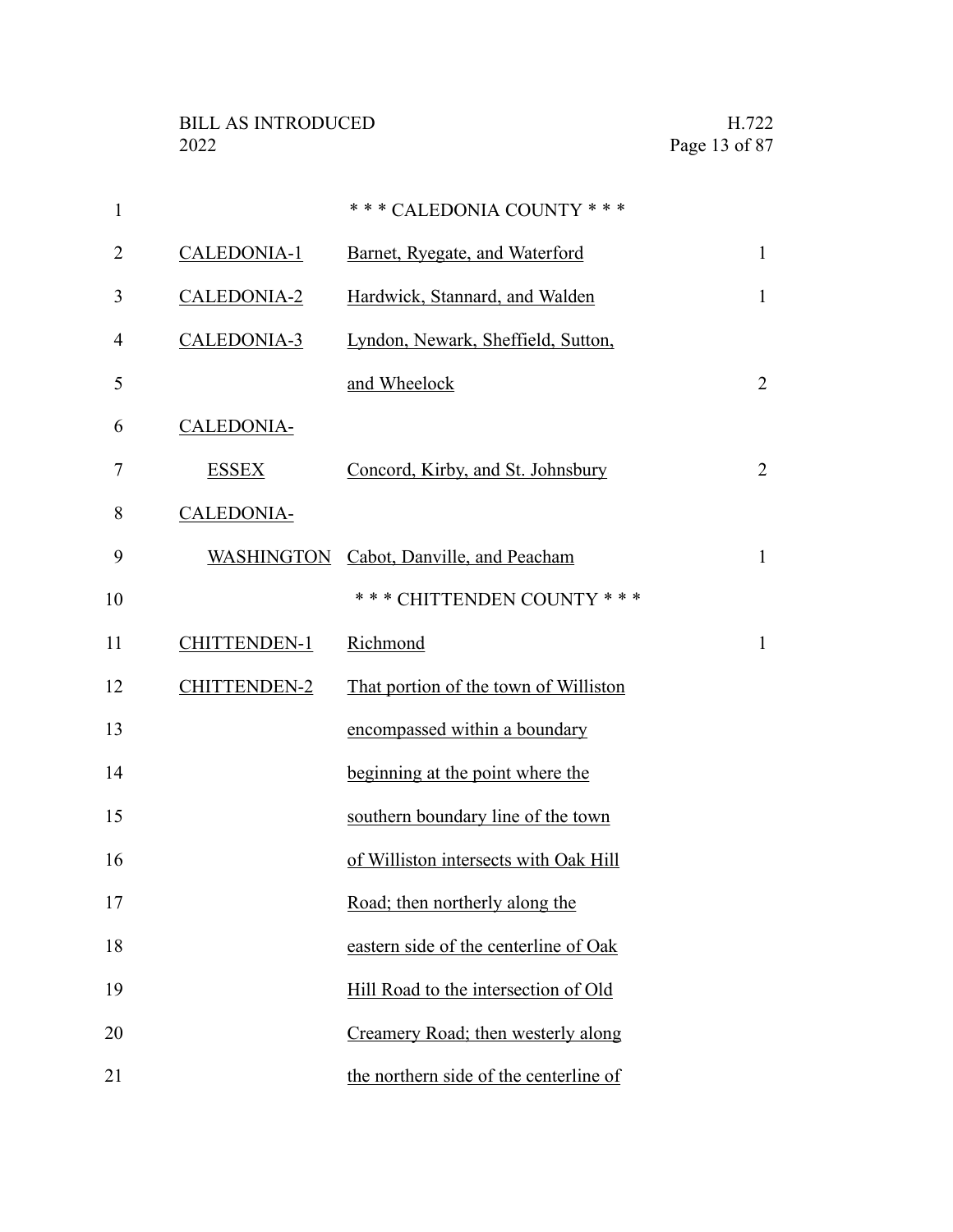| $\mathbf{1}$   | Old Creamery Road to the              |
|----------------|---------------------------------------|
| $\overline{2}$ | intersection of VT Route 2A; then     |
| 3              | northerly along the eastern side of   |
| $\overline{4}$ | the centerline of VT Route 2A to      |
| 5              | where it intersects with the          |
| 6              | southbound lane of Interstate 89;     |
| 7              | then westerly along the northern side |
| 8              | of the southbound lane of Interstate  |
| 9              | 89 to the boundary of the city of     |
| 10             | South Burlington; then northerly      |
| 11             | along the city line of South          |
| 12             | Burlington to the boundary of the     |
| 13             | town of Essex; then easterly along    |
| 14             | the town line of Essex to the         |
| 15             | boundary of the town of Jericho;      |
| 16             | then southerly along the town line of |
| 17             | Jericho to the boundary of the town   |
| 18             | of Richmond; then southwesterly       |
| 19             | along the town line of Jericho to the |
| 20             | boundary of the town of Hinesburg;    |
| 21             | then westerly along the town line of  |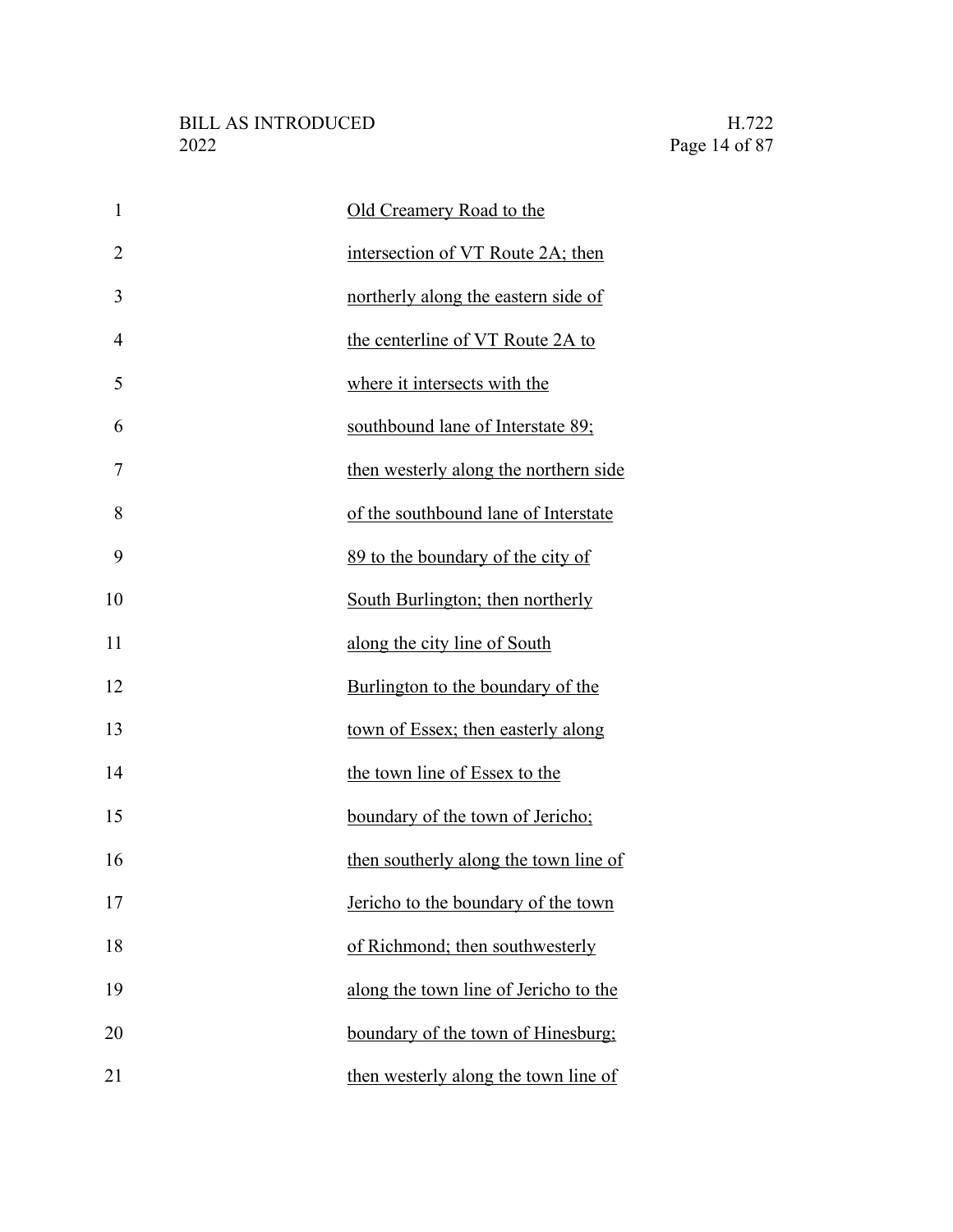| $\mathbf{1}$   |                     | Hinesburg to the boundary of the       |                |
|----------------|---------------------|----------------------------------------|----------------|
| $\overline{2}$ |                     | town of St. George; then briefly       |                |
| 3              |                     | northwesterly along the town line of   |                |
| 4              |                     | St. George to the point of beginning   | $\overline{2}$ |
| 5              | <b>CHITTENDEN-3</b> | Jericho and Underhill                  | $\overline{2}$ |
| 6              | <b>CHITTENDEN-4</b> | That portion of the town of            |                |
| 7              |                     | Hinesburg not included in              |                |
| 8              |                     | <b>CHITTENDEN-5</b>                    | $\mathbf{1}$   |
| 9              | <b>CHITTENDEN-5</b> | Charlotte and that portion of the      |                |
| 10             |                     | town of Hinesburg encompassed          |                |
| 11             |                     | within a boundary beginning at the     |                |
| 12             |                     | point where the western boundary       |                |
| 13             |                     | line of the town of Hinesburg          |                |
| 14             |                     | intersects with Burritt Road; then     |                |
| 15             |                     | northeasterly along the southeastern   |                |
| 16             |                     | side of the centerline of Burritt Road |                |
| 17             |                     | to the intersection of Baldwin Road;   |                |
| 18             |                     | then southerly along the western side  |                |
| 19             |                     | of the centerline of Baldwin Road to   |                |
| 20             |                     | the boundary of the town of            |                |
| 21             |                     | Monkton; then westerly along the       |                |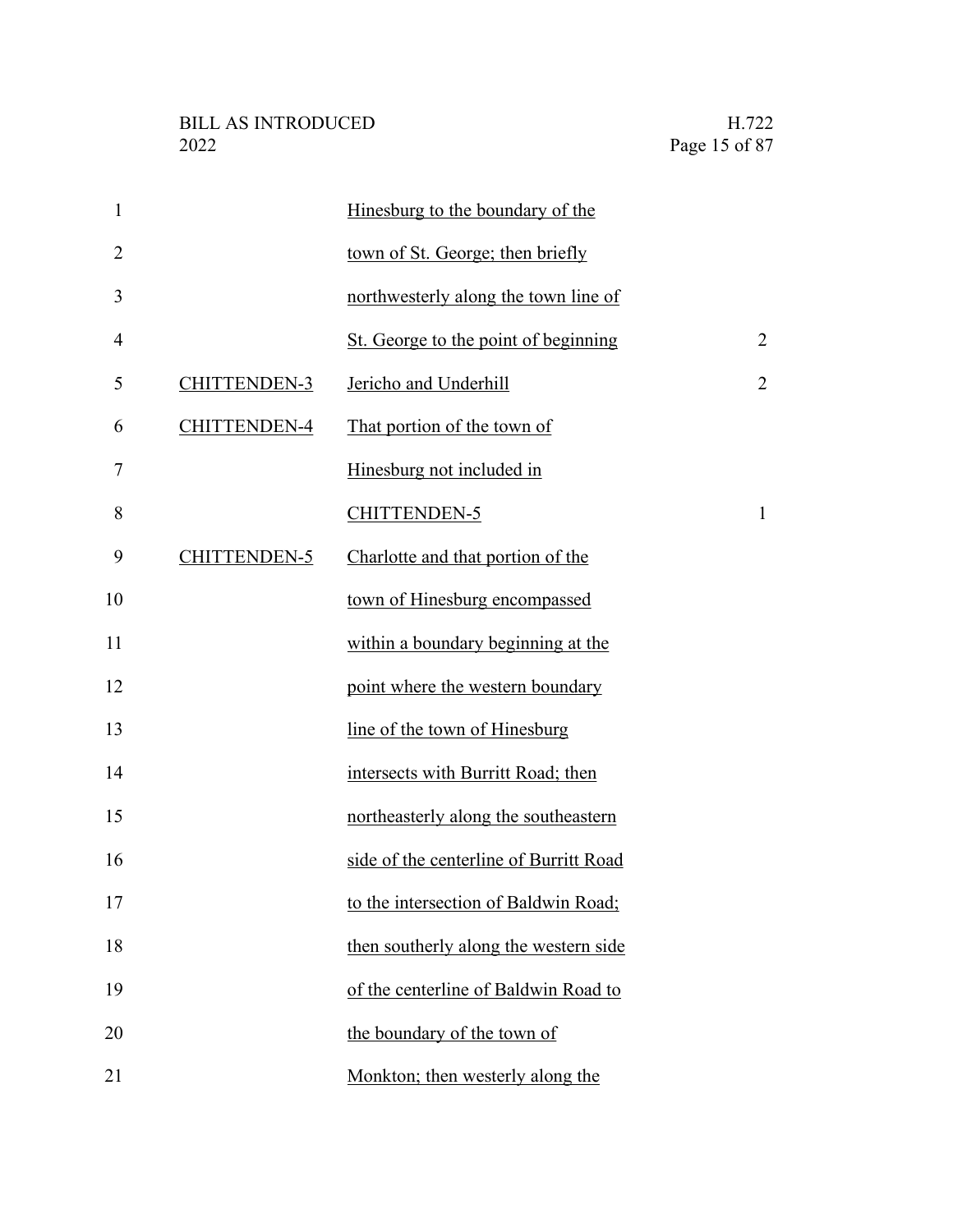| $\mathbf{1}$   |                     | town line of Monkton to the              |              |
|----------------|---------------------|------------------------------------------|--------------|
| $\overline{2}$ |                     | boundary of the town of Charlotte;       |              |
| 3              |                     | then northerly along the town line of    |              |
| $\overline{4}$ |                     | Charlotte to the point of beginning      | $\mathbf{1}$ |
| 5              | <b>CHITTENDEN-6</b> | That portion of the town of              |              |
| 6              |                     | Shelburne encompassed within a           |              |
| 7              |                     | boundary beginning at the point          |              |
| 8              |                     | where the boundary line of               |              |
| 9              |                     | Shelburne and the town of Charlotte      |              |
| 10             |                     | intersects with the shore of Lake        |              |
| 11             |                     | Champlain; then northerly along the      |              |
| 12             |                     | shore of Lake Champlain to the           |              |
| 13             |                     | mouth of Munroe Brook, including         |              |
| 14             |                     | all of the lake that is part of the town |              |
| 15             |                     | of Shelburne; then upstream along        |              |
| 16             |                     | the western side of the centerline of    |              |
| 17             |                     | Munroe Brook to the intersection         |              |
| 18             |                     | with Spear Street; then southerly        |              |
| 19             |                     | along the western side of the            |              |
| 20             |                     | centerline of Spear Street to the        |              |
| 21             |                     | boundary of Charlotte; then westerly     |              |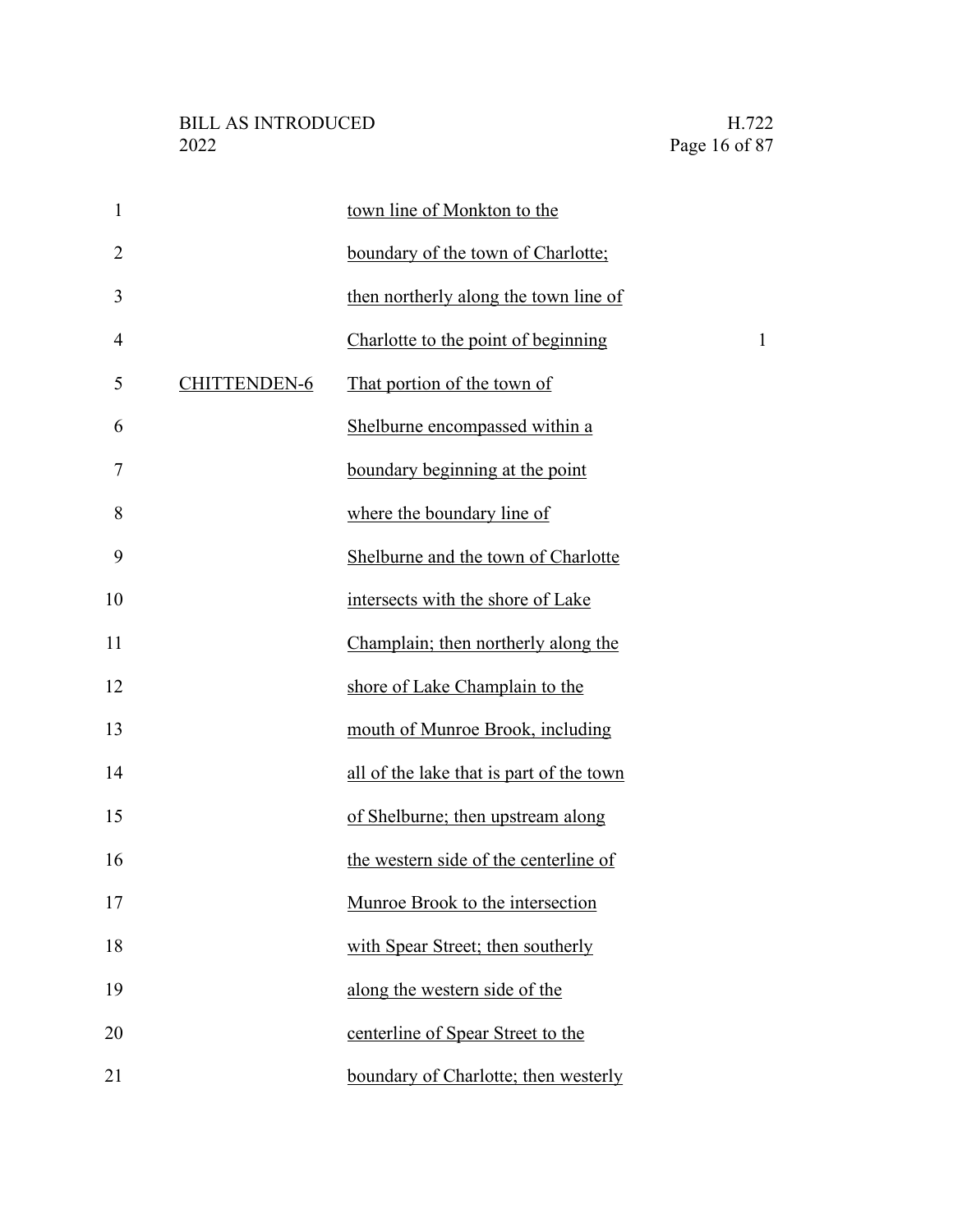| $\mathbf{1}$   |                     | along the Charlotte town line to the  |              |
|----------------|---------------------|---------------------------------------|--------------|
| $\overline{2}$ |                     | point of beginning                    | $\mathbf{1}$ |
| 3              | CHITTENDEN-7        | St. George and that portion of the    |              |
| $\overline{4}$ |                     | town of Shelburne not included in     |              |
| 5              |                     | CHITTENDEN-6                          | $\mathbf{1}$ |
| 6              | <b>CHITTENDEN-8</b> | That portion of the town of Williston |              |
| 7              |                     | not included in CHITTENDEN-2          |              |
| 8              |                     | and that portion of the city of South |              |
| 9              |                     | Burlington not included in            |              |
| 10             |                     | CHITTENDEN-9, CHITTENDEN-             |              |
| 11             |                     | 10, CHITTENDEN-11, or                 |              |
| 12             |                     | CHITTENDEN-12                         | 1            |
| 13             | <b>CHITTENDEN-9</b> | That portion of the city of South     |              |
| 14             |                     | Burlington encompassed within a       |              |
| 15             |                     | boundary beginning at the point       |              |
| 16             |                     | where the eastern boundary line of    |              |
| 17             |                     | the city of South Burlington          |              |
| 18             |                     | intersects with U.S. Route 2; then    |              |
| 19             |                     | westerly along the southern side of   |              |
| 20             |                     | the centerline of U.S. Route 2 to the |              |
| 21             |                     | intersection of Hinesburg Road; then  |              |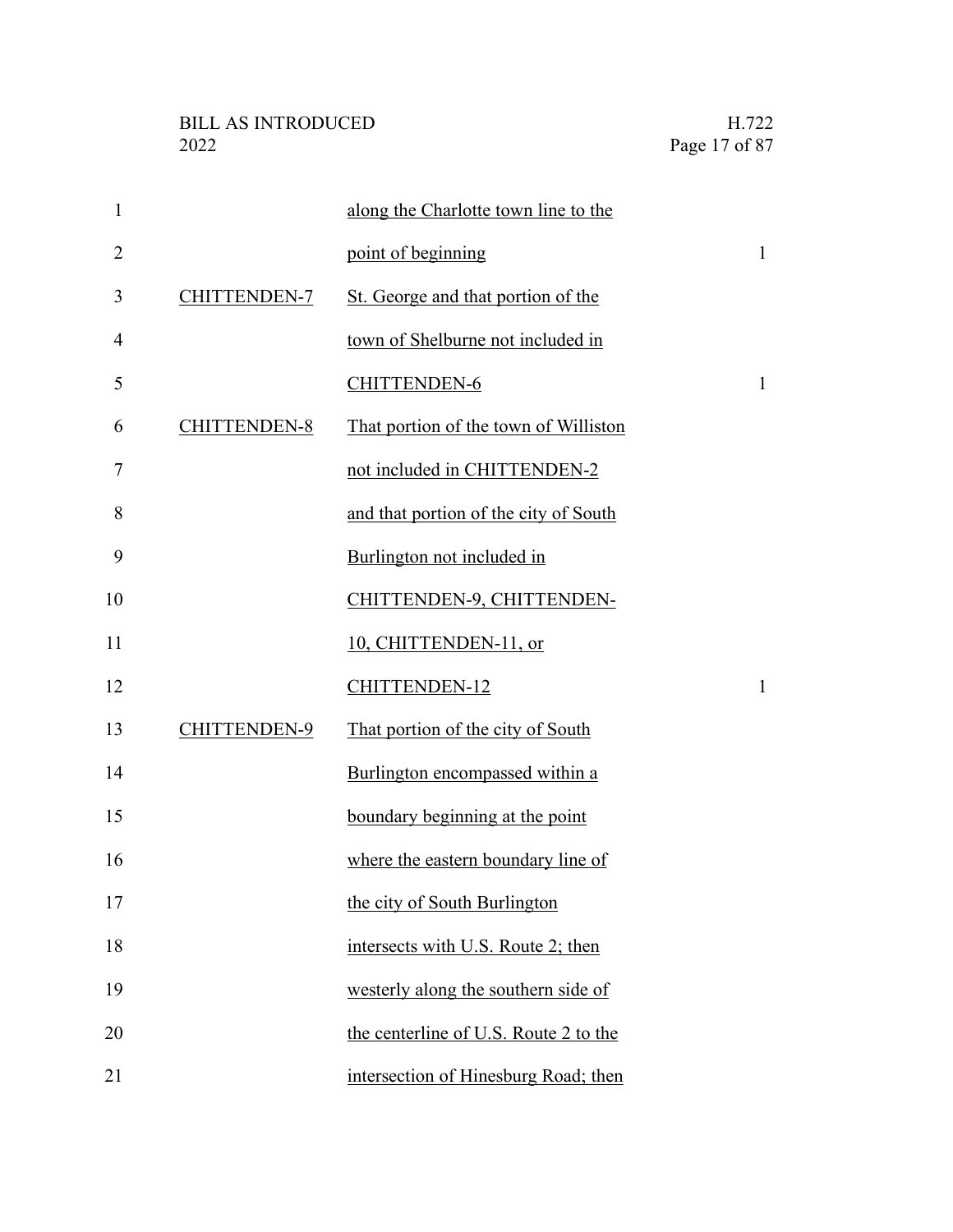| $\mathbf{1}$   | southerly along the eastern side of   |
|----------------|---------------------------------------|
| $\overline{2}$ | the centerline of Hinesburg Road to   |
| 3              | the intersection of Kennedy Drive;    |
| $\overline{4}$ | then westerly along the southern side |
| 5              | of the centerline of Kennedy Drive    |
| 6              | to the intersection of Dorset Street; |
| 7              | then southerly along the eastern side |
| 8              | of the centerline of Dorset Street to |
| 9              | the intersection of Park Road; then   |
| 10             | easterly along the northern side of   |
| 11             | the centerline of Park Road to where  |
| 12             | it intersects with Tributary 7 of the |
| 13             | Potash Brook before Golf Course       |
| 14             | Road; then northeasterly along the    |
| 15             | northwestern side of Tributary 7 of   |
| 16             | the Potash Brook to where it          |
| 17             | connects to a second branch of        |
| 18             | Tributary 7 of the Potash Brook east  |
| 19             | of the Wheeler Park Trail Head at     |
| 20             | the southeast corner of Brand Farm    |
| 21             | Drive; then southeasterly along the   |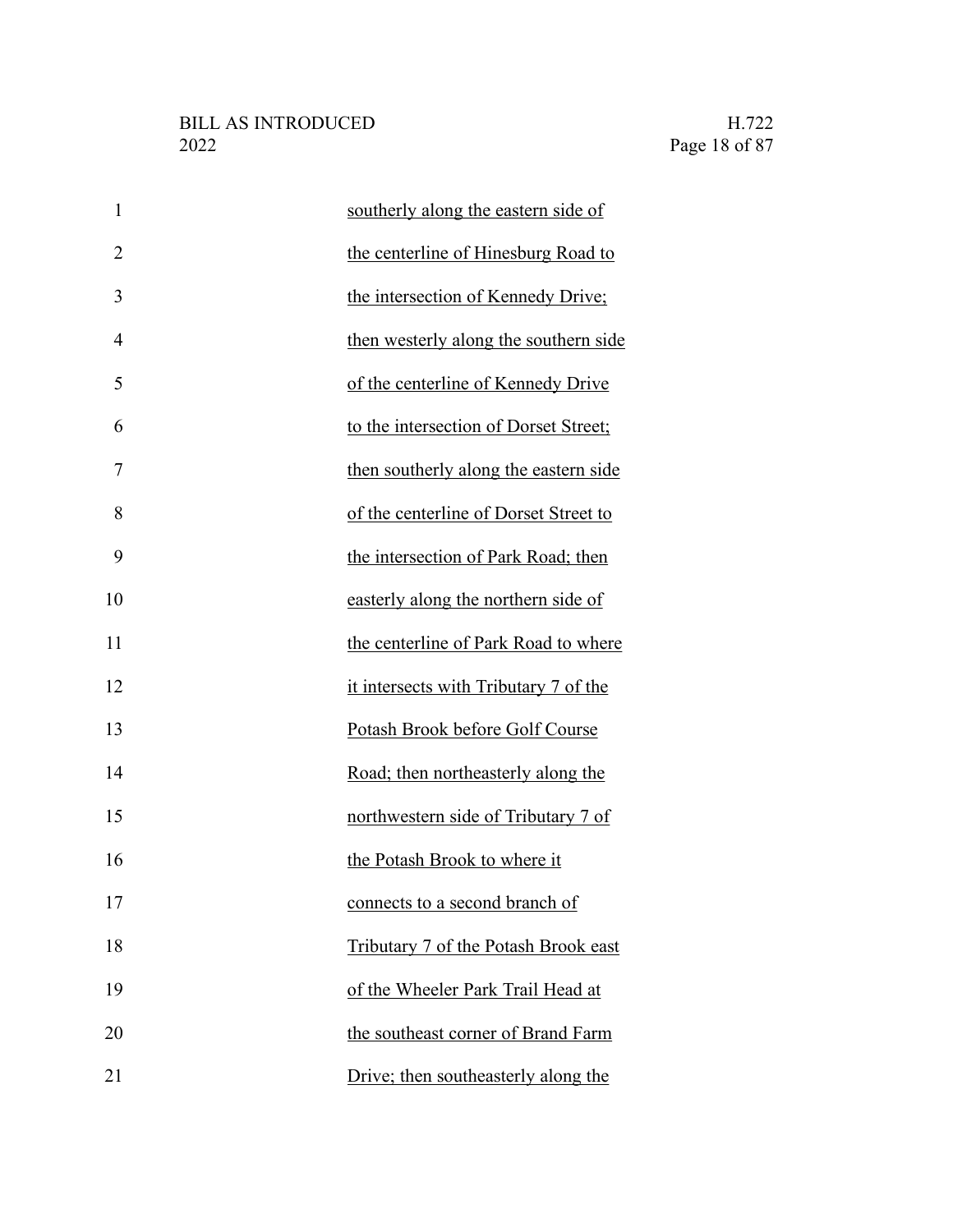| $\mathbf{1}$   | northwestern side of the second        |
|----------------|----------------------------------------|
| $\overline{2}$ | branch of Tributary 7 of the Potash    |
| 3              | Brook to where it intersects with      |
| 4              | Moss Glen Lane; then briefly           |
| 5              | easterly along the northern side of    |
| 6              | the centerline of Moss Glen Lane to    |
| 7              | the intersection of Mill Pond Lane;    |
| 8              | the northeasterly along the            |
| 9              | northwestern side of the centerline of |
| 10             | Mill Pond Lane to the intersection of  |
| 11             | Oak Creek Drive; then southerly        |
| 12             | along the eastern side of Oak Creek    |
| 13             | Drive to the intersection of Butler    |
| 14             | Drive; then easterly along the         |
| 15             | northern side of Butler Drive to the   |
| 16             | intersection of Hinesburg Road; then   |
| 17             | northerly along the western side of    |
| 18             | Hinesburg Road to where it             |
| 19             | intersects with the southbound lane    |
| 20             | of Interstate 89; then easterly along  |
| 21             | the northern side of the southbound    |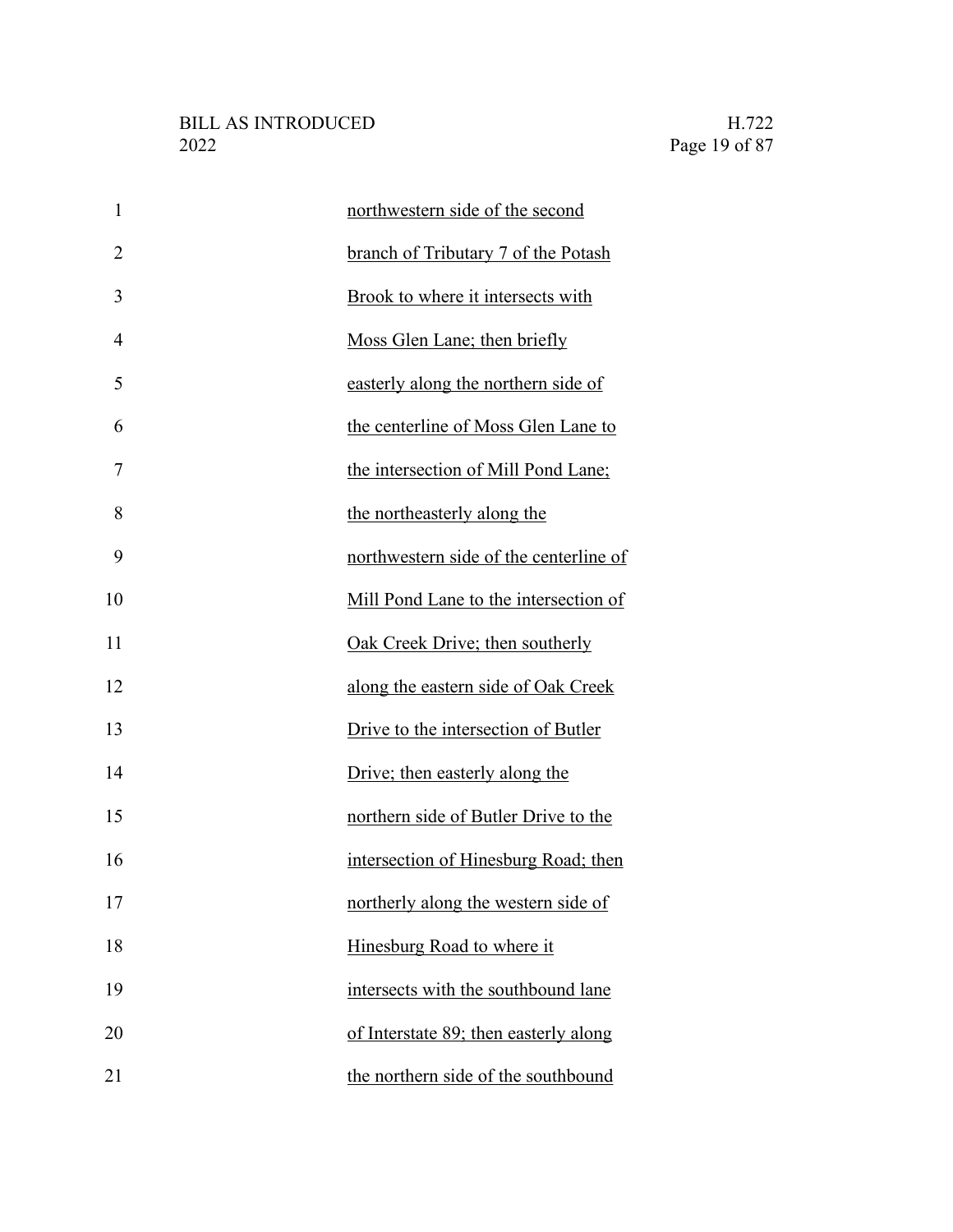| $\mathbf{1}$   |                      | lane of Interstate 89 to the boundary |              |
|----------------|----------------------|---------------------------------------|--------------|
| $\overline{2}$ |                      | of the town of Williston; then        |              |
| 3              |                      | northerly along the town line of      |              |
| $\overline{4}$ |                      | Williston to the point of beginning   | $\mathbf{1}$ |
| 5              | <b>CHITTENDEN-10</b> | That portion of the city of South     |              |
| 6              |                      | Burlington encompassed within a       |              |
| 7              |                      | boundary beginning at the point       |              |
| 8              |                      | where the eastern boundary line of    |              |
| 9              |                      | the city of South Burlington          |              |
| 10             |                      | intersects with Williston Road; then  |              |
| 11             |                      | westerly along the northern side of   |              |
| 12             |                      | the centerline of Williston Road to   |              |
| 13             |                      | the intersection of Hinesburg Road;   |              |
| 14             |                      | then southerly along the western side |              |
| 15             |                      | of the centerline of Hinesburg Road   |              |
| 16             |                      | to the intersection of Kennedy Drive; |              |
| 17             |                      | then westerly along the northern side |              |
| 18             |                      | of the centerline of Kennedy Drive    |              |
| 19             |                      | to the intersection of Dorset Street; |              |
| 20             |                      | then northerly along the eastern side |              |
| 21             |                      | of the centerline of Dorset Street to |              |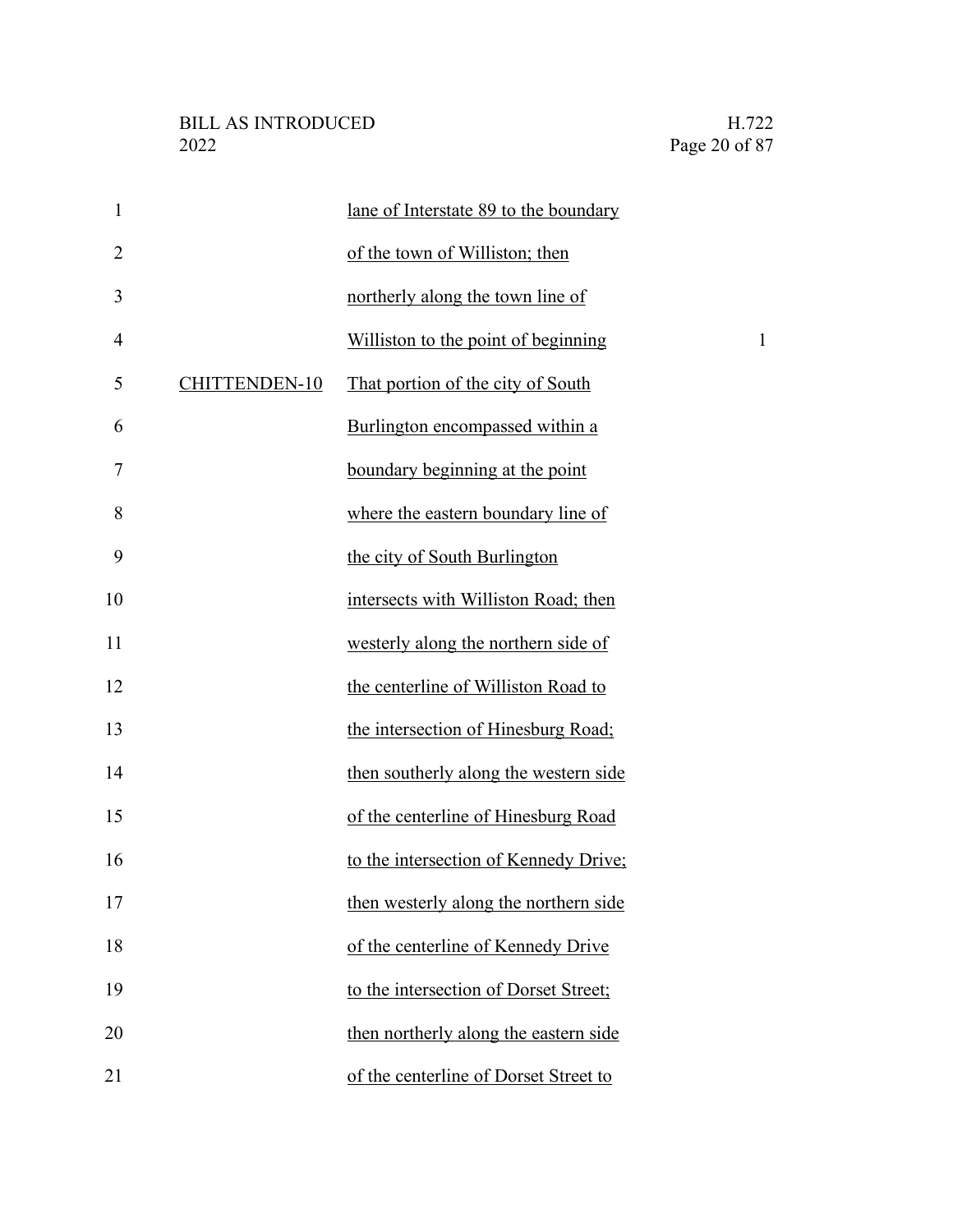| $\mathbf{1}$   |               | the intersection of Williston Road;    |              |
|----------------|---------------|----------------------------------------|--------------|
| $\overline{2}$ |               | then westerly along the northern side  |              |
| 3              |               | of the centerline of Williston Road to |              |
| $\overline{4}$ |               | the boundary of the city of            |              |
| 5              |               | Burlington; then northeasterly along   |              |
| 6              |               | the city line of Burlington to the     |              |
| 7              |               | boundary of the city of Winooski;      |              |
| 8              |               | then northeasterly along the city line |              |
| 9              |               | of Winooski to the boundary of the     |              |
| 10             |               | town of Colchester; then easterly      |              |
| 11             |               | along the town line of Colchester to   |              |
| 12             |               | the boundary of the town of Essex;     |              |
| 13             |               | then easterly along the town line of   |              |
| 14             |               | Essex to the boundary of the town of   |              |
| 15             |               | Williston; then southerly along the    |              |
| 16             |               | town line of Williston to the point of |              |
| 17             |               | beginning                              | $\mathbf{1}$ |
| 18             | CHITTENDEN-11 | That portion of the city of South      |              |
| 19             |               | Burlington encompassed within a        |              |
| 20             |               | boundary beginning at the point        |              |
| 21             |               | where the northern boundary line of    |              |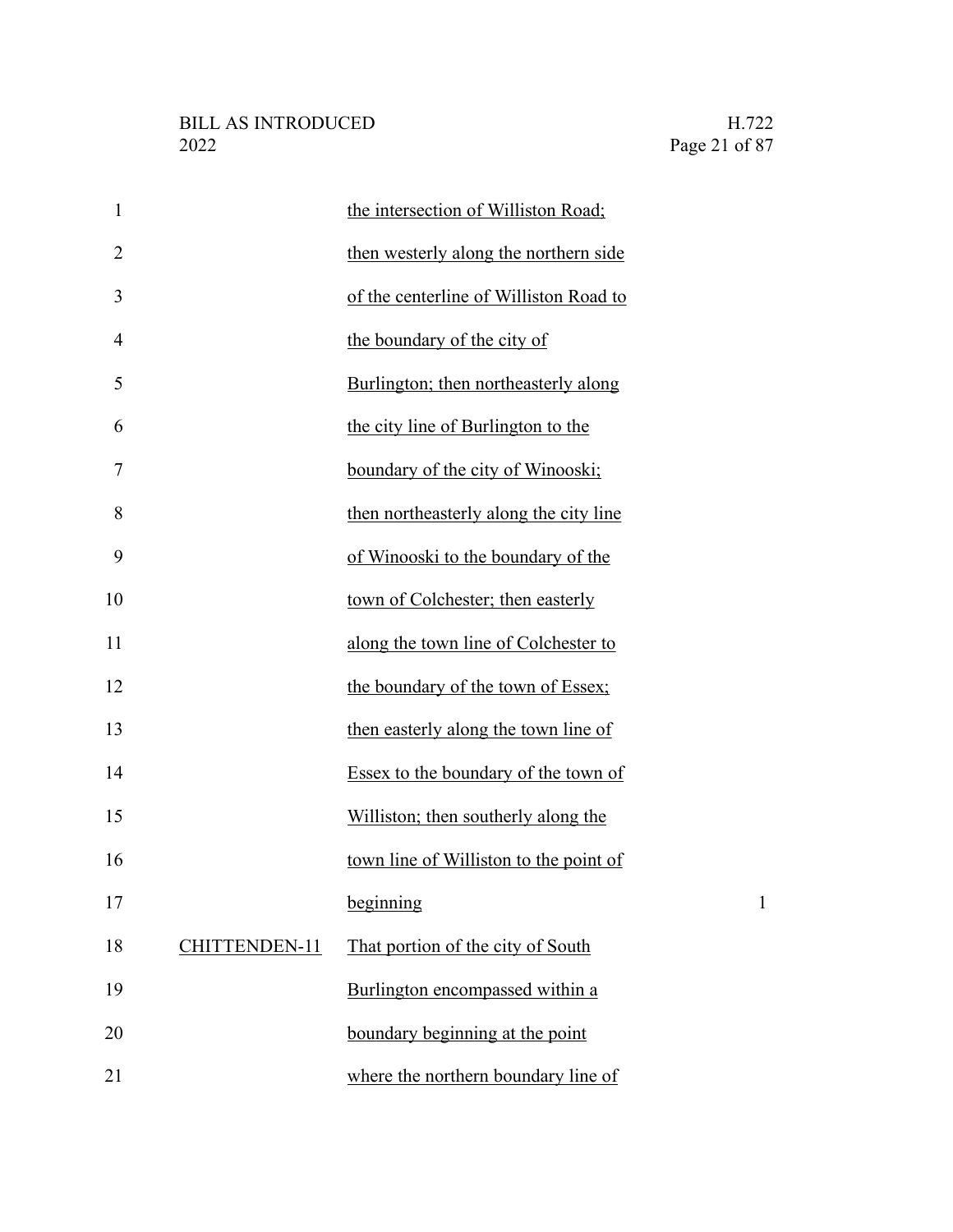| $\mathbf{1}$   |                      | the city of South Burlington           |              |
|----------------|----------------------|----------------------------------------|--------------|
| $\overline{2}$ |                      | intersects with Williston Road; then   |              |
| 3              |                      | southeasterly along the southern side  |              |
| 4              |                      | of the centerline of Williston Road to |              |
| 5              |                      | the intersection of Dorset Street;     |              |
| 6              |                      | then southerly along the western side  |              |
| 7              |                      | of the centerline of Dorset Street to  |              |
| 8              |                      | the intersection of Swift Street; then |              |
| 9              |                      | westerly along the northern side of    |              |
| 10             |                      | the centerline of Swift Street to the  |              |
| 11             |                      | boundary of the city of Burlington at  |              |
| 12             |                      | U.S. Route 7; then northerly along     |              |
| 13             |                      | the city line of Burlington, then      |              |
| 14             |                      | follow the city line of Burlington to  |              |
| 15             |                      | the point of beginning                 | $\mathbf{1}$ |
| 16             | <b>CHITTENDEN-12</b> | That portion of the city of South      |              |
| 17             |                      | Burlington encompassed within a        |              |
| 18             |                      | boundary beginning at the point        |              |
| 19             |                      | where the western boundary line of     |              |
| 20             |                      | the city of South Burlington           |              |
| 21             |                      | intersects with Swift Street at the    |              |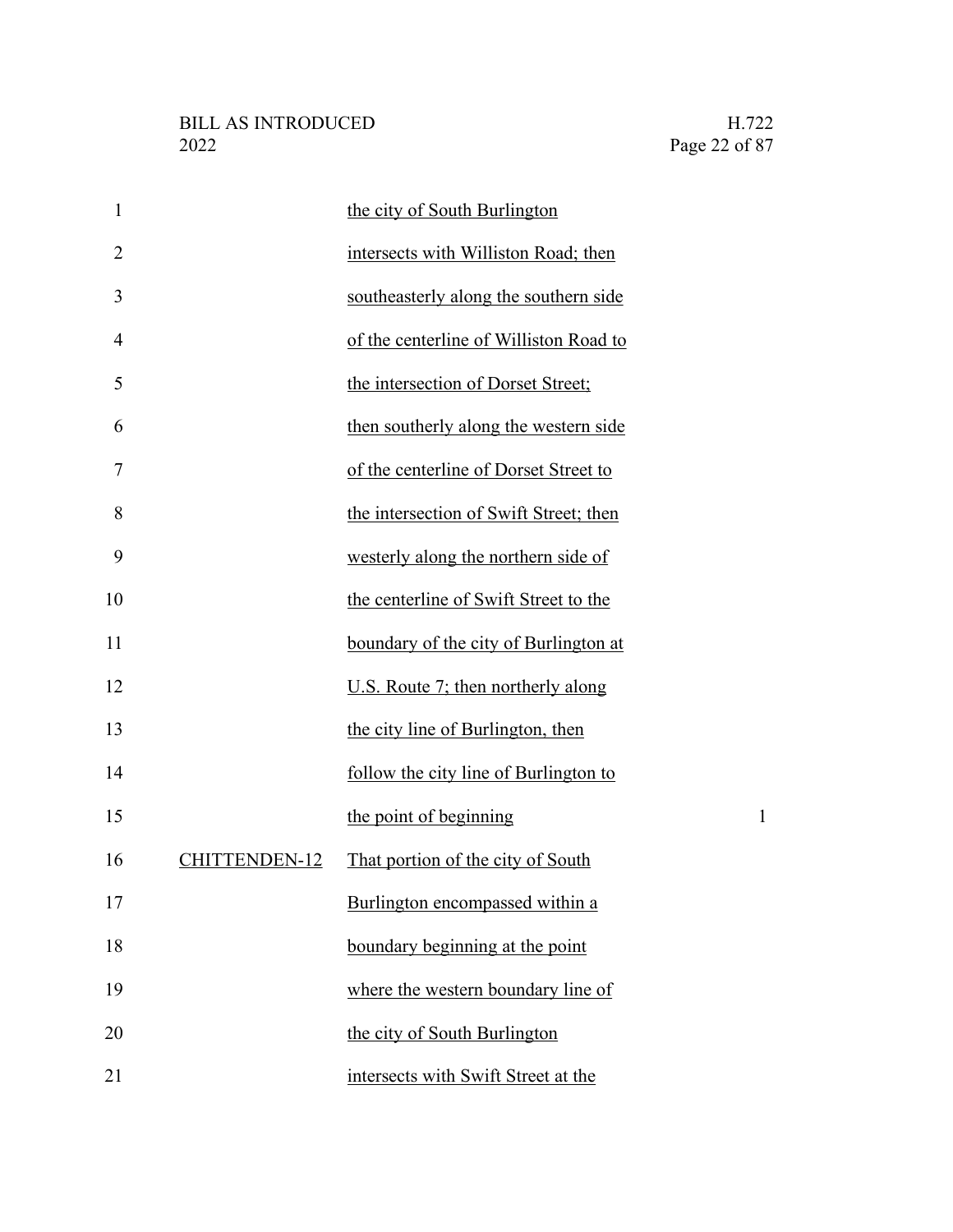| $\mathbf{1}$   | intersection of Swift Street and U.S.  |
|----------------|----------------------------------------|
| $\overline{2}$ | Route 7; then easterly along the       |
| 3              | southern side of the centerline of     |
| $\overline{4}$ | Swift Street to the intersection of    |
| 5              | Dorset Street; then southerly along    |
| 6              | the western side of the centerline of  |
| 7              | Dorset Street to the intersection of   |
| 8              | Nowland Farm Road; then westerly       |
| 9              | along the northern side of the         |
| 10             | centerline of Nowland Farm Road to     |
| 11             | the intersection of Spear Street; then |
| 12             | southerly along the western side of    |
| 13             | the centerline of Spear Street to the  |
| 14             | intersection of Allen Road; then       |
| 15             | westerly along the northern side of    |
| 16             | Allen Road to the intersection of      |
| 17             | U.S. Route 7; then briefly southerly   |
| 18             | along the western side of the          |
| 19             | centerline of U.S. Route 7 to the      |
| 20             | boundary of the town of Shelburne;     |
| 21             | then westerly along the town line of   |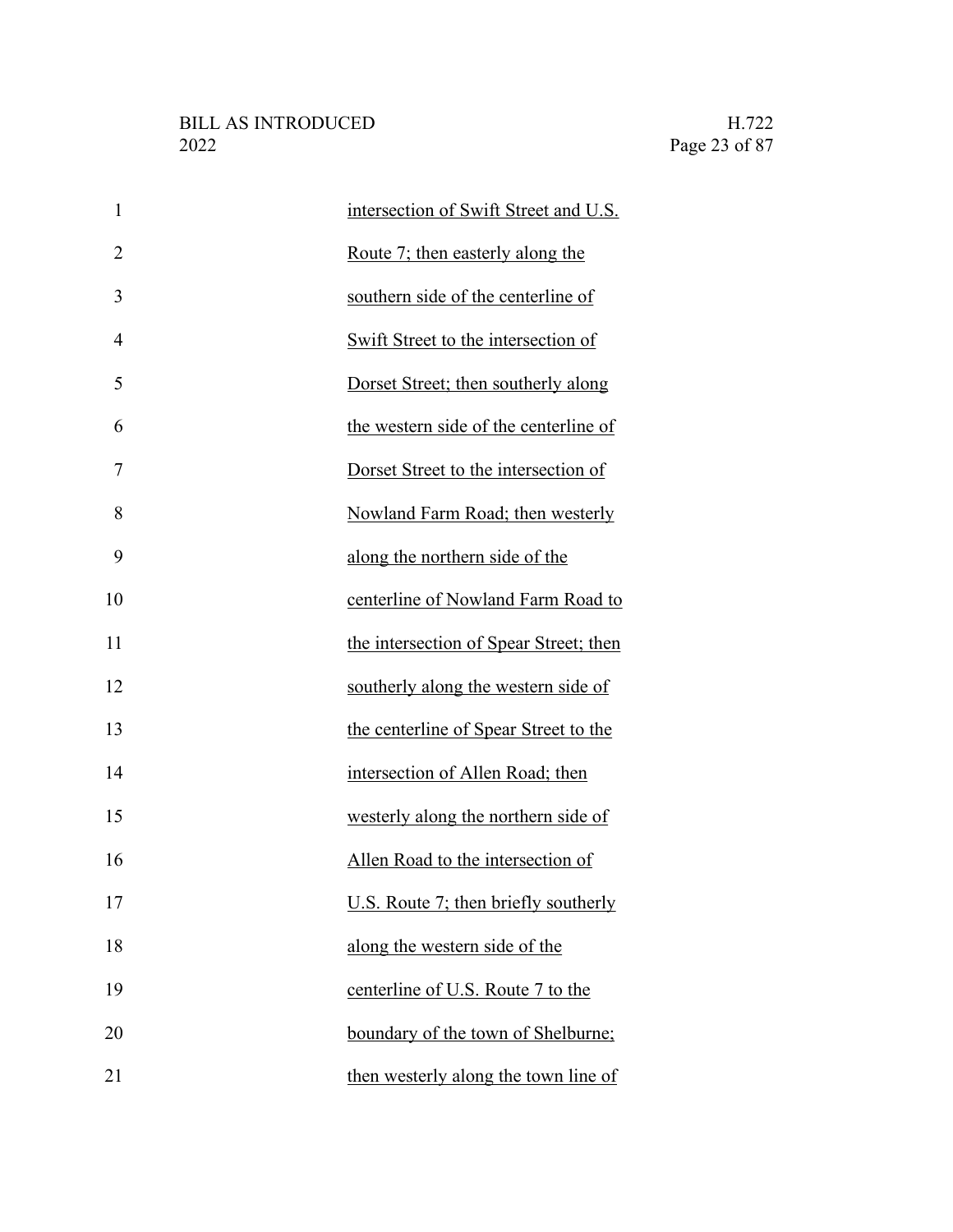| $\mathbf{1}$   |               | Shelburne to where it intersects with  |              |
|----------------|---------------|----------------------------------------|--------------|
| $\overline{2}$ |               | Shelburne Bay; then northerly along    |              |
| 3              |               | the eastern side of the town line of   |              |
| 4              |               | Shelburne as it runs along Shelburne   |              |
| 5              |               | Bay; then westerly along the town      |              |
| 6              |               | line of Shelburne across Lake          |              |
| 7              |               | Champlain to the state border of       |              |
| 8              |               | New York; then northerly along the     |              |
| 9              |               | state border of New York to the        |              |
| 10             |               | boundary of the town of Colchester;    |              |
| 11             |               | then easterly along the town line of   |              |
| 12             |               | Colchester to the boundary of the      |              |
| 13             |               | city of Burlington; then southerly     |              |
| 14             |               | along the city line of Burlington,     |              |
| 15             |               | then follow the city line of           |              |
| 16             |               | Burlington to the point of beginning   | $\mathbf{1}$ |
|                | CHITTENDEN-13 | That portion of the city of            |              |
| 18             |               | Burlington encompassed within a        |              |
| 19             |               | boundary beginning at the point        |              |
| 20             |               | where the eastern boundary line of     |              |
| 21             |               | the city of Burlington intersects with |              |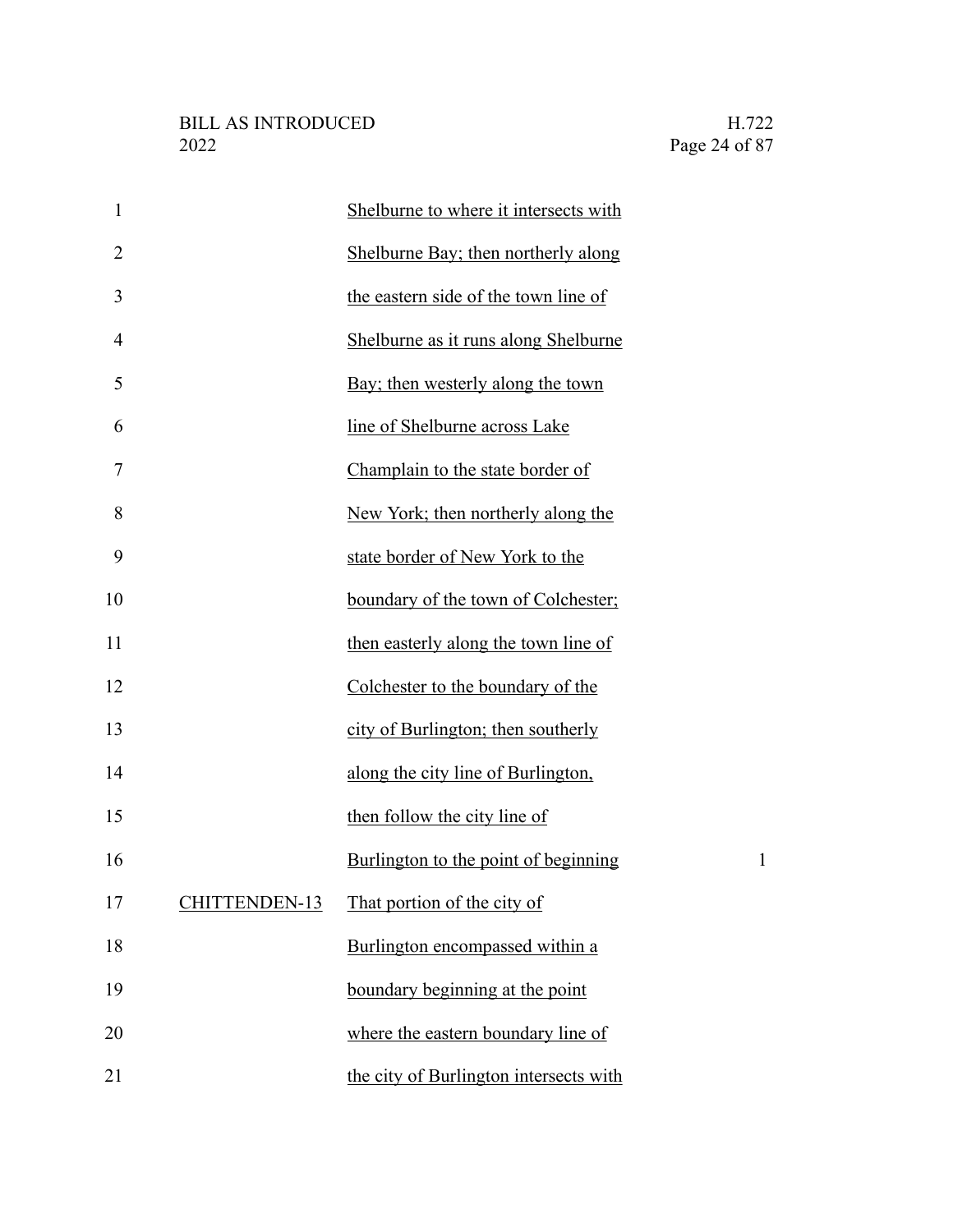| $\mathbf{1}$   | <b>South Burlington Recreation Path;</b> |
|----------------|------------------------------------------|
| $\overline{2}$ | then westerly along the southern side    |
| 3              | of the boundary between the South        |
| $\overline{4}$ | Burlington Recreation Path and the       |
| 5              | <b>Burlington Country Club to where</b>  |
| 6              | the South Burlington Recreation          |
| 7              | Path turns north; then continuing        |
| 8              | westerly along the southern side of      |
| 9              | the property line of the Burlington      |
| 10             | Country Club to the property             |
| 11             | boundary line between 544 South          |
| 12             | Prospect Street and 500 South            |
| 13             | Prospect Street; then westerly along     |
| 14             | the southern side of the property line   |
| 15             | between 544 South Prospect Street        |
| 16             | and 500 Prospect Street to where it      |
|                | intersects with South Prospect Street;   |
| 18             | then northerly along the western side    |
| 19             | of the centerline of South Prospect      |
| 20             | Street to the intersection of Cliff      |
| 21             | Street; then westerly along the          |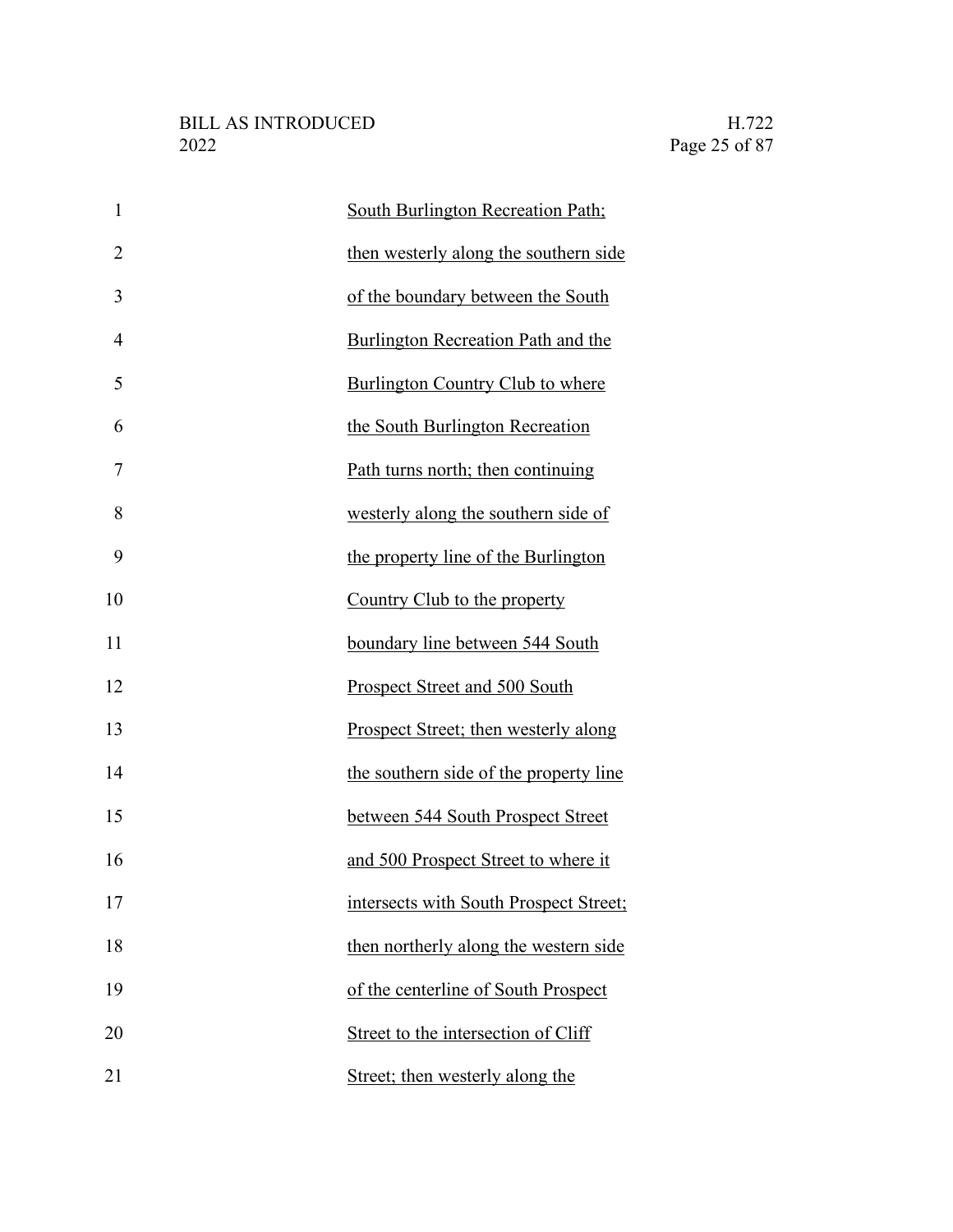| $\mathbf{1}$   | southern side of the centerline of     |
|----------------|----------------------------------------|
| $\overline{2}$ | Cliff Street to the intersection of    |
| 3              | U.S. Route 7; then briefly northerly   |
| $\overline{4}$ | along the western side of the          |
| 5              | centerline of U.S. Route 7 to the      |
| 6              | intersection of Spruce Street; then    |
| 7              | westerly along the southern side of    |
| 8              | the centerline of Spruce Street to the |
| 9              | intersection of South Union Street;    |
| 10             | then northerly along the western side  |
| 11             | of the centerline of South Union       |
| 12             | Street to the intersection of Adams    |
| 13             | Street; then westerly along the        |
| 14             | southern side of the centerline of     |
| 15             | Adams Street to the intersection of    |
| 16             | South Winooski Avenue; then            |
| 17             | northerly along the western side of    |
| 18             | the centerline of South Winooski       |
| 19             | Avenue to the intersection of Maple    |
| 20             | Street; then westerly along the        |
| 21             | southern side of the centerline of     |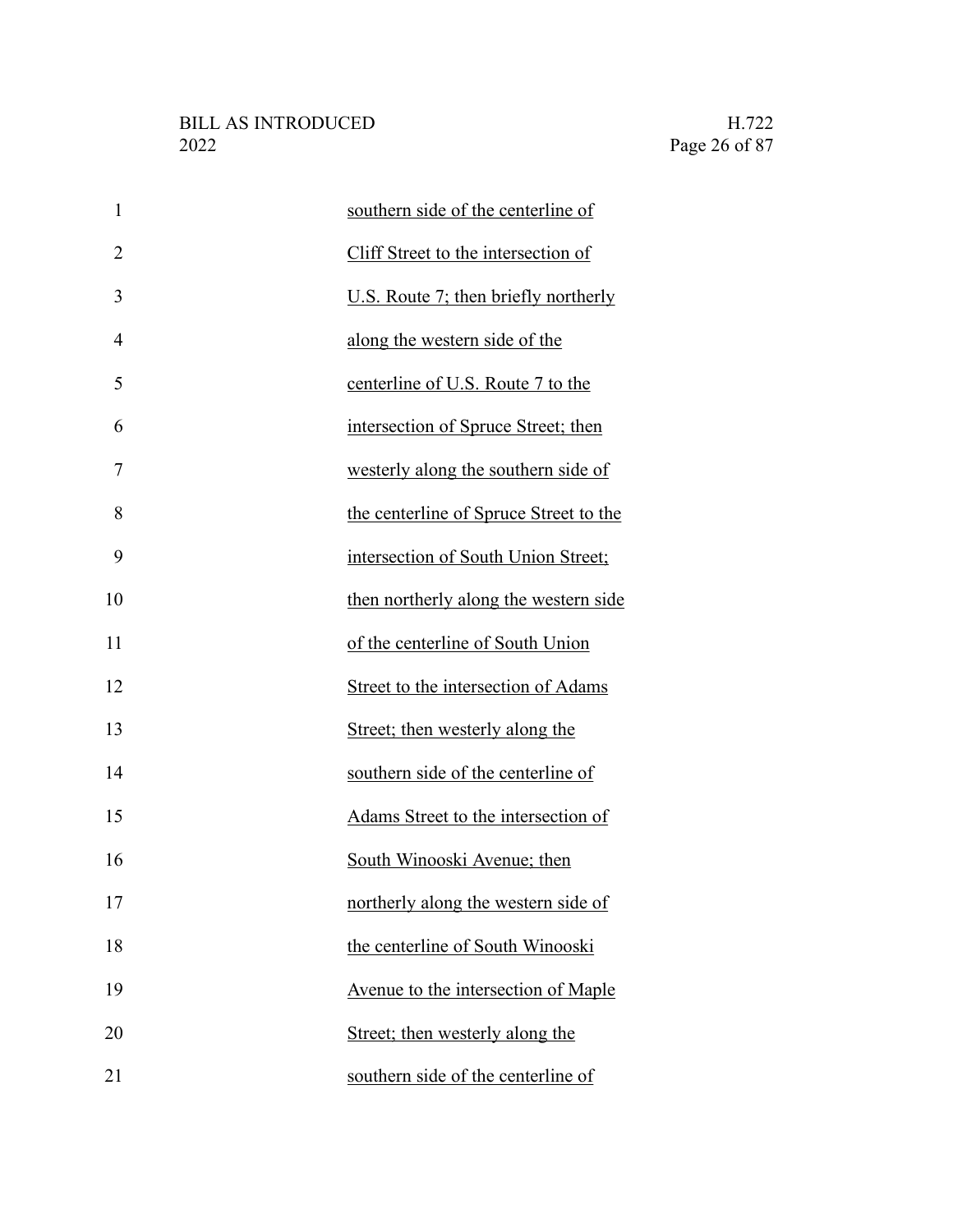| $\mathbf{1}$   |                      | Maple Street to the end of Maple        |                |
|----------------|----------------------|-----------------------------------------|----------------|
| $\overline{2}$ |                      | Street; then continue in a line due     |                |
| 3              |                      | west to the boundary of the city of     |                |
| 4              |                      | South Burlington in Lake                |                |
| 5              |                      | Champlain; then southeasterly along     |                |
| 6              |                      | the city line of South Burlington,      |                |
| 7              |                      | then follow the city line of South      |                |
| 8              |                      | Burlington to the point of beginning    | $\overline{c}$ |
| 9              | <b>CHITTENDEN-14</b> | That portion of the city of             |                |
| 10             |                      | Burlington encompassed within a         |                |
| 11             |                      | boundary beginning at the point         |                |
| 12             |                      | where the eastern boundary line of      |                |
| 13             |                      | the city of Burlington intersects with  |                |
| 14             |                      | the South Burlington Recreation         |                |
| 15             |                      | Path; then westerly along the           |                |
| 16             |                      | northern side of the boundary           |                |
| 17             |                      | between the South Burlington            |                |
| 18             |                      | Recreation Path and the Burlington      |                |
| 19             |                      | Country Club to where the South         |                |
| 20             |                      | <b>Burlington Recreation Path turns</b> |                |
| 21             |                      | north; then continuing westerly         |                |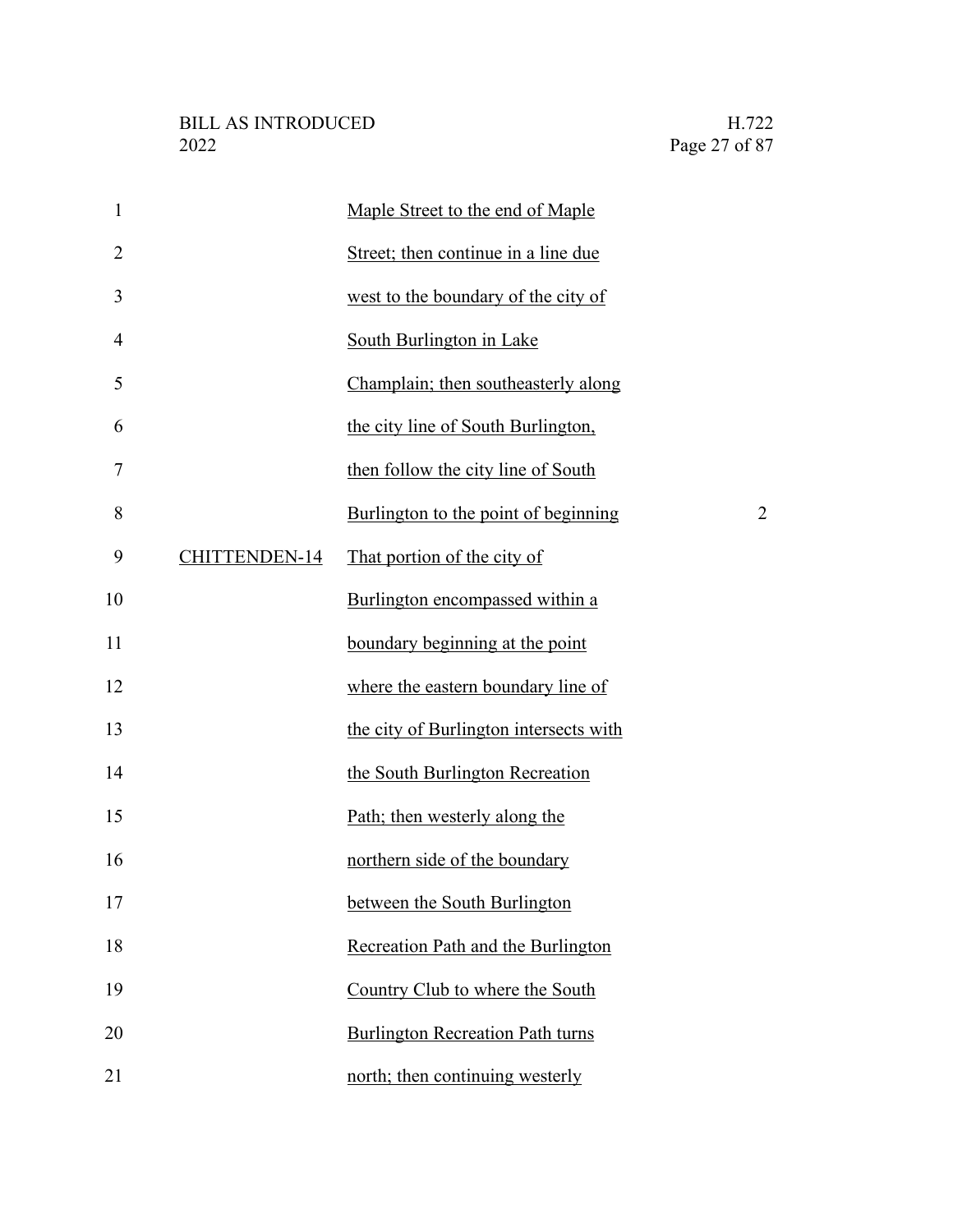| $\mathbf{1}$   | along the northern side of the         |
|----------------|----------------------------------------|
| $\overline{2}$ | property boundary of the Burlington    |
| 3              | Country Club to the property           |
| $\overline{4}$ | boundary line between 544 South        |
| 5              | Prospect Street and 500 South          |
| 6              | Prospect Street; then westerly along   |
| 7              | the northern side of the property line |
| 8              | between 544 South Prospect Street      |
| 9              | and 500 Prospect Street to where it    |
| 10             | intersects with South Prospect Street; |
| 11             | then northerly along the eastern side  |
| 12             | of the centerline of South Prospect    |
| 13             | Street to the intersection of Cliff    |
| 14             | Street; then westerly along the        |
| 15             | northern side of the centerline of     |
| 16             | Cliff Street to the intersection of    |
| 17             | U.S. Route 7; then briefly northerly   |
| 18             | along the eastern side of the          |
| 19             | centerline of U.S. Route 7 to the      |
| 20             | intersection of Spruce Street; then    |
| 21             | westerly along the northern side of    |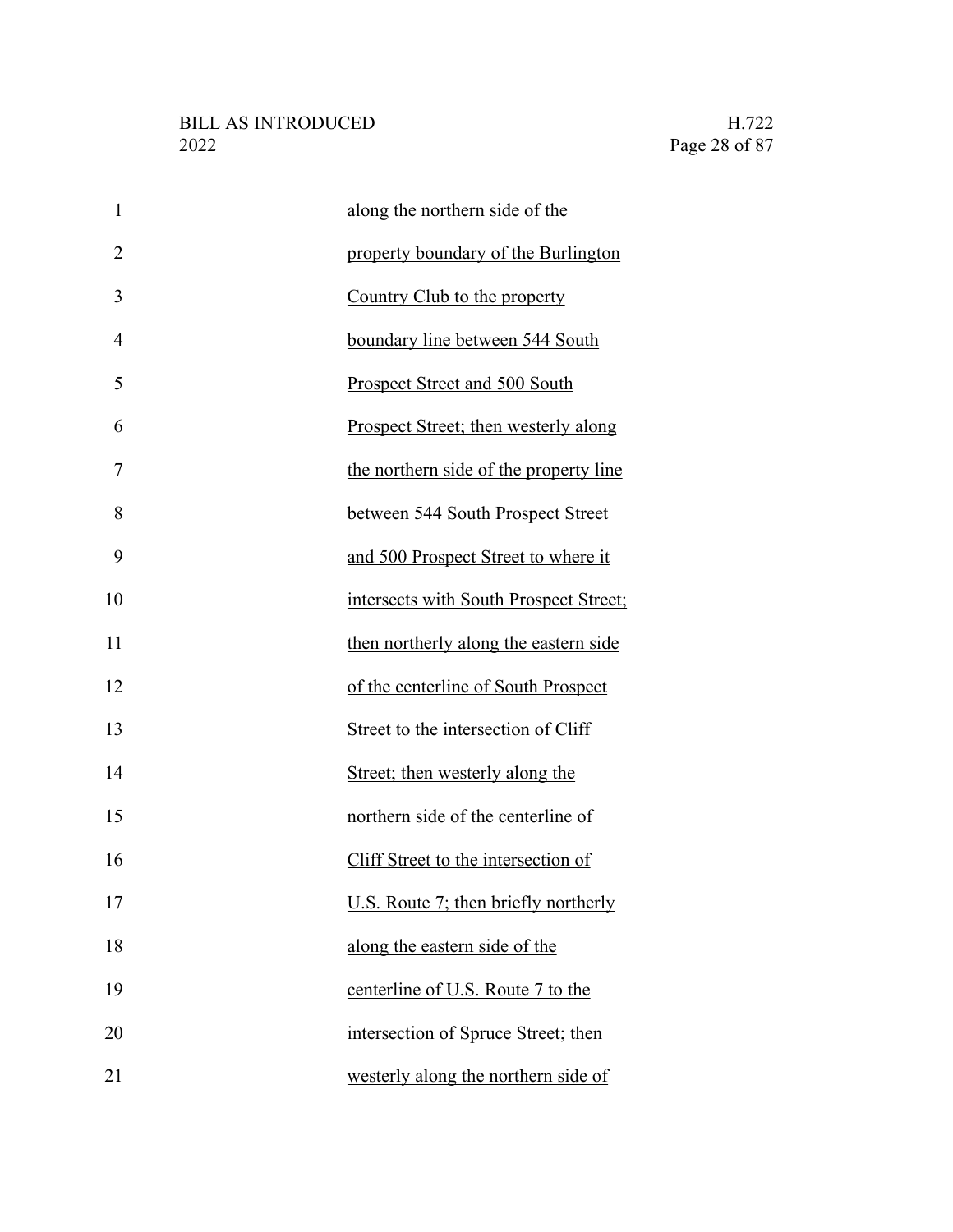| $\mathbf{1}$   | the centerline of Spruce Street to the |
|----------------|----------------------------------------|
| $\overline{2}$ | intersection of South Union Street;    |
| 3              | then northerly along the eastern side  |
| $\overline{4}$ | of the centerline of South Union       |
| 5              | Street to the intersection of Adams    |
| 6              | Street; then westerly along the        |
| 7              | northern side of the centerline of     |
| 8              | Adams Street to the intersection of    |
| 9              | South Winooski Avenue; then            |
| 10             | northerly along the eastern side of    |
| 11             | the centerline of South Winooski       |
| 12             | Avenue to the intersection of Buel     |
| 13             | Street; then easterly along the        |
| 14             | southern side of the centerline of     |
| 15             | Buel Street to the intersection of     |
| 16             | South Union Street; then northerly     |
| 17             | along the eastern side of the          |
| 18             | centerline of South Union Street to    |
| 19             | the intersection of Pearl Street; then |
| 20             | easterly along the southern side of    |
| 21             | the centerline of Pearl Street to the  |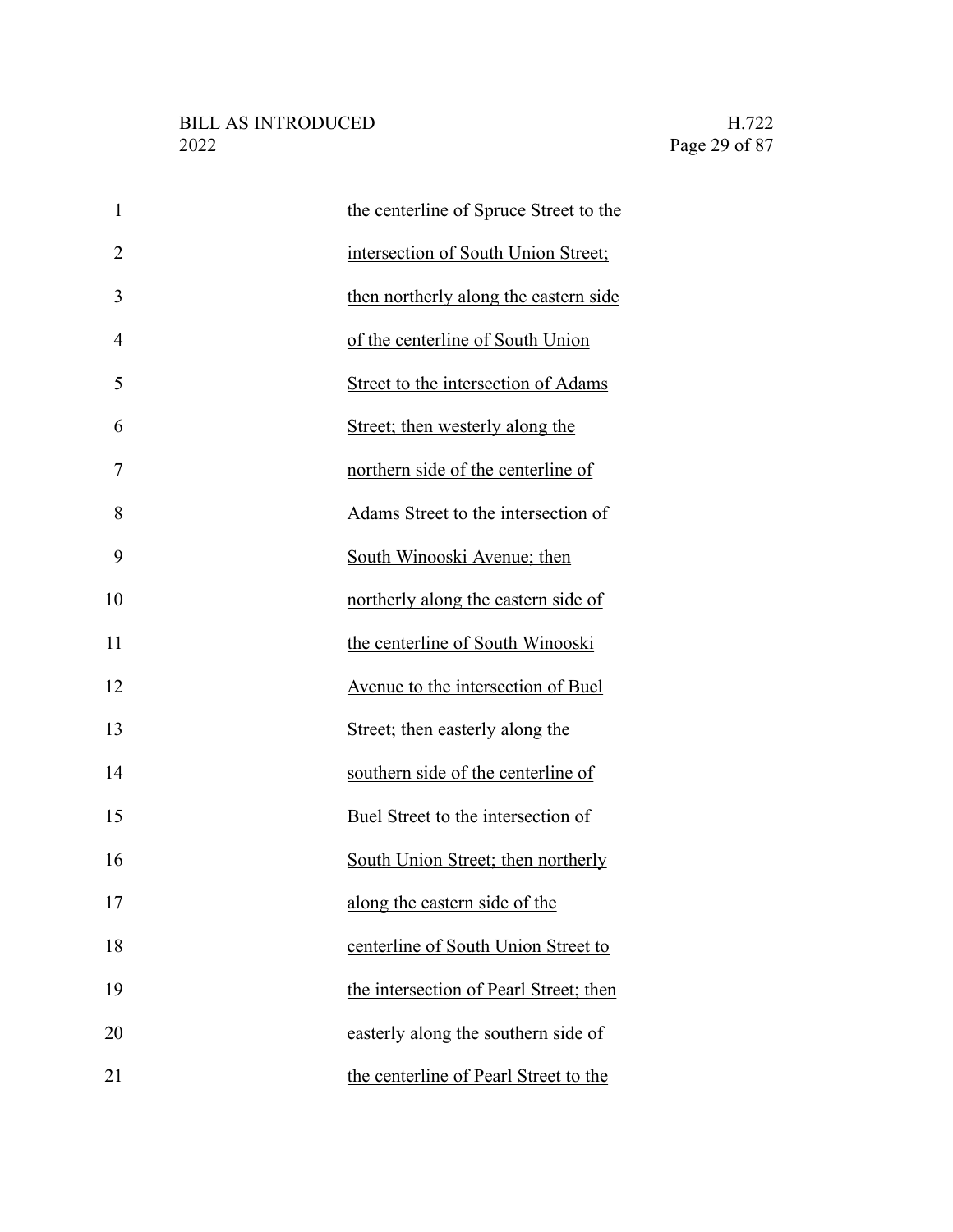| $\mathbf{1}$   |               | intersection of U.S. Route 7; then      |                |
|----------------|---------------|-----------------------------------------|----------------|
| $\overline{2}$ |               | southerly along the western side of     |                |
| 3              |               | the centerline of U.S. Route 7 to the   |                |
| 4              |               | intersection of College Street; then    |                |
| 5              |               | easterly along the southern side of     |                |
| 6              |               | the centerline of College Street to the |                |
| 7              |               | intersection of South Prospect Street;  |                |
| 8              |               | then southerly along the western side   |                |
| 9              |               | of the centerline of South Prospect     |                |
| 10             |               | Street to the intersection of U.S.      |                |
| 11             |               | Route 2; then southeasterly along the   |                |
| 12             |               | southwestern side of the westbound      |                |
| 13             |               | lane of U.S. Route 2 to the boundary    |                |
| 14             |               | of the city of South Burlington; then   |                |
| 15             |               | southerly along the city line of South  |                |
| 16             |               | Burlington to the point of beginning    | $\overline{c}$ |
| 17             | CHITTENDEN-15 | That portion of the city of             |                |
| 18             |               | Burlington encompassed within a         |                |
| 19             |               | boundary beginning at the point         |                |
| 20             |               | where the northern boundary line of     |                |
| 21             |               | the city of Burlington intersects with  |                |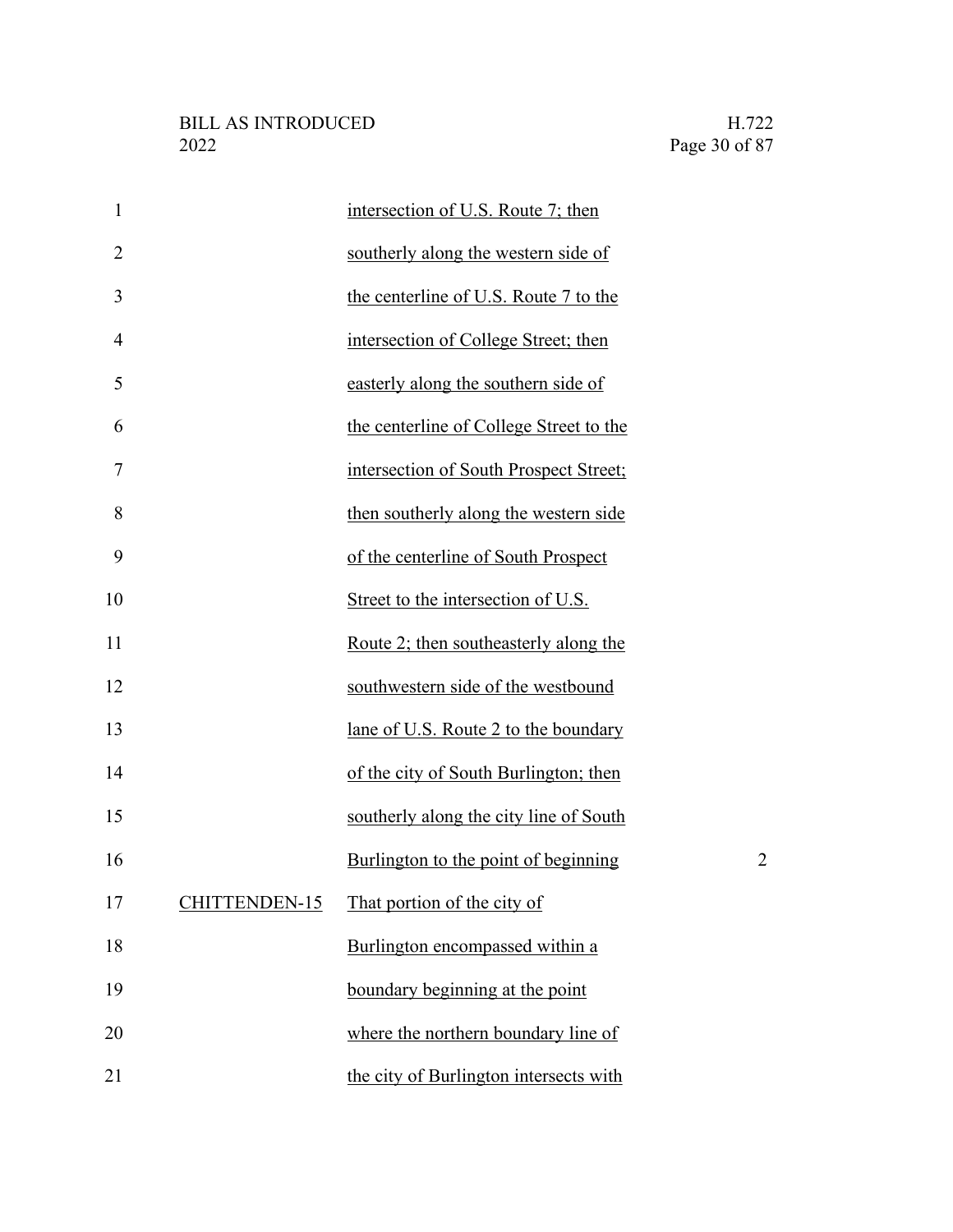| $\mathbf{1}$   | the railroad tracks crossing the       |
|----------------|----------------------------------------|
| $\overline{2}$ | Winooski River; then westerly along    |
| 3              | the southern side of the railroad      |
| $\overline{4}$ | tracks to where they intersect with a  |
| 5              | point representing the end of a        |
| 6              | straight line extension from the       |
| 7              | centerline of Hyde Street to the       |
| 8              | railroad tracks; then southwesterly    |
| 9              | along the eastern side of the straight |
| 10             | line extension from the centerline of  |
| 11             | Hyde Street to the intersection of     |
| 12             | Hyde Street and Riverside Avenue;      |
| 13             | then southerly along the eastern side  |
| 14             | of the centerline of Hyde Street to    |
| 15             | the intersection of North Willard      |
| 16             | Street; then southerly along the       |
| 17             | eastern side of the centerline of      |
| 18             | North Willard Street to the            |
| 19             | intersection of North Street; then     |
| 20             | westerly along the southern side of    |
| 21             | the centerline of North Street to the  |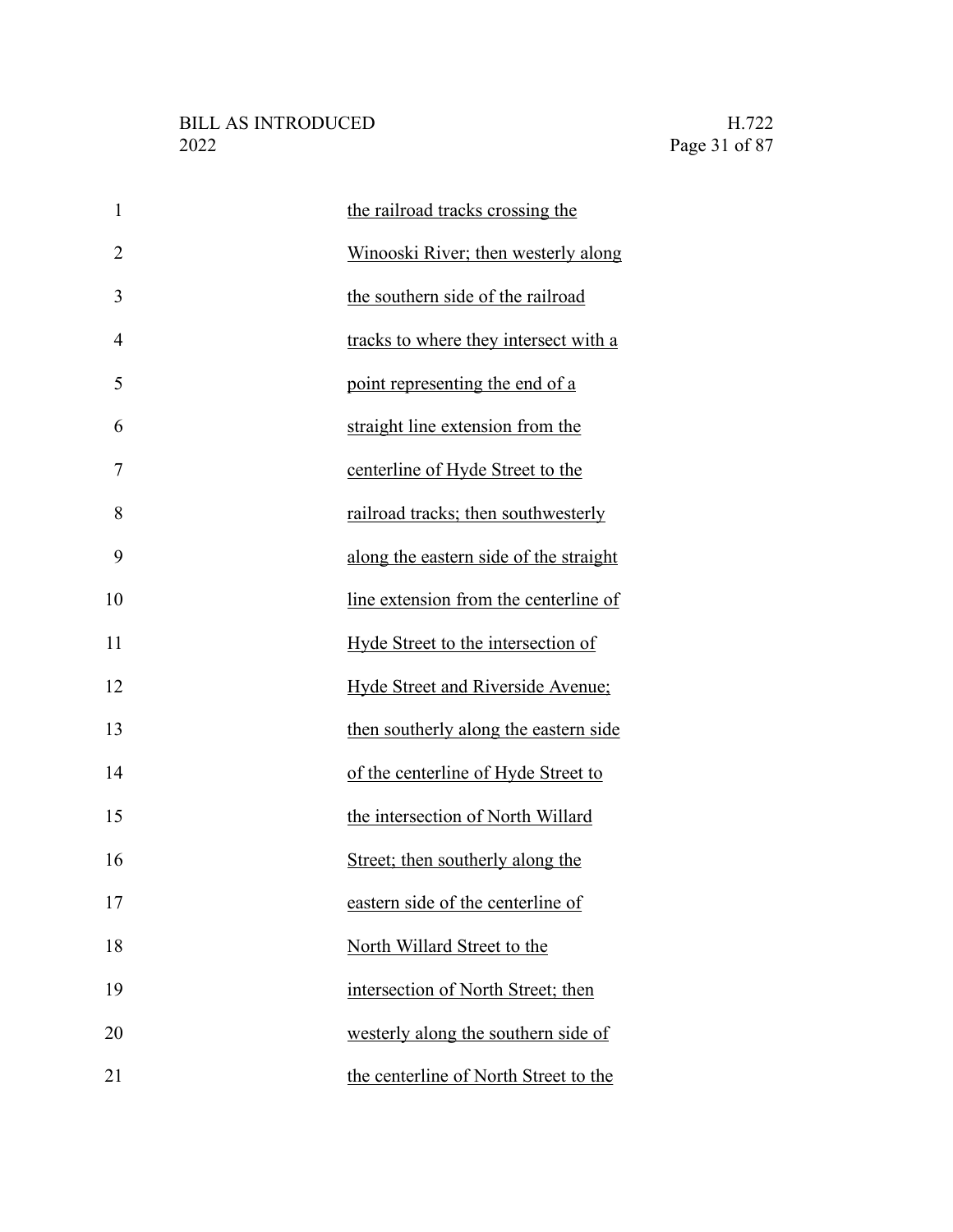| $\mathbf{1}$   | intersection of North Winooski         |
|----------------|----------------------------------------|
| $\overline{2}$ | Avenue; then southerly along the       |
| 3              | eastern side of the centerline of      |
| $\overline{4}$ | North Winooski Avenue to the           |
| 5              | intersection of Pearl Street; then     |
| 6              | easterly along the northern side of    |
| 7              | the centerline of Pearl Street to the  |
| 8              | intersection of South Willard Street;  |
| 9              | then southerly along the eastern side  |
| 10             | of the centerline of South Willard     |
| 11             | Street to the intersection of College  |
| 12             | Street; then easterly along the        |
| 13             | northern side of the centerline of     |
| 14             | College Street to the intersection of  |
| 15             | South Prospect Street; then southerly  |
| 16             | along the eastern side of the          |
| 17             | centerline of South Prospect Street to |
| 18             | the intersection of U.S. Route 2; then |
| 19             | southeasterly along the northeastern   |
| 20             | side of the westbound lane of U.S.     |
| 21             | Route 2 to the boundary of the city    |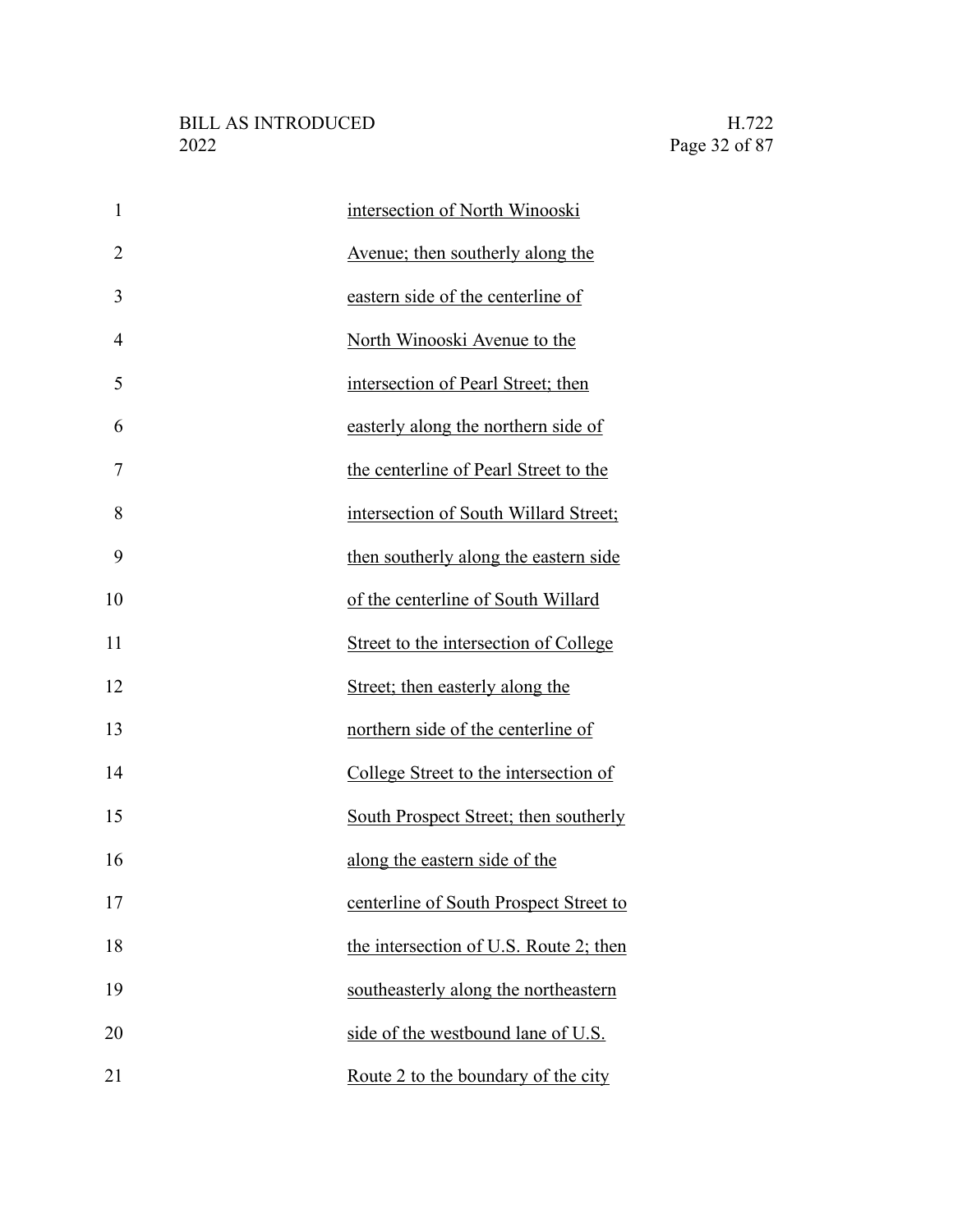| $\mathbf{1}$   |                      | of South Burlington; then              |                |
|----------------|----------------------|----------------------------------------|----------------|
| $\overline{2}$ |                      | southeasterly along the city line of   |                |
| 3              |                      | South Burlington and then follow the   |                |
| 4              |                      | city line of South Burlington to the   |                |
| 5              |                      | boundary of the city of Winooski;      |                |
| 6              |                      | then northwesterly along the city line |                |
| 7              |                      | of Winooski to the point of            |                |
| 8              |                      | beginning                              | $\overline{2}$ |
| 9              | <b>CHITTENDEN-16</b> | That portion of the city of            |                |
| 10             |                      | Burlington not included in             |                |
| 11             |                      | CHITTENDEN-13, CHITTENDEN-             |                |
| 12             |                      | 14, CHITTENDEN-15,                     |                |
| 13             |                      | CHITTENDEN-17, and                     |                |
| 14             |                      | CHITTENDEN-18                          | $\overline{2}$ |
| 15             | CHITTENDEN-17        | That portion of the city of            |                |
| 16             |                      | Burlington encompassed within a        |                |
| 17             |                      | boundary beginning at the point        |                |
| 18             |                      | where the northern boundary line of    |                |
| 19             |                      | the city of Burlington intersects with |                |
| 20             |                      | the railroad tracks crossing the       |                |
| 21             |                      | Winooski River; then westerly along    |                |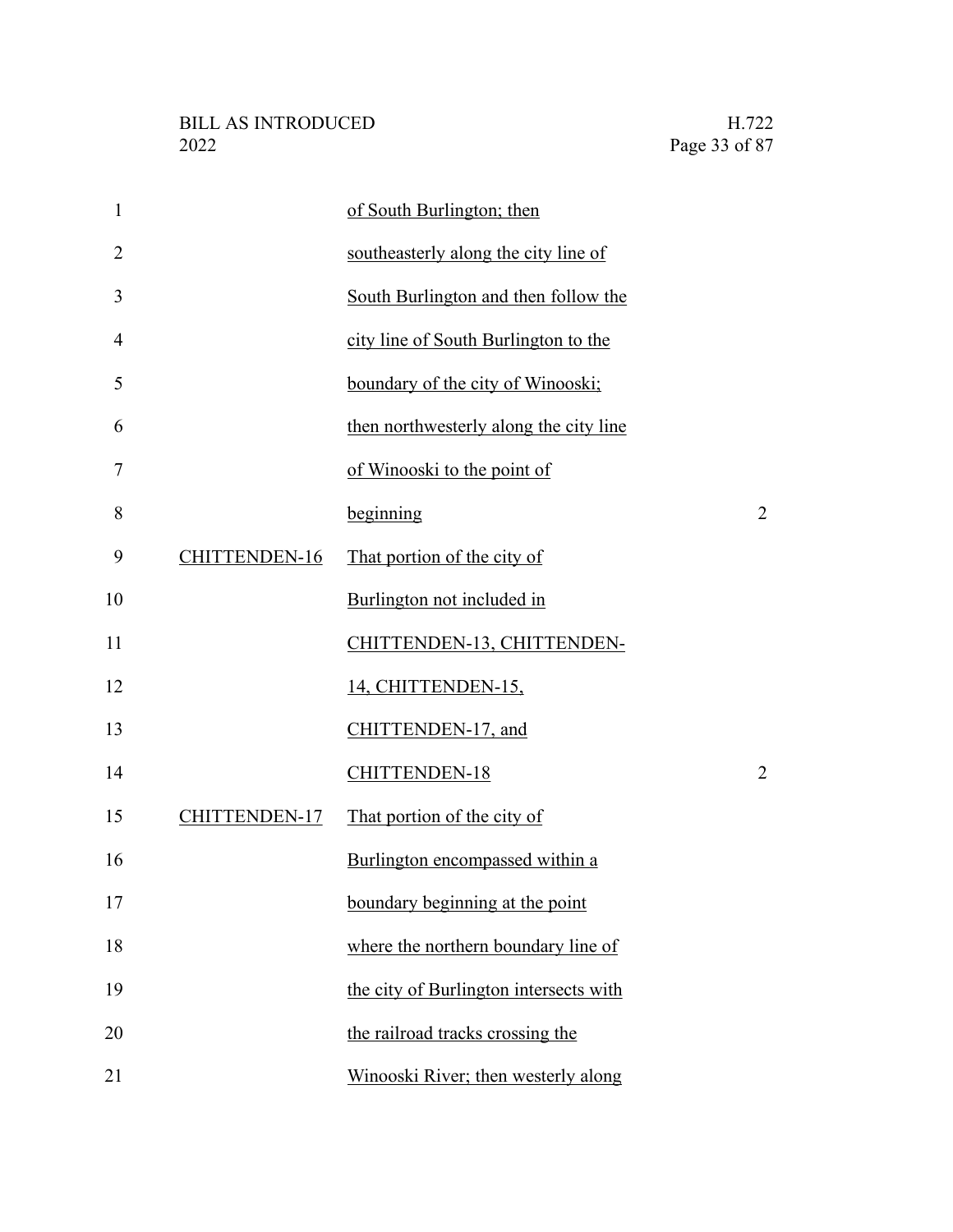| $\mathbf{1}$   | the northern side of the centerline of    |
|----------------|-------------------------------------------|
| $\overline{2}$ | the railroad tracks to where it           |
| 3              | intersects with a point representing      |
| 4              | the end of a straight line extension      |
| 5              | from the end of the centerline of         |
| 6              | Spring Street; then southeasterly         |
| 7              | along the southwestern side of the        |
| 8              | straight line extension from the end      |
| 9              | of Spring Street to the intersection of   |
| 10             | <b>Manhattan Drive and Spring Street;</b> |
| 11             | then westerly along the northern side     |
| 12             | of the centerline of Manhattan Drive      |
| 13             | to the intersection of Park Street;       |
| 14             | then southerly along the western side     |
| 15             | of the centerline of Park Street to the   |
| 16             | intersection of College Street; then      |
|                | westerly along the northern side of       |
| 18             | the centerline of College Street to the   |
| 19             | end of College Street; then westerly      |
| 20             | on the northern side of a line drawn      |
| 21             | from the end point of College Street      |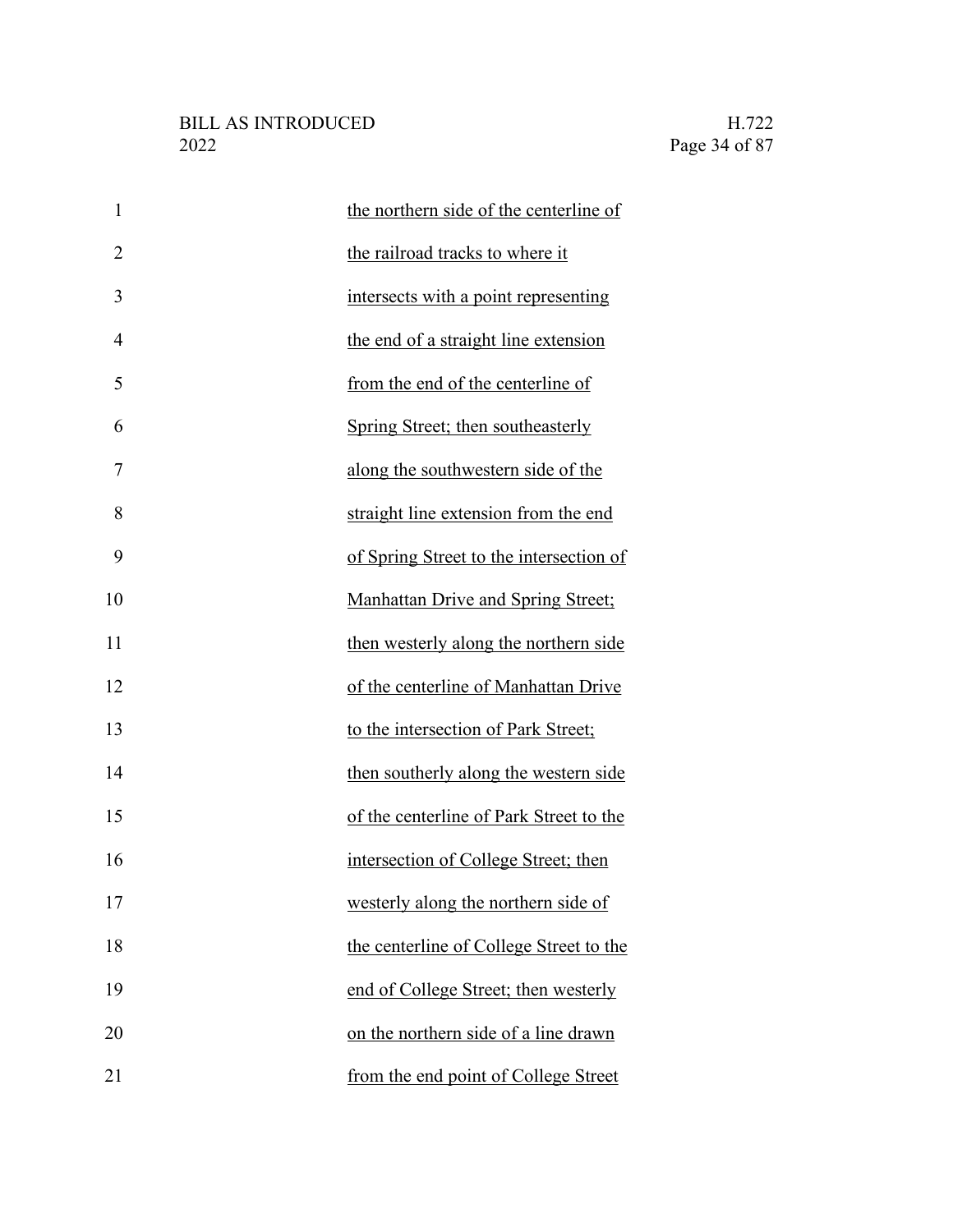| 1              | due west to the boundary of the city   |
|----------------|----------------------------------------|
| $\overline{2}$ | of South Burlington in Lake            |
| 3              | Champlain; then northerly along the    |
| 4              | city line of South Burlington to       |
| 5              | where it intersects with Appletree     |
| 6              | Point; then northeasterly then         |
| 7              | southeasterly along the southeastern   |
| 8              | side of the shore of Lake Champlain    |
| 9              | to where the northwestern property     |
| 10             | line of Leddy Park intersects with     |
| 11             | the shore of Lake Champlain; then      |
| 12             | northeasterly along the southern side  |
| 13             | of that property line and continuing   |
| 14             | from that property line in a straight  |
| 15             | line to the intersection of North      |
| 16             | Avenue; then southeasterly along the   |
| 17             | southwestern side of the centerline of |
| 18             | North Avenue to the southern           |
| 19             | boundary of Farrington's Trailer       |
| 20             | Park; then northeasterly and then      |
| 21             | northwesterly along the boundary of    |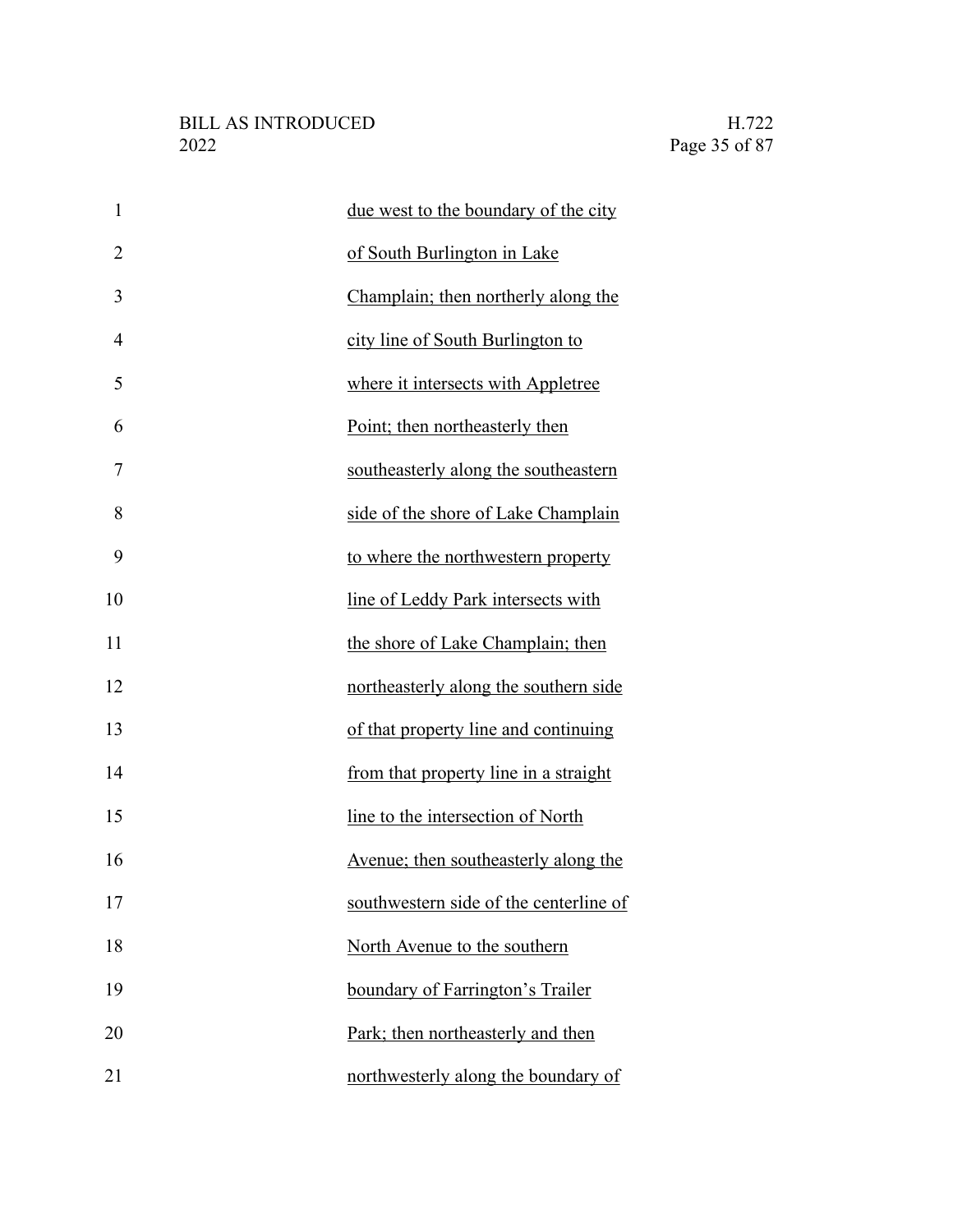| $\mathbf{1}$   | Farrington's Trailer Park and the      |
|----------------|----------------------------------------|
| $\overline{2}$ | back property lines of property        |
| 3              | fronting Lopes Avenue to the           |
| $\overline{4}$ | northwest corner of the corner lot at  |
| 5              | the intersection of Lopes Avenue and   |
| 6              | Roseade Parkway, including all the     |
| 7              | residences on Lopes Avenue and         |
| 8              | Blondin Circle; then northeasterly     |
| 9              | along the back property lines          |
| 10             | between property fronting on           |
| 11             | Roseade Parkway and Arlington          |
| 12             | Court, including all the residences on |
| 13             | Roseade Parkway; then turning          |
| 14             | northwesterly along the back           |
| 15             | property lines of property fronting    |
| 16             | Arlington Court to the intersection of |
| 17             | the back property lines of property    |
| 18             | fronting Farrington Parkway on the     |
| 19             | southern side; then easterly along     |
| 20             | those back property lines to           |
| 21             | Farrington Parkway; then easterly      |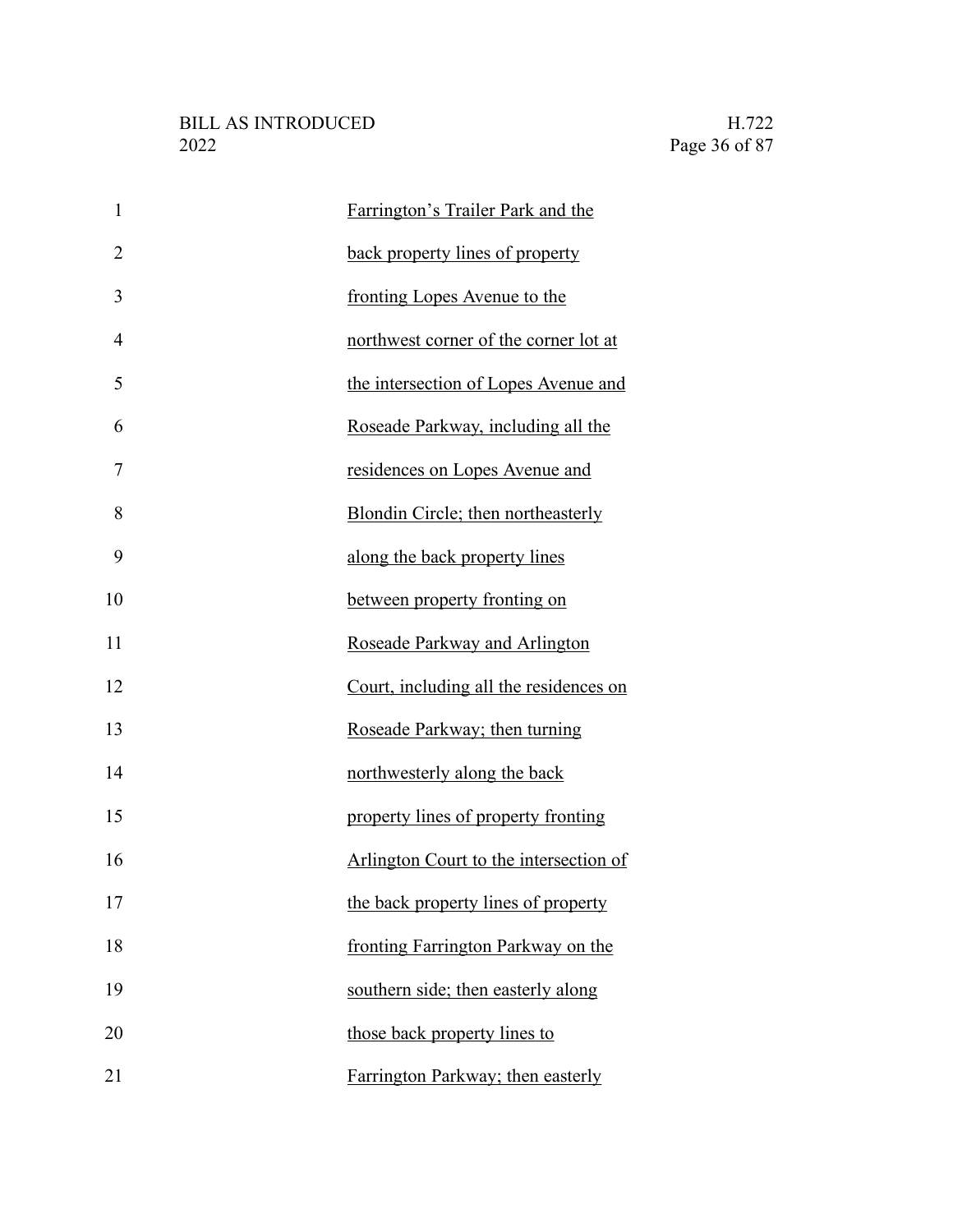| $\mathbf{1}$   | along the southern side of the                     |
|----------------|----------------------------------------------------|
| $\overline{2}$ | centerline of Farrington Parkway to                |
| 3              | the intersection of Ethan Allen                    |
| 4              | Parkway, including all units at 282                |
| 5              | Ethan Allen Parkway; then northerly                |
| 6              | along the eastern side of the                      |
| 7              | centerline of Ethan Allen Parkway to               |
| 8              | the intersection of VT Route 127;                  |
| 9              | then northwesterly along the                       |
| 10             | northern side of the centerline of VT              |
| 11             | Route 127 to the intersection of the               |
| 12             | boundary of the town of Colchester                 |
| 13             | at the Heineberg Bridge over the                   |
| 14             | Winooski River; then northerly and                 |
| 15             | easterly along the town line of                    |
| 16             | Colchester and then follow the town                |
| 17             | line of Colchester southerly to the                |
| 18             | boundary of the city of Winooski;                  |
| 19             | then southerly along the city line of              |
| 20             | Winooski to the point of beginning<br>$\mathbf{1}$ |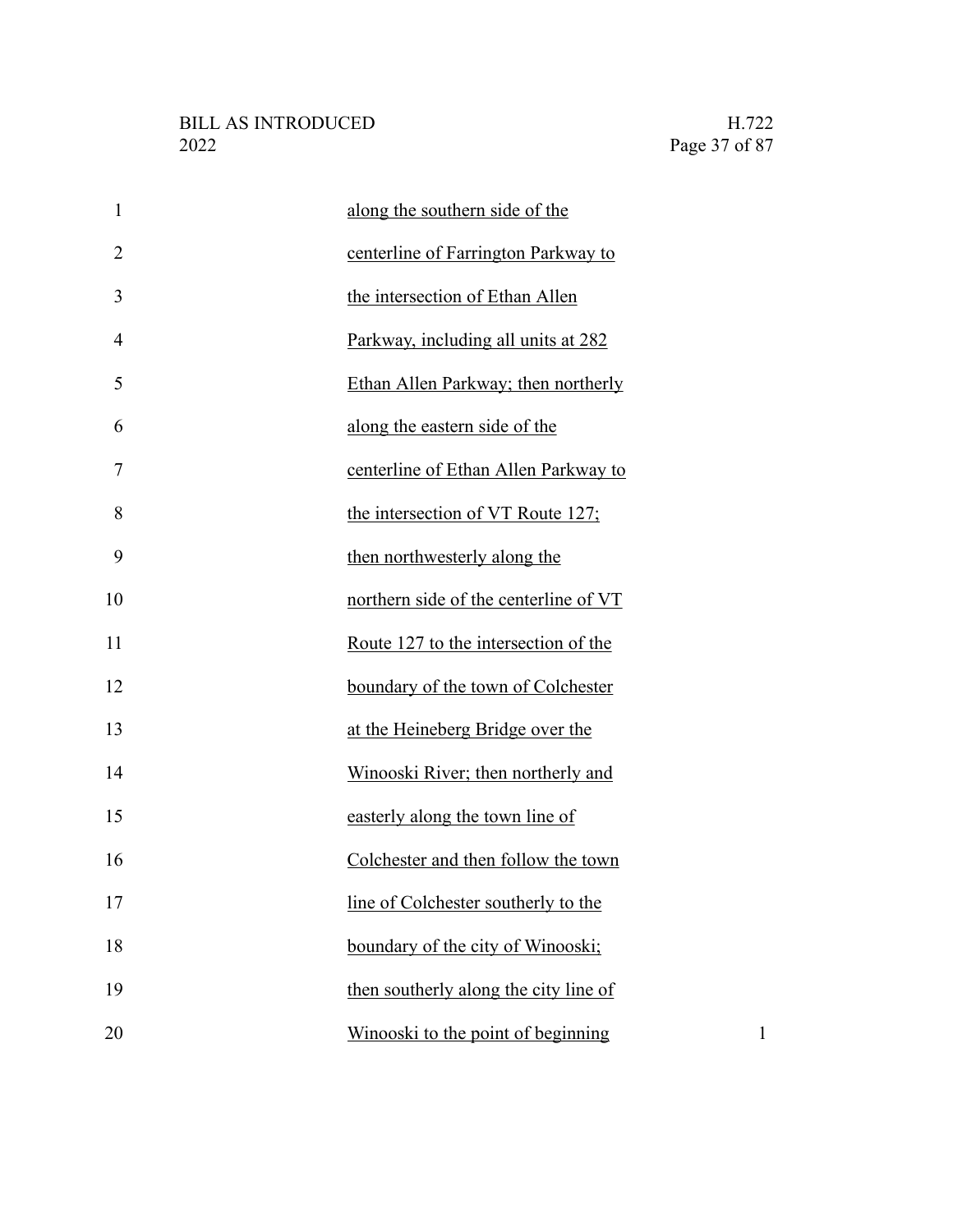| $\mathbf{1}$   | CHITTENDEN-18 | That portion of the city of            |
|----------------|---------------|----------------------------------------|
| $\overline{2}$ |               | Burlington encompassed within a        |
| 3              |               | boundary beginning at the point        |
| 4              |               | where the northwestern property line   |
| 5              |               | of Leddy Park intersects with the      |
| 6              |               | shore of Lake Champlain; then          |
| 7              |               | northeasterly along the northern side  |
| 8              |               | of that property line and continuing   |
| 9              |               | from that property line in a straight  |
| 10             |               | line to the intersection of North      |
| 11             |               | Avenue; then southeasterly along the   |
| 12             |               | northeastern side of the centerline of |
| 13             |               | North Avenue to the southern           |
| 14             |               | boundary of Farrington's Trailer       |
| 15             |               | Park; then northeasterly and then      |
| 16             |               | northwesterly along the boundary of    |
| 17             |               | Farrington's Trailer Park and the      |
| 18             |               | back property lines of property        |
| 19             |               | fronting Lopes Avenue to the           |
| 20             |               | northwest corner of the corner lot at  |
| 21             |               | the intersection of Lopes Avenue and   |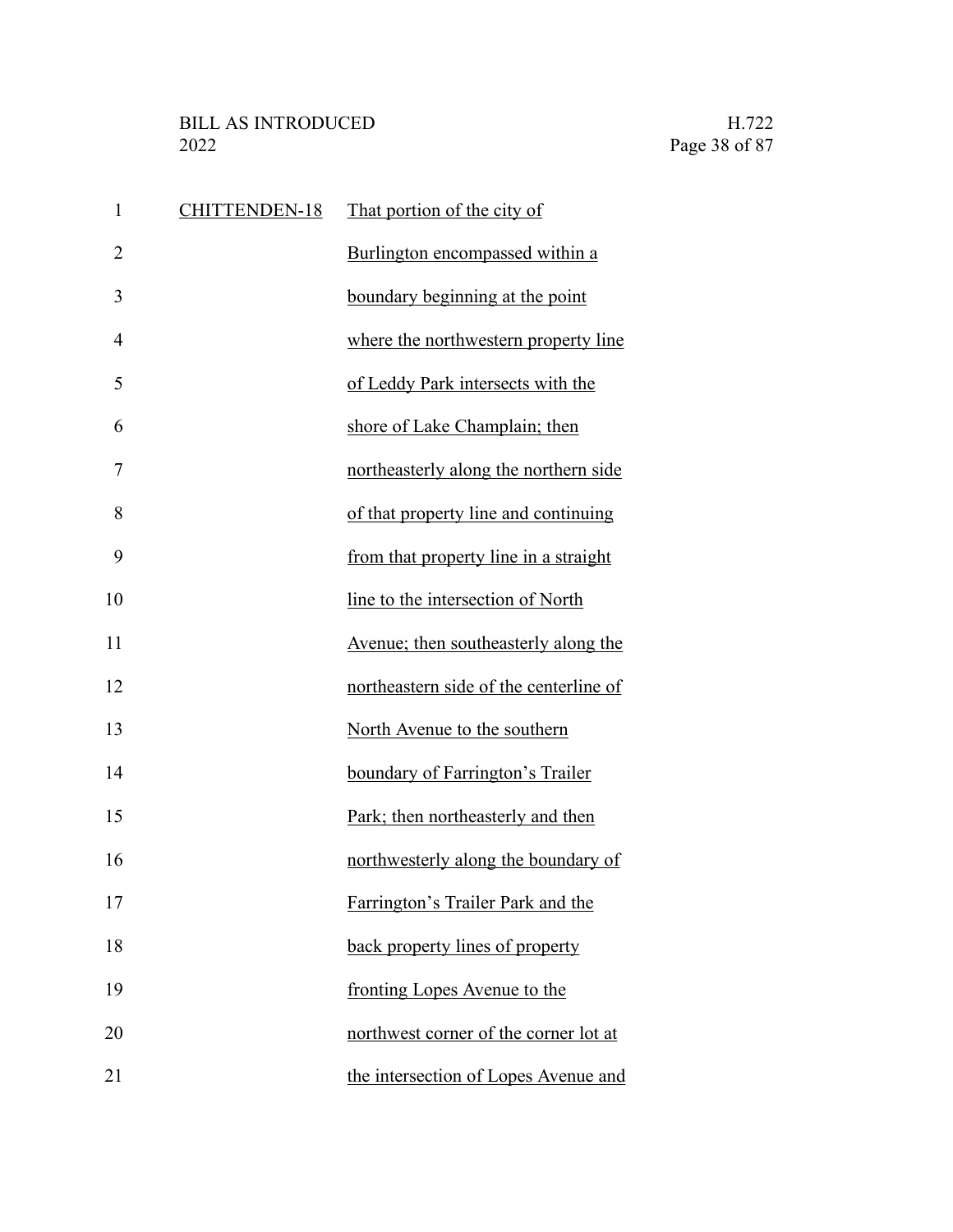| $\mathbf{1}$   | Roseade Parkway, including all of      |
|----------------|----------------------------------------|
| $\overline{2}$ | the residences in Farrington's Trailer |
| 3              | Park and on Poirier Place; then        |
| $\overline{4}$ | northeasterly along the back property  |
| 5              | lines between property fronting on     |
| 6              | Roseade Parkway and Arlington          |
| 7              | Court, including all the residences on |
| 8              | Arlington Court; then turning          |
| 9              | northwesterly along the back           |
| 10             | property lines of property fronting    |
| 11             | Arlington Court to the intersection of |
| 12             | the back property lines of property    |
| 13             | fronting Farrington Parkway on the     |
| 14             | southern side; then easterly along     |
| 15             | those back property lines to           |
| 16             | Farrington Parkway; then easterly      |
| 17             | along the northern side of the         |
| 18             | centerline of Farrington Parkway to    |
| 19             | the intersection of Ethan Allen        |
| 20             | Parkway; then northerly along the      |
| 21             | western side of the centerline of      |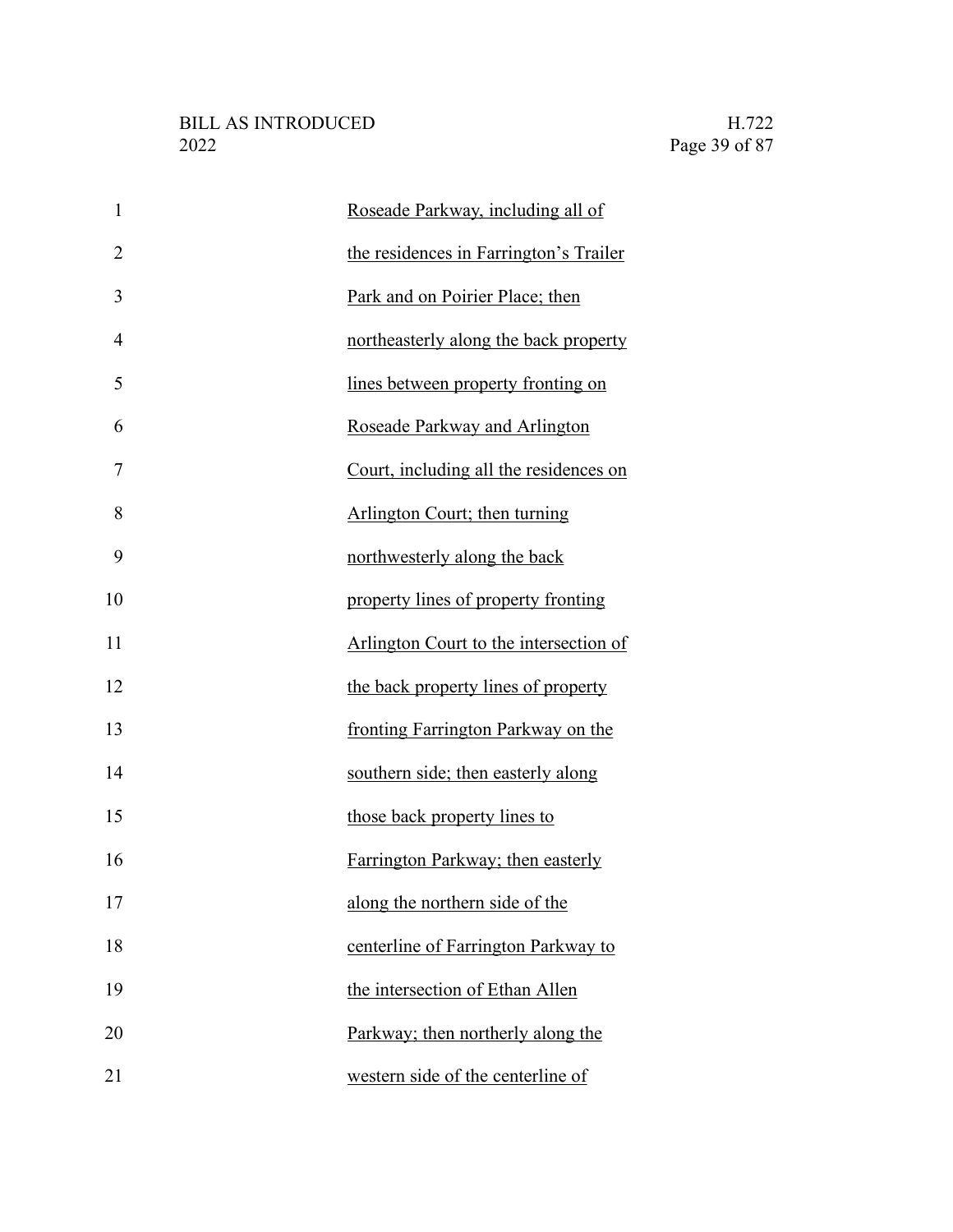| $\mathbf{1}$   |                      | Ethan Allen Parkway to the           |                |
|----------------|----------------------|--------------------------------------|----------------|
| $\overline{2}$ |                      | intersection of VT Route 127; then   |                |
| 3              |                      | northwesterly along the southern     |                |
| 4              |                      | side of the centerline of VT Route   |                |
| 5              |                      | 127 to the intersection of the       |                |
| 6              |                      | boundary of the town of Colchester   |                |
| 7              |                      | at the Heineberg Bridge over the     |                |
| 8              |                      | Winooski River; then northerly and   |                |
| 9              |                      | westerly along the Colchester town   |                |
| 10             |                      | line to the intersection with Lake   |                |
| 11             |                      | Champlain; then southerly along the  |                |
| 12             |                      | shore of Lake Champlain to the point |                |
| 13             |                      | of beginning                         | $\overline{c}$ |
| 14             | <b>CHITTENDEN-19</b> | That portion of the town of          |                |
| 15             |                      | Colchester encompassed within a      |                |
| 16             |                      | boundary beginning at the point      |                |
| 17             |                      | where the southern boundary line of  |                |
| 18             |                      | the town of Colchester intersects    |                |
| 19             |                      | with the southbound lane of          |                |
| 20             |                      | Interstate 89; then northerly along  |                |
| 21             |                      | the eastern side of the southbound   |                |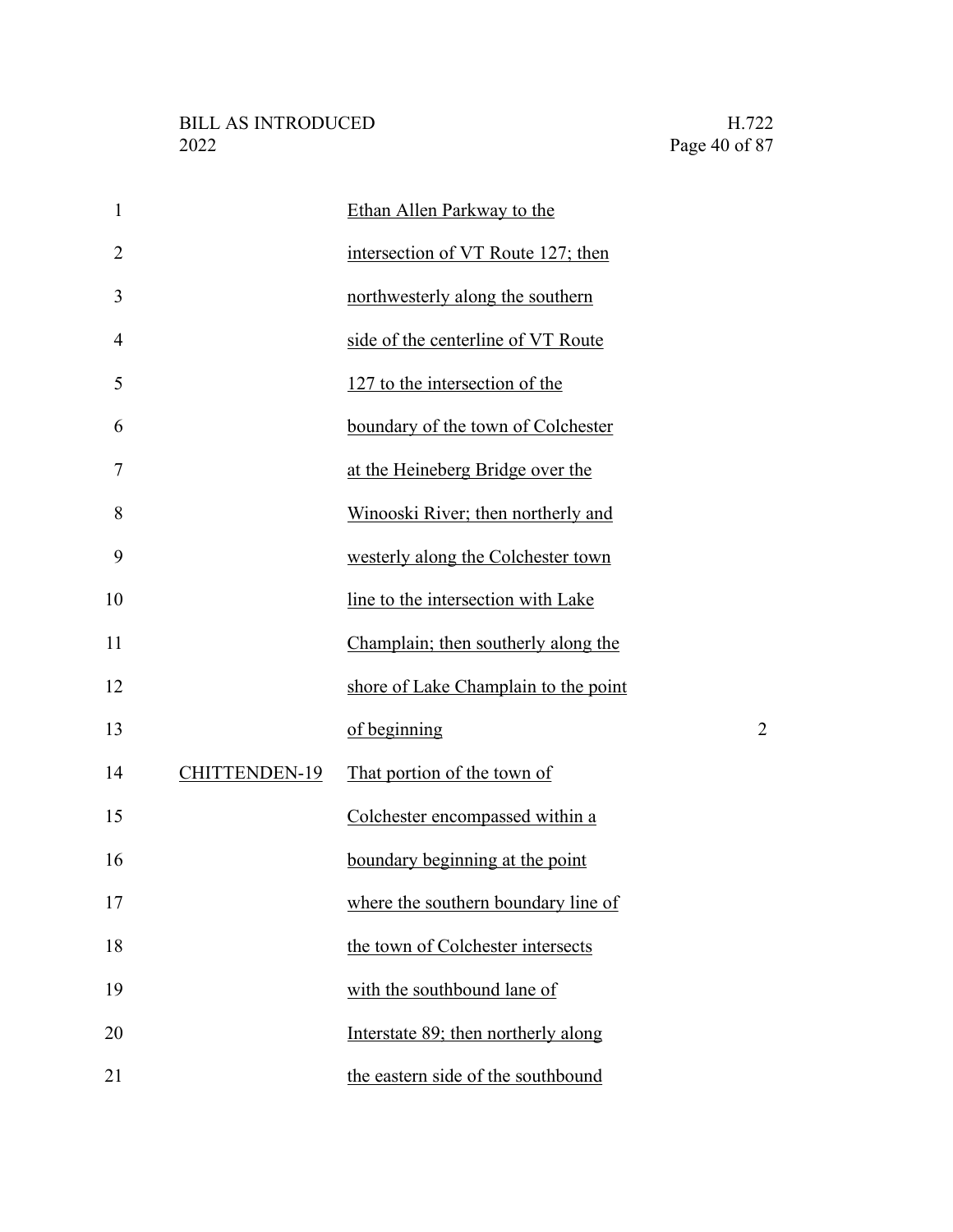| $\mathbf{1}$   | <u>lane of Interstate 89 to where it</u> |
|----------------|------------------------------------------|
| $\overline{2}$ | intersects with Sunderland Brook;        |
| 3              | then easterly along the northern side    |
| 4              | of Sunderland Brook to where it          |
| 5              | intersects with U.S. Route 7; then       |
| 6              | northerly along the western side of      |
| 7              | the centerline of U.S. Route 7 to the    |
| 8              | intersection of Blakely Road; then       |
| 9              | westerly along the southern side of      |
| 10             | the centerline of Blakely Road to        |
| 11             | where it intersects with the             |
| 12             | southbound lane of Interstate 89;        |
| 13             | then northerly along the western side    |
| 14             | of the southbound lane of Interstate     |
| 15             | 89 to where it intersects with the       |
| 16             | Malletts Creek; then following           |
| 17             | Malletts Creek westerly out to its       |
| 18             | mouth joining Malletts Bay; then         |
| 19             | westerly on the south side of a line     |
| 20             | drawn across Malletts Bay from           |
| 21             | Interstate 89 to the boundary of the     |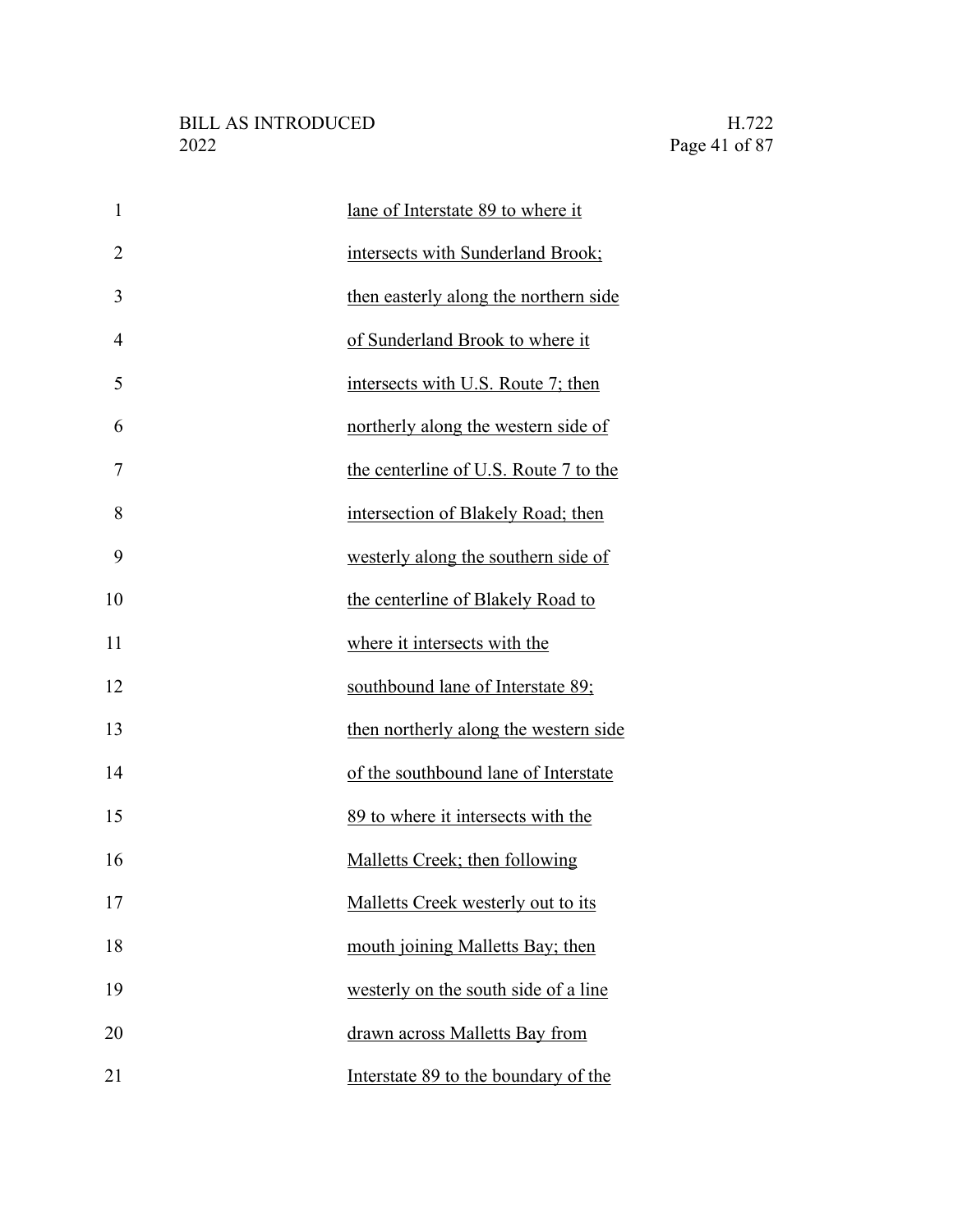| $\mathbf{1}$   |                      | town of South Hero; than               |                |
|----------------|----------------------|----------------------------------------|----------------|
| $\overline{2}$ |                      | southwesterly along the town line of   |                |
| 3              |                      | South Hero to the boundary of the      |                |
| 4              |                      | state of New York; then southerly      |                |
| 5              |                      | along border of the state of New       |                |
| 6              |                      | York to the boundary of the city of    |                |
| 7              |                      | South Burlington; then easterly        |                |
| 8              |                      | along the city line of South           |                |
| 9              |                      | Burlington to the boundary of the      |                |
| 10             |                      | city of Burlington; then southeasterly |                |
| 11             |                      | along the city line of Burlington to   |                |
| 12             |                      | the boundary of the city of            |                |
| 13             |                      | Winooski; then easterly along the      |                |
| 14             |                      | city line of Winooski to the point of  |                |
| 15             |                      | beginning                              | $\overline{2}$ |
| 16             | <b>CHITTENDEN-20</b> | That portion of the town of            |                |
| 17             |                      | Colchester not included in             |                |
| 18             |                      | CHITTENDEN-19                          | $\overline{2}$ |
| 19             | <b>CHITTENDEN-21</b> | <b>Winooski</b>                        | $\overline{2}$ |
| 20             | CHITTENDEN-22        | That portion of Essex encompassed      |                |
| 21             |                      | within a boundary beginning at the     |                |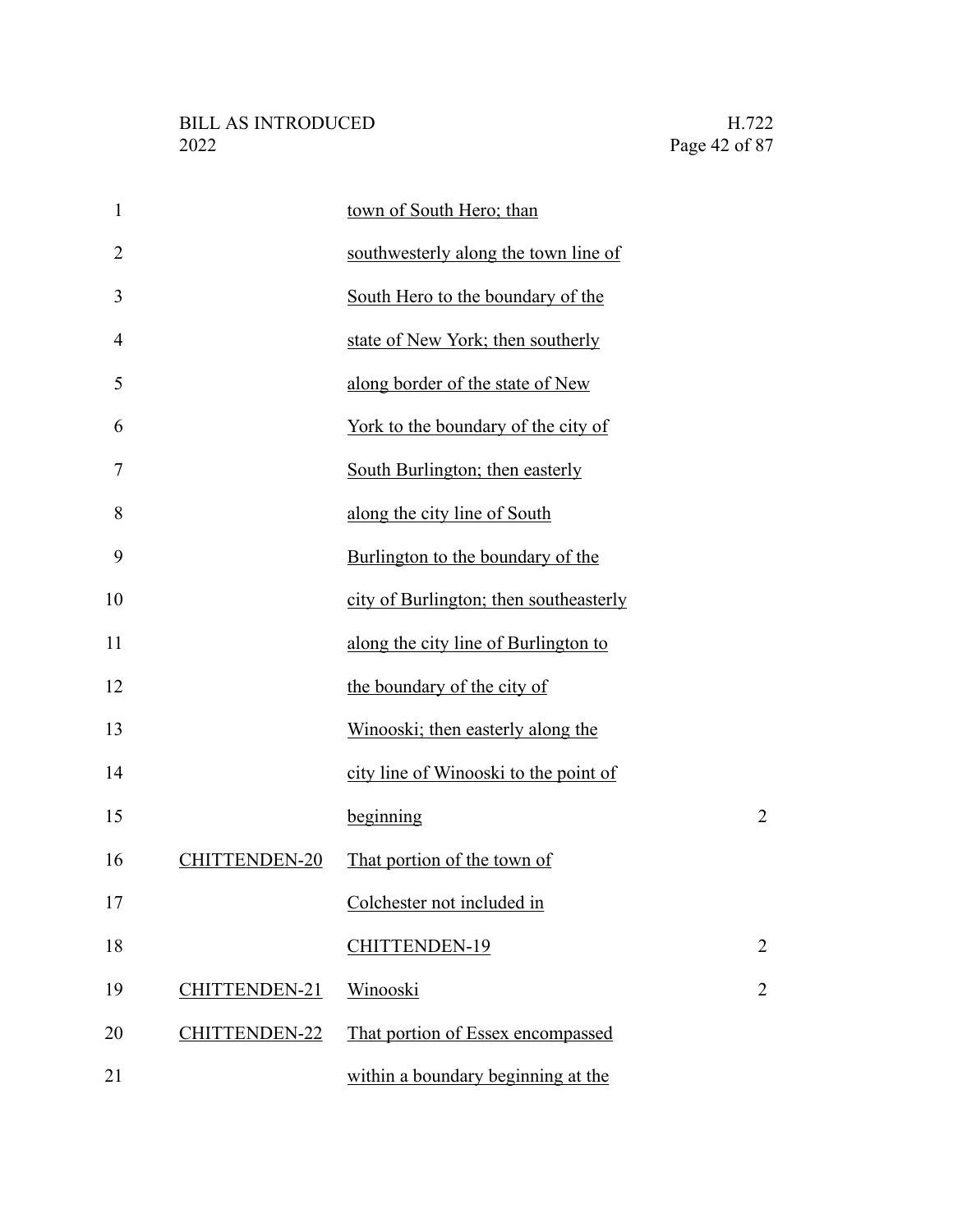| $\mathbf{1}$   | point where the southern boundary     |
|----------------|---------------------------------------|
| $\overline{2}$ | line of the town of Essex intersects  |
| 3              | with the property boundary between    |
| $\overline{4}$ | 18 River Road and 30 River Road;      |
| 5              | then northerly along the western side |
| 6              | of the property boundary between      |
| 7              | 18 River Road and 30 River Road to    |
| 8              | the intersection of River Road; then  |
| 9              | briefly easterly along the northern   |
| 10             | side of the centerline of River Road  |
| 11             | to 3 River Road; then turning         |
| 12             | northeasterly along the western side  |
| 13             | of the property line of 3 River Road  |
| 14             | to the southwestern corner of the     |
| 15             | property boundary of 56 Forest        |
| 16             | Road; then northeasterly along the    |
| 17             | western side of the back property     |
| 18             | lines of the properties fronting the  |
| 19             | west side of Forest Road; then        |
| 20             | turning west-northwesterly along the  |
| 21             | western side of the back property     |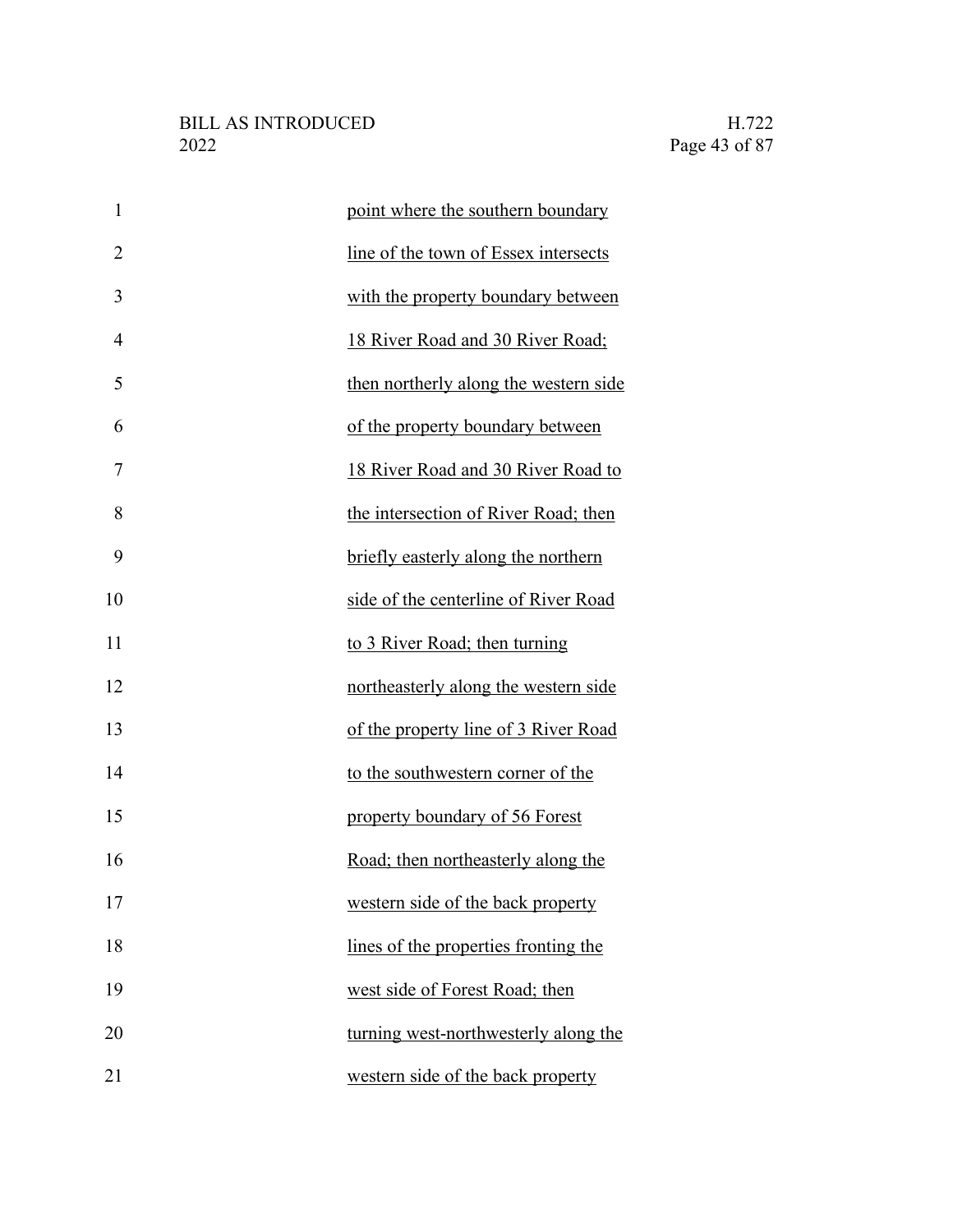| $\mathbf{1}$   | lines of the properties fronting the   |
|----------------|----------------------------------------|
| $\overline{2}$ | west side of Forest Road to the        |
| 3              | intersection of the back property      |
| $\overline{4}$ | lines of the properties fronting the   |
| 5              | west side of Sidney Drive; then        |
| 6              | northwesterly along the western side   |
| 7              | of the back property lines of the      |
| 8              | properties fronting the west side of   |
| 9              | Sidney Drive to the intersection of    |
| 10             | the back property lines of the         |
| 11             | properties fronting the east and north |
| 12             | sides of Chestnut Lane; then turning   |
| 13             | northwesterly along the southwestern   |
| 14             | side of the back property lines of the |
| 15             | properties fronting the east and north |
| 16             | sides of Chestnut Lane, the north      |
| 17             | side of Beech Street, then the north   |
| 18             | and west sides of Spruce Lane to the   |
| 19             | intersection of the southern property  |
| 20             | boundary line of 39 Essex Way; then    |
| 21             | northwesterly along the southern       |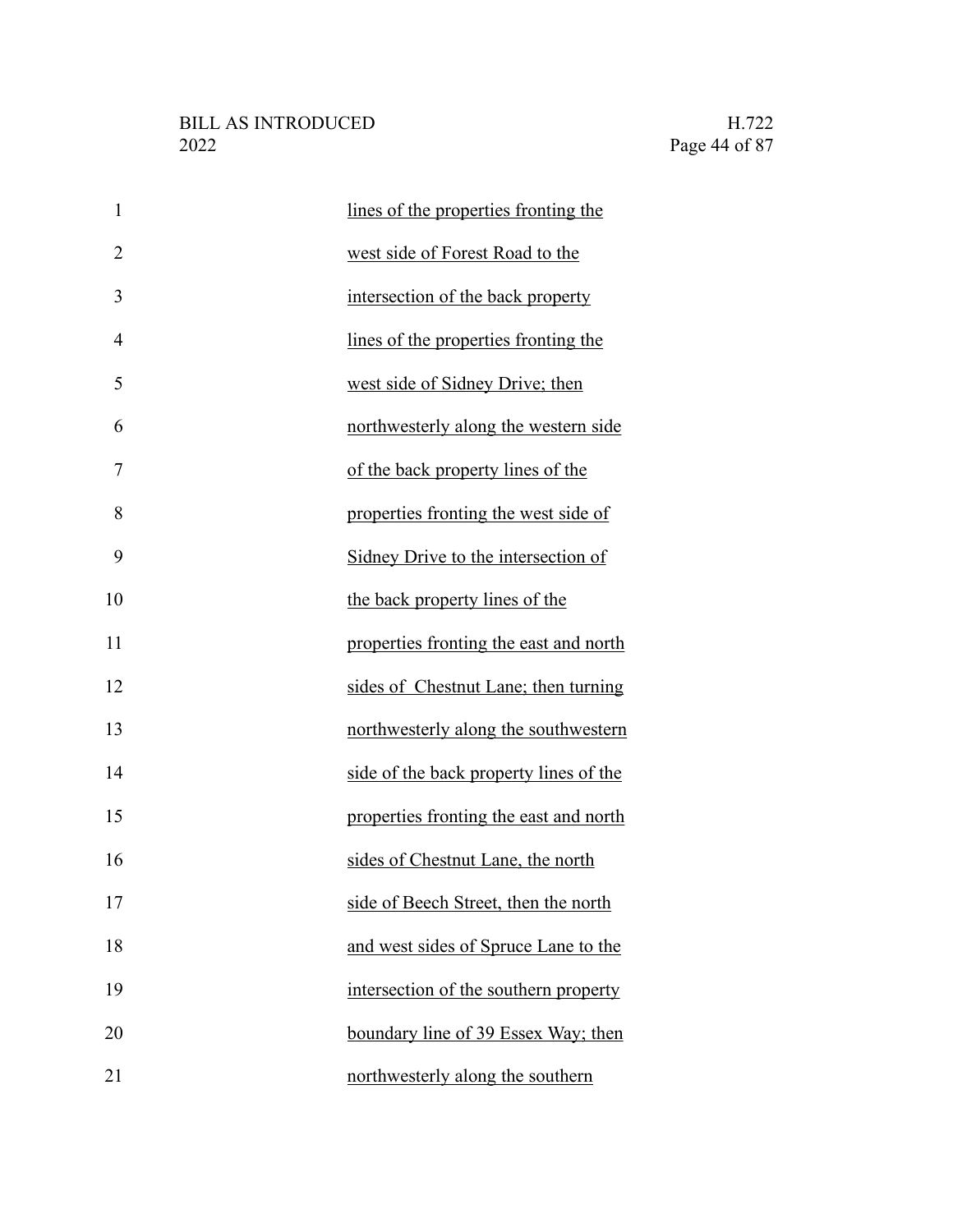| $\mathbf{1}$   | side of the property line of 39 Essex  |
|----------------|----------------------------------------|
| $\overline{2}$ | Way to where it intersects with the    |
| 3              | Indian Brook; then southerly along     |
| 4              | the eastern side of the Indian Brook   |
| 5              | to where it intersects with Hubbells   |
| 6              | Falls Drive; then northwesterly along  |
| 7              | the southwestern side of the           |
| 8              | centerline of Hubbells Falls Drive to  |
| 9              | the intersection of Juniper Ridge      |
| 10             | Road; then southwesterly along the     |
| 11             | southeastern side of the centerline of |
| 12             | Juniper Ridge Road to the              |
| 13             | intersection of Fairview Drive; then   |
| 14             | southerly following along the          |
| 15             | southeastern and then southwestern     |
| 16             | side of the centerline of Fairview     |
| 17             | Drive to the intersection of           |
| 18             | Hawthorne Circle; then westerly and    |
| 19             | northerly along the western and        |
| 20             | northern side of the centerline of     |
| 21             | Hawthorne Circle to the intersection   |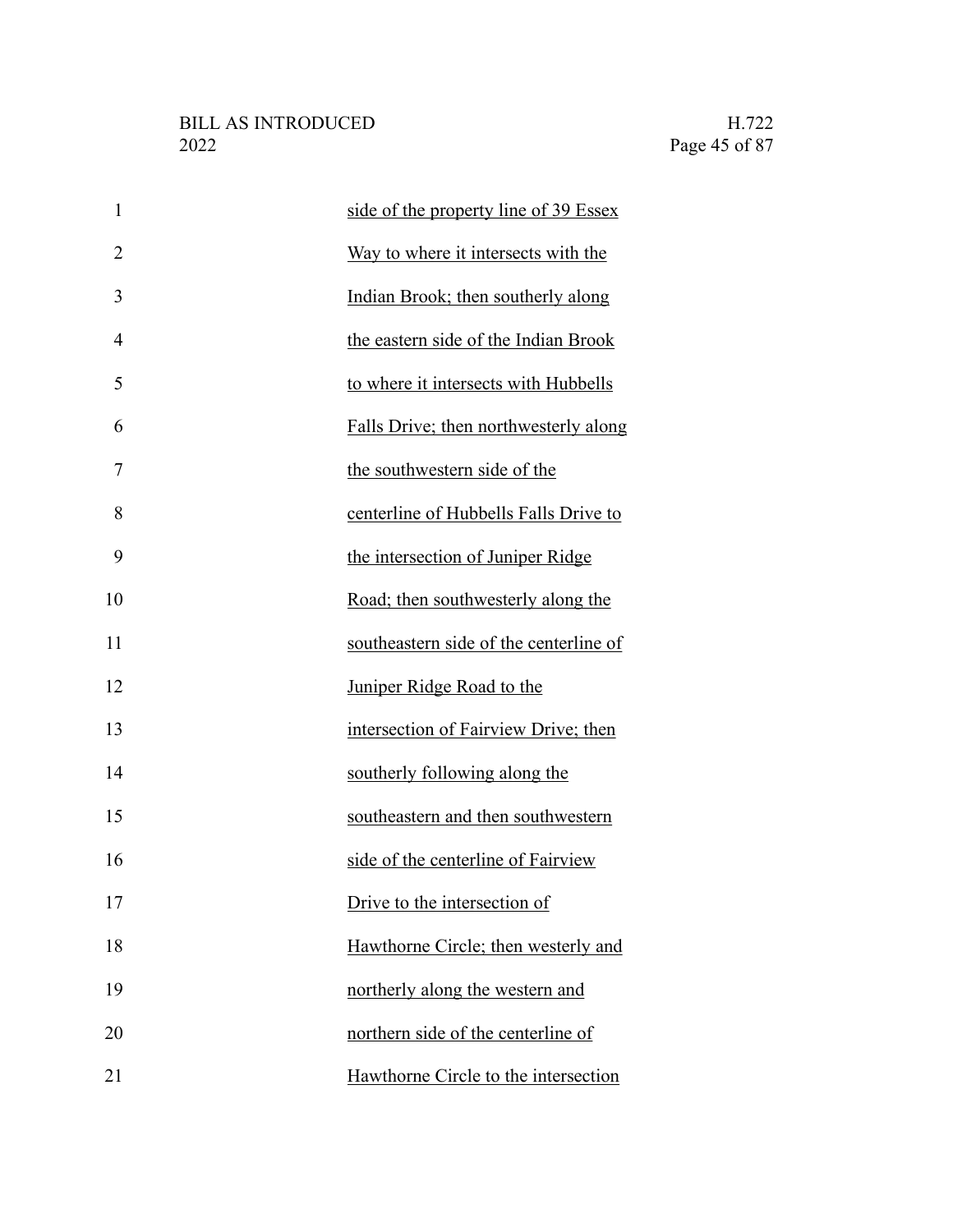| $\mathbf{1}$   | of Fairview Drive; then                |
|----------------|----------------------------------------|
| 2              | northwesterly along the southwestern   |
| 3              | side of the centerline of Fairview     |
| $\overline{4}$ | Drive to the intersection of Main      |
| 5              | Street; then southwesterly along the   |
| 6              | southeastern side of the centerline of |
| 7              | Main Street to the intersection of     |
| 8              | Crestview Road; then northwesterly     |
| 9              | along the southwestern side of the     |
| 10             | centerline of Crestview Road to the    |
| 11             | intersection of Drury Drive; then      |
| 12             | northeasterly along the southwestern   |
| 13             | side of the centerline of Drury Drive  |
| 14             | to the intersection of Meadow          |
| 15             | Terrace; then northwesterly along the  |
| 16             | southwestern side of the centerline of |
| 17             | Meadow Terrace to the intersection     |
| 18             | of Upland Road; then southwesterly     |
| 19             | along the southeastern side of the     |
| 20             | centerline of Upland Road to the       |
| 21             | intersection of Drury Drive; then      |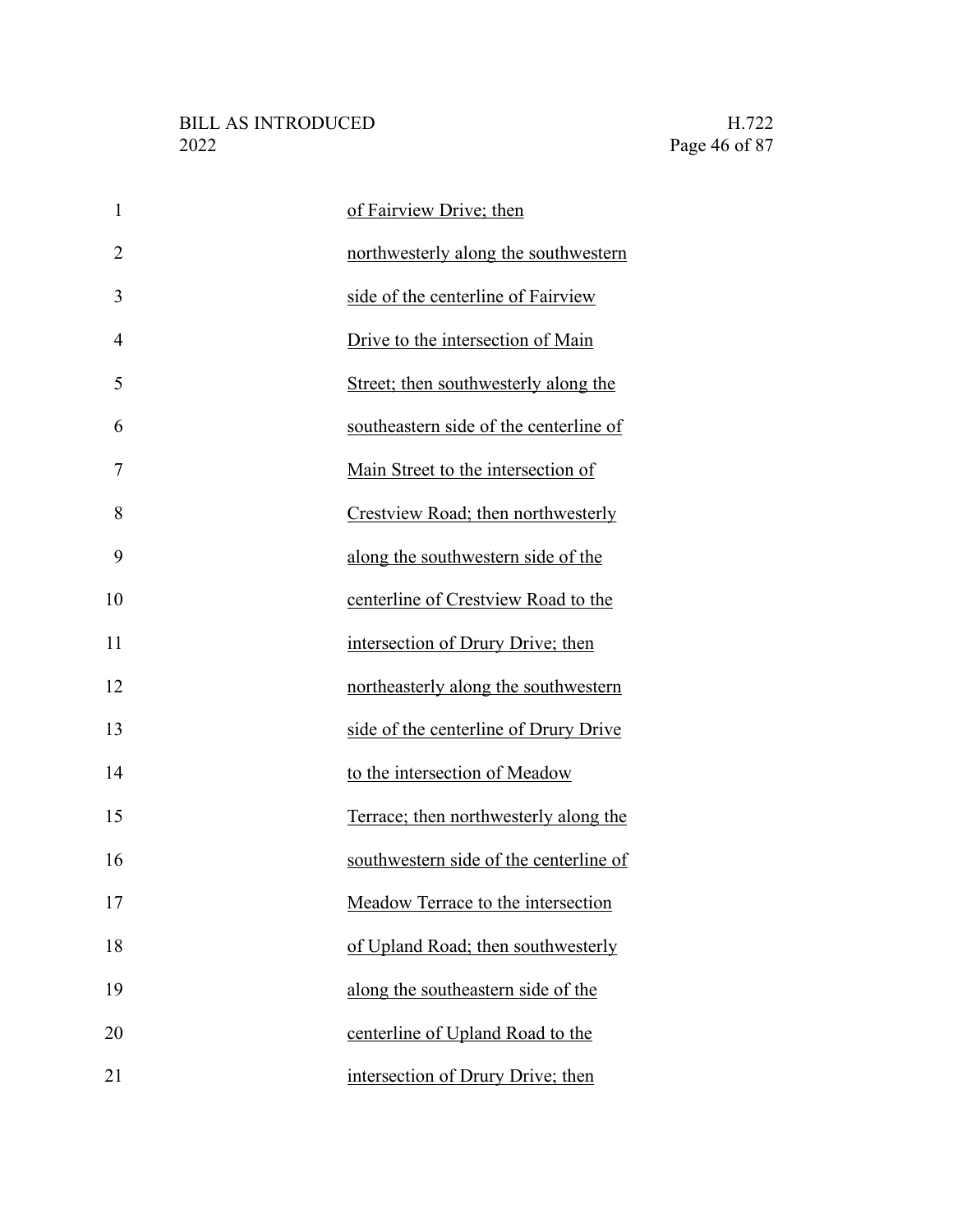| $\mathbf{1}$   | southwesterly along the southeastern         |
|----------------|----------------------------------------------|
| $\overline{2}$ | side of the centerline of Drury Drive        |
| 3              | to the intersection of Educational           |
| $\overline{4}$ | Drive; then northwesterly along the          |
| 5              | southwestern side of the centerline of       |
| 6              | <b>Educational Drive to the intersection</b> |
| 7              | of Old Colchester Road and Grove             |
| 8              | Street; then southerly along the             |
| 9              | eastern side of Grove Street to the          |
| 10             | intersection of North Street; then           |
| 11             | briefly westerly along the southern          |
| 12             | side of the centerline of North Street       |
| 13             | to the intersection of Lincoln Street;       |
| 14             | then northerly along the western side        |
| 15             | of the centerline of Lincoln Street          |
| 16             | and continuing on the western side           |
| 17             | of Lincoln Street when it turns into         |
| 18             | Colchester Road to where Colchester          |
| 19             | Road intersects with the property            |
| 20             | boundary line between 78 Lincoln             |
| 21             | Street and 98 Colchester Road; then          |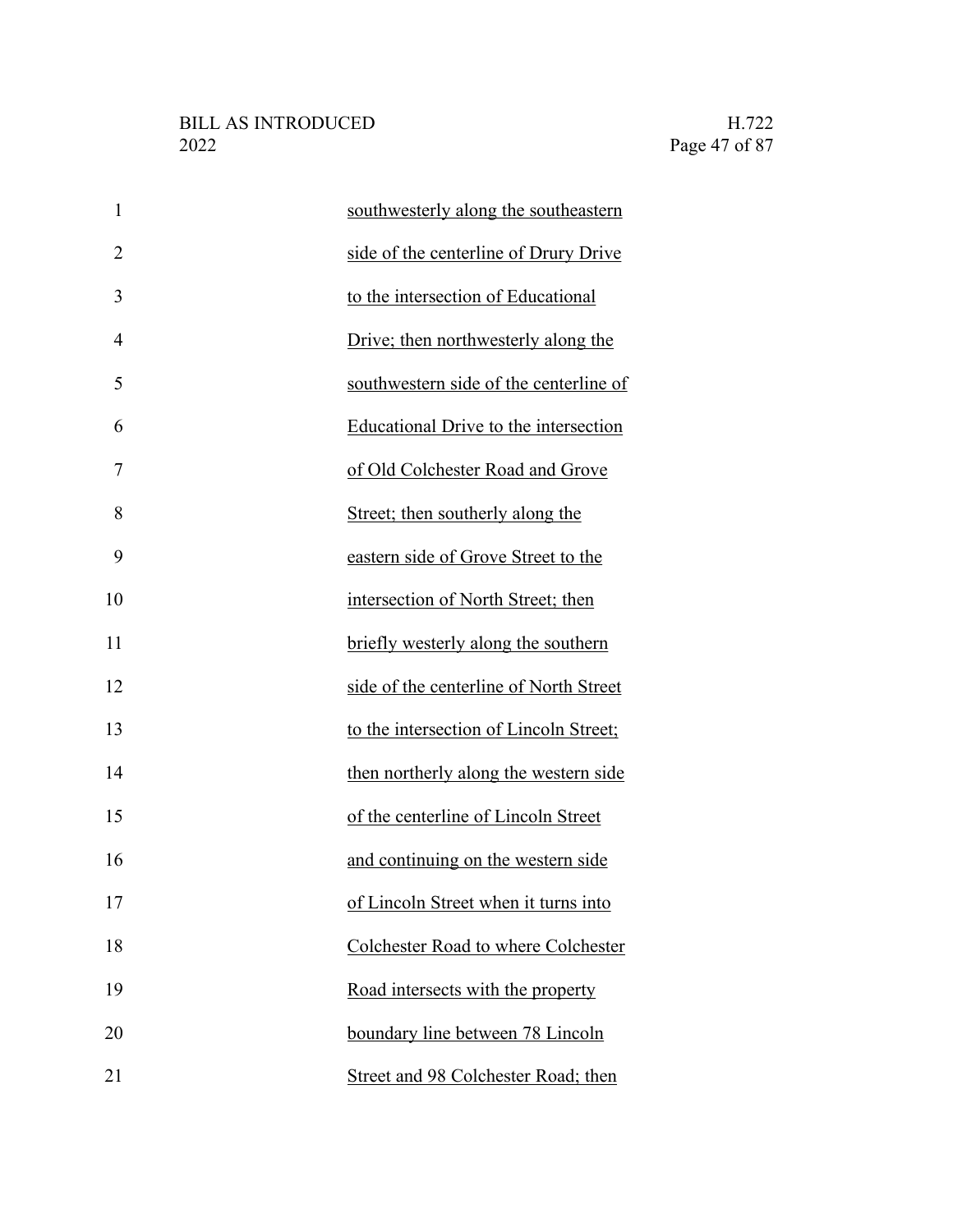| $\mathbf{1}$   | southwesterly along the                |
|----------------|----------------------------------------|
| $\overline{2}$ | southeasterly side of the property     |
| 3              | boundary line between 78 Lincoln       |
| 4              | Street and 98 Colchester Road to       |
| 5              | where it intersects with the Indian    |
| 6              | Brook; then westerly along the         |
| 7              | southern side of the back property     |
| 8              | lines of those properties fronting the |
| 9              | south side of Pinecrest Drive to the   |
| 10             | intersection of the back property      |
| 11             | lines of the properties fronting the   |
| 12             | end of Hampshire Court; then           |
| 13             | southwesterly along the southeastern   |
| 14             | side of the back property lines of the |
| 15             | properties fronting the end of         |
| 16             | Hampshire Court and fronting the       |
| 17             | east side of Dartmoor Court; then      |
| 18             | turning northwesterly along the        |
| 19             | southern side of the back property     |
| 20             | lines of property fronting the         |
| 21             | northeast side of Edgewood Drive to    |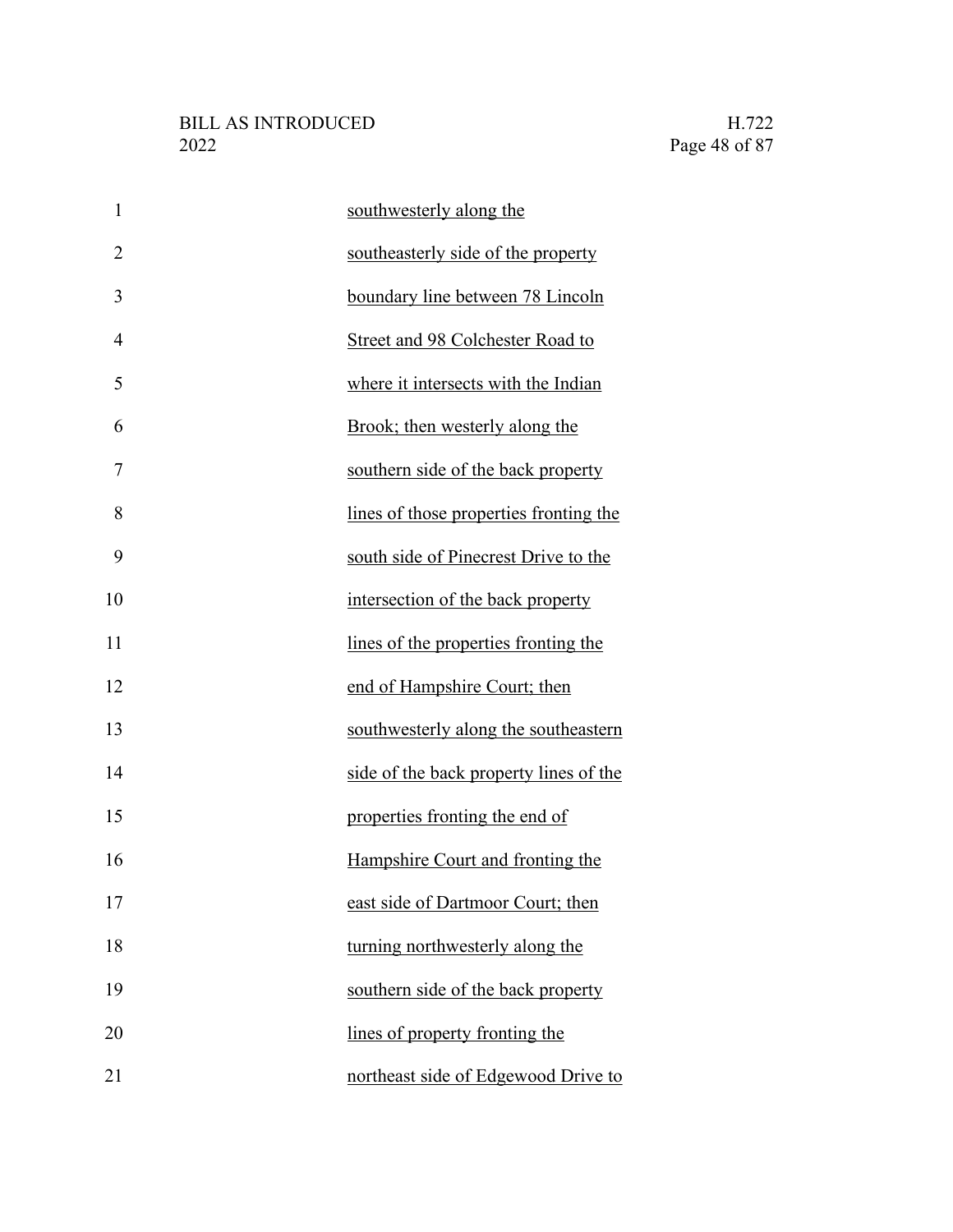| $\mathbf{1}$   | the intersection of the back property |
|----------------|---------------------------------------|
| $\overline{2}$ | lines of the properties fronting the  |
| 3              | west side of Warner Avenue; then      |
| $\overline{4}$ | turning southwesterly along the       |
| 5              | southeastern side of the back         |
| 6              | property lines of the properties      |
| 7              | fronting the west side of Warner      |
| 8              | Avenue to the end of the Sunderland   |
| 9              | Brook; then turning southeasterly     |
| 10             | along the northeastern side of the    |
| 11             | property boundary between 2 Warner    |
| 12             | Avenue and 4 Warner Avenue to the     |
| 13             | intersection of Warner Avenue; then   |
| 14             | southwesterly along the southeastern  |
| 15             | side of the centerline of Warner      |
| 16             | Avenue to the intersection of Pearl   |
| 17             | Street; then northwesterly along the  |
| 18             | southern side of the centerline of    |
| 19             | Pearl Street to where it intersects   |
| 20             | with the powerlines running           |
| 21             | perpendicular to Pearl Street         |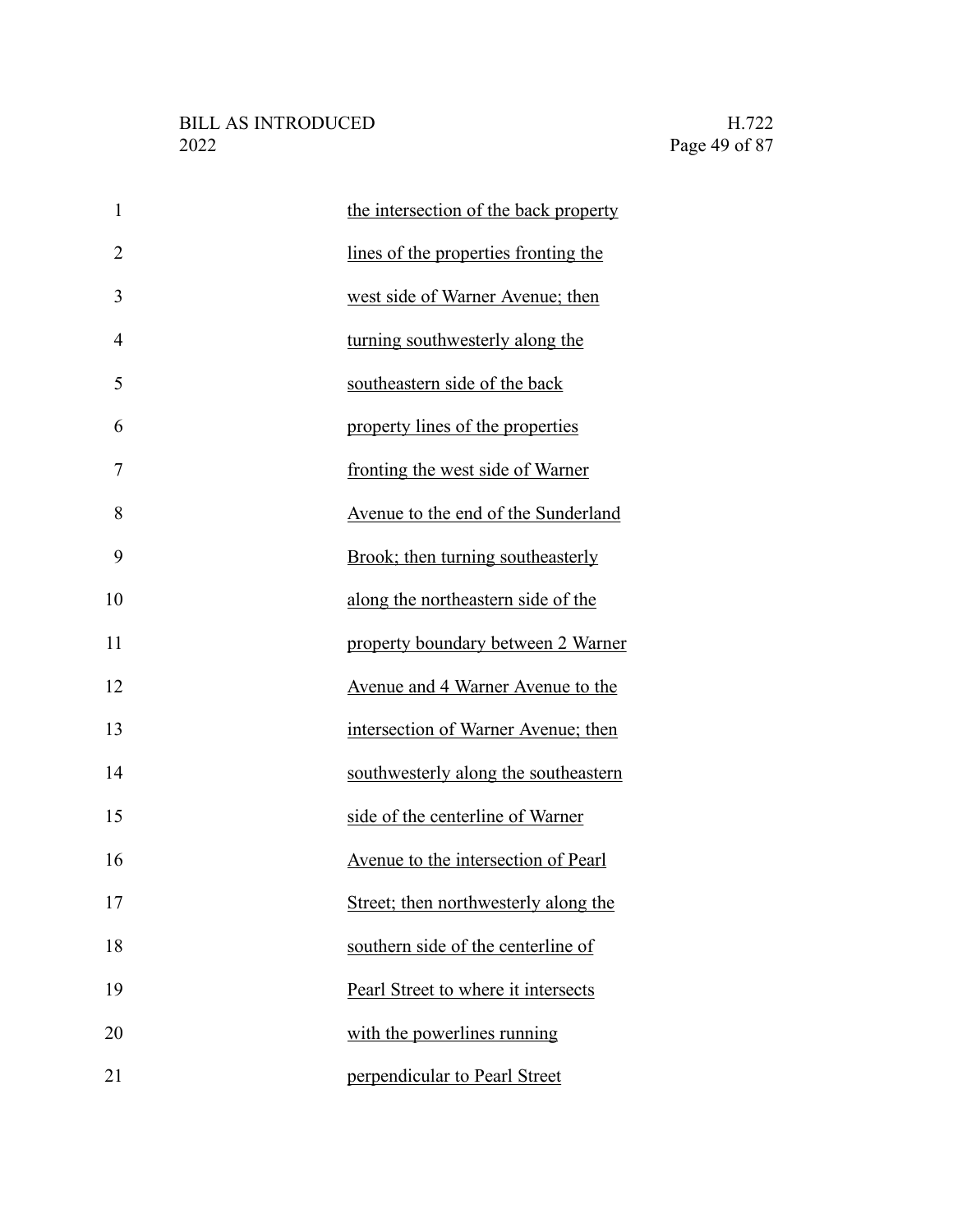| $\mathbf{1}$ |               | between 235 Pearl Street and 241       |                |
|--------------|---------------|----------------------------------------|----------------|
| 2            |               | Pearl Street; then southerly along the |                |
| 3            |               | eastern side of the powerlines to      |                |
| 4            |               | where they intersect with the          |                |
| 5            |               | boundary of the city of South          |                |
| 6            |               | Burlington; then southeasterly along   |                |
| 7            |               | the city line of South Burlington to   |                |
| 8            |               | the boundary of the town of            |                |
| 9            |               | Williston; then easterly along the     |                |
| 10           |               | town line of Williston to the point of |                |
| 11           |               | beginning                              | $\overline{2}$ |
| 12           | CHITTENDEN-23 | That portion of the town of Essex      |                |
| 13           |               | not included in CHITTENDEN-22          |                |
| 14           |               | or CHITTENDEN-24                       | $\overline{2}$ |
| 15           | CHITTENDEN-24 | That portion of the town of Essex      |                |
| 16           |               | encompassed within a boundary          |                |
| 17           |               | beginning at the point where the       |                |
| 18           |               | western boundary line of the town of   |                |
| 19           |               | Essex intersects with VT Route 2A;     |                |
| 20           |               | then southerly along the eastern side  |                |
| 21           |               | of the centerline of VT Route 2A to    |                |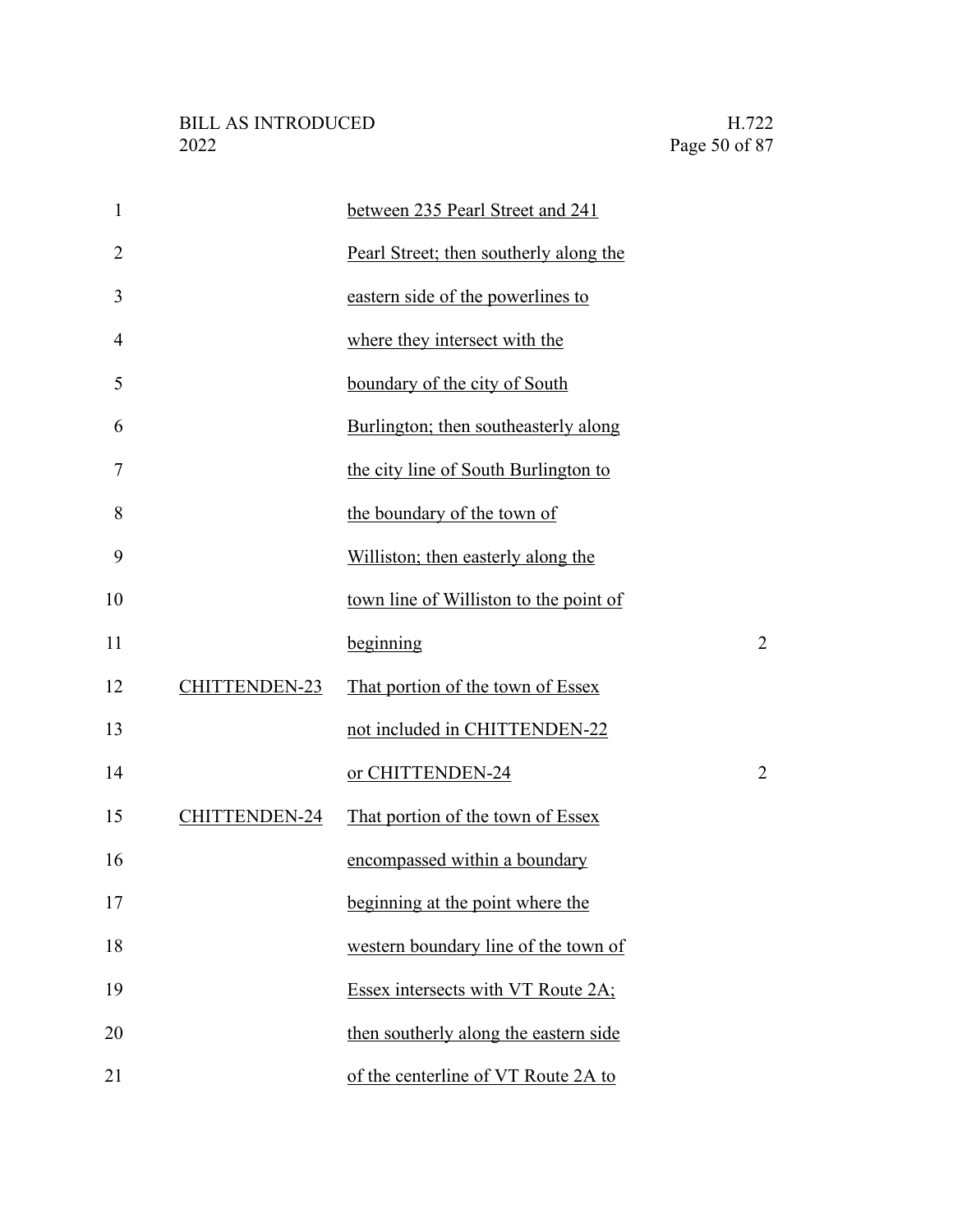| $\mathbf{1}$   | the intersection of Gentes Road; then  |
|----------------|----------------------------------------|
| $\overline{2}$ | briefly easterly along the northern    |
| 3              | side of the centerline of Gentes Road  |
| 4              | to where it intersects with the        |
| 5              | railroad tracks before Lamore Road;    |
| 6              | then southerly along the eastern side  |
| 7              | of the railroad tracks to where they   |
| 8              | intersect with VT Route 289; then      |
| 9              | southeasterly along the northeastern   |
| 10             | side of the centerline of VT Route     |
| 11             | 289 to the intersection of Upper       |
| 12             | Main Street; then northeasterly along  |
| 13             | the northwesterly side of the          |
| 14             | centerline of Upper Main Street to     |
| 15             | the intersection of Center Road; then  |
| 16             | easterly along the northern side of    |
| 17             | the centerline of Center Road to the   |
| 18             | intersection of Jericho Road; then     |
| 19             | southeasterly along the northeastern   |
| 20             | side of the centerline of Jericho Road |
| 21             | to the intersection of Allen Martin    |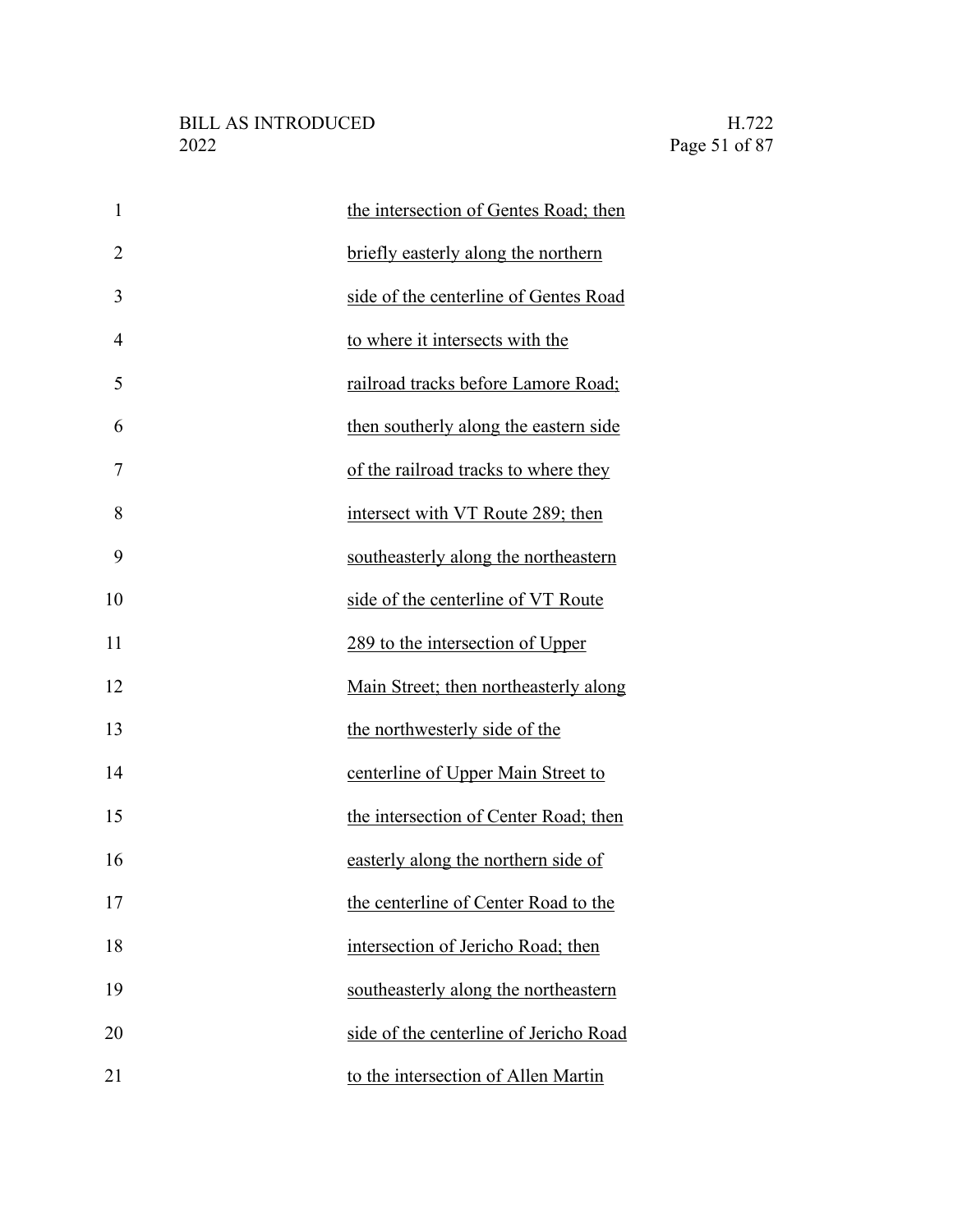| $\mathbf{1}$   | Drive; then southwesterly along the     |
|----------------|-----------------------------------------|
| $\overline{2}$ | southeasterly side of the centerline of |
| 3              | Allen Martin Road to the intersection   |
| $\overline{4}$ | of Sandhill Road; then southerly        |
| 5              | along the eastern side of Sandhill      |
| 6              | Road to the intersection of River       |
| 7              | Road; then westerly along the           |
| 8              | northern side of the centerline of      |
| 9              | River Road to where it intersects       |
| 10             | with Alder Brook; then southerly        |
| 11             | along the eastern side of Alder         |
| 12             | Brook to the boundary of the town of    |
| 13             | Williston; then easterly along the      |
| 14             | town line of Williston to the           |
| 15             | boundary of the town of Jericho;        |
| 16             | then northeasterly along the town       |
| 17             | line of Jericho to the boundary of the  |
| 18             | town of Westford; then westerly         |
| 19             | along the town line of Westford to      |
| 20             | the boundary of the town of             |
| 21             | Colchester; then southerly along the    |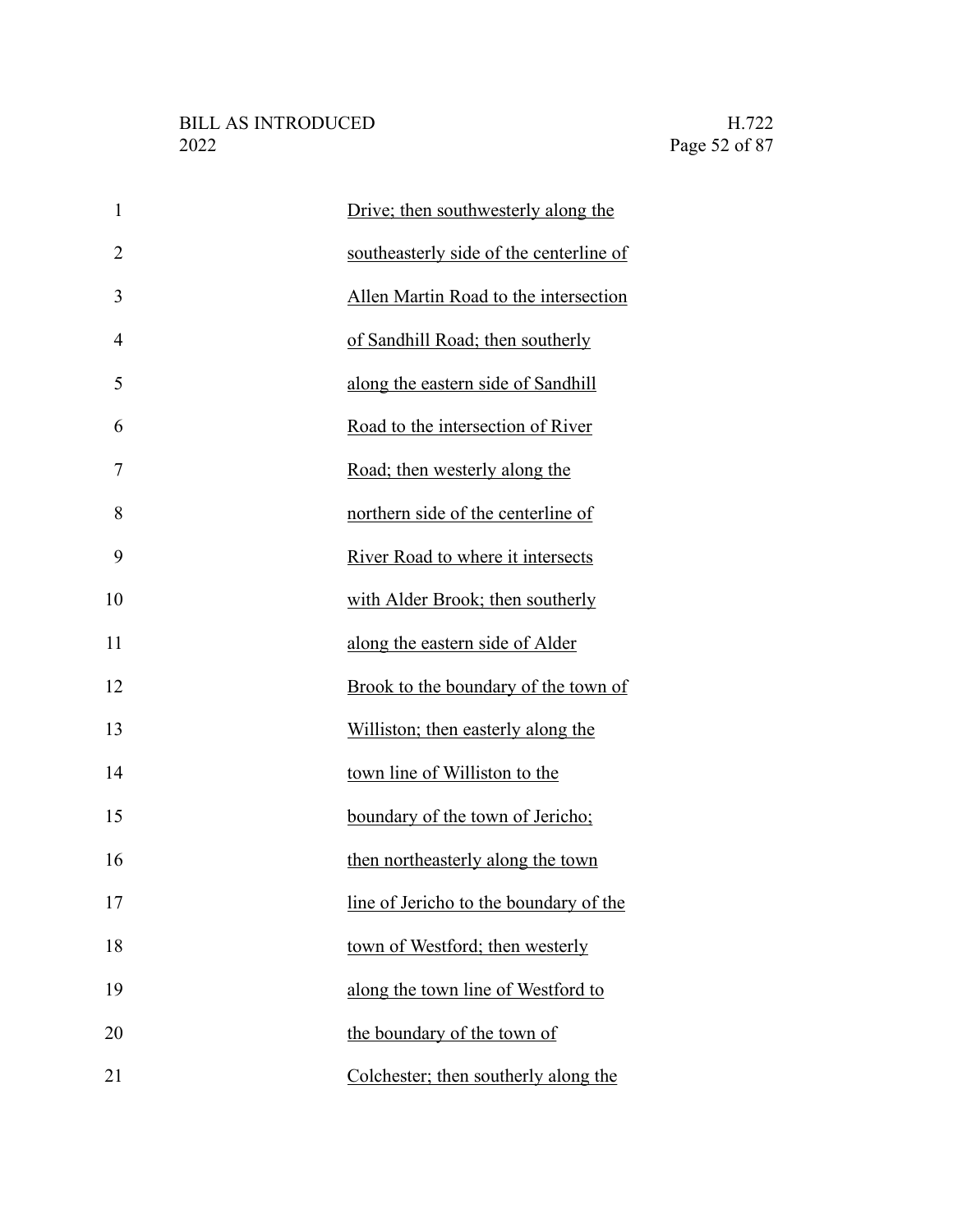| $\mathbf{1}$   |               | town line of Colchester to the point  |              |
|----------------|---------------|---------------------------------------|--------------|
| $\overline{2}$ |               | of beginning                          | $\mathbf{1}$ |
| 3              | CHITTENDEN-25 | Westford and that portion of the      |              |
| 4              |               | town of Milton encompassed within     |              |
| 5              |               | a boundary beginning at the point     |              |
| 6              |               | where the southern boundary line of   |              |
| 7              |               | the town of Milton intersects with    |              |
| 8              |               | Middle Road; then northerly along     |              |
| 9              |               | the eastern side of the centerline of |              |
| 10             |               | Middle Road to the intersection of    |              |
| 11             |               | Hobbs Road; then easterly along the   |              |
| 12             |               | southern side of the centerline of    |              |
| 13             |               | Hobbs Road to the intersection of     |              |
| 14             |               | McMullen Road; then northerly         |              |
| 15             |               | along the eastern side of the         |              |
| 16             |               | centerline of McMullen Road to the    |              |
| 17             |               | intersection of Kingsbury Crossing;   |              |
| 18             |               | then easterly along the southern side |              |
| 19             |               | of the centerline of Kingsbury        |              |
| 20             |               | Crossing to where it intersects with  |              |
| 21             |               | the railroad tracks; then northerly   |              |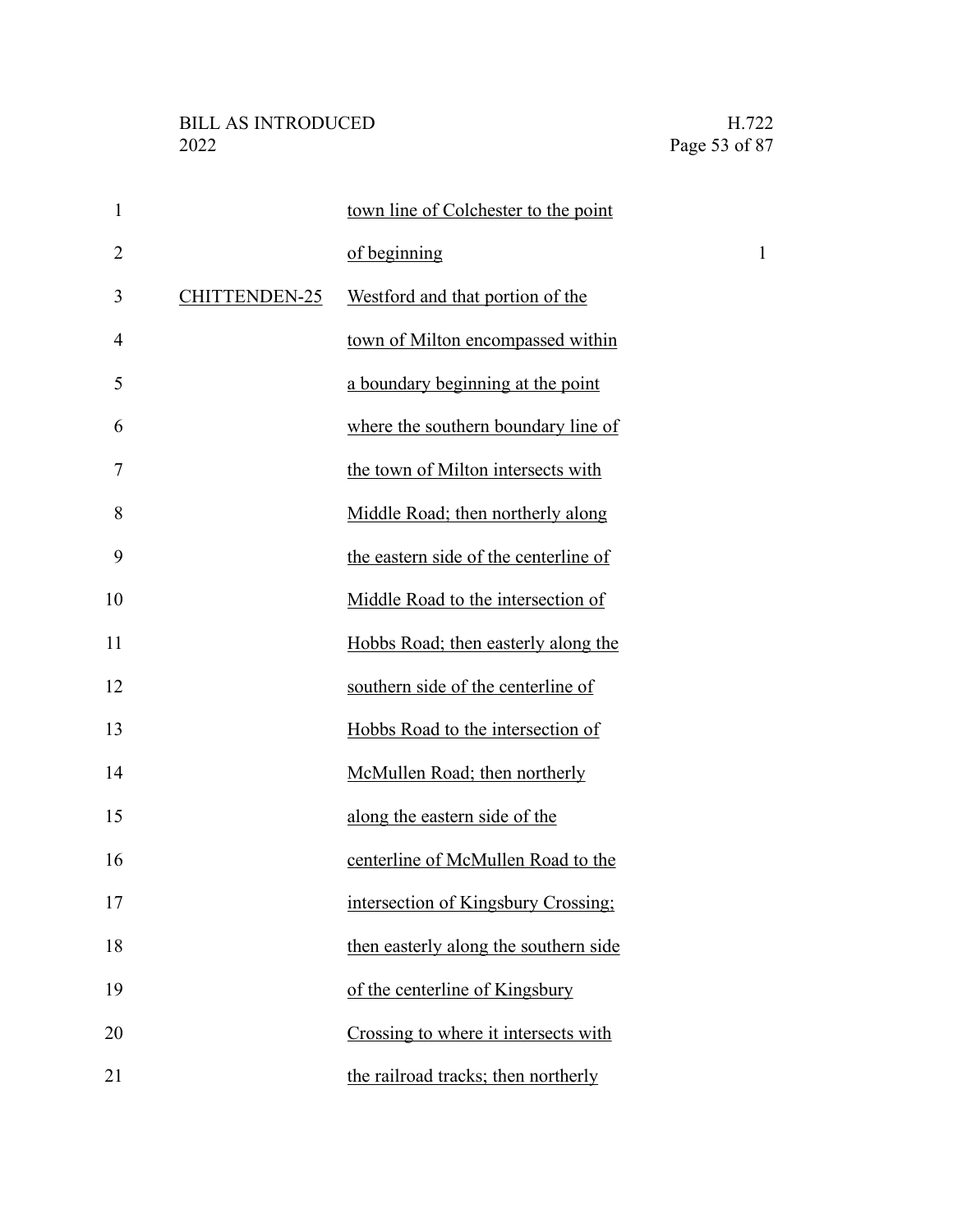| $\mathbf{1}$   | along the eastern side of the railroad |
|----------------|----------------------------------------|
| $\overline{2}$ | tracks to where they intersect         |
| 3              | Railroad Street; then northerly along  |
| $\overline{4}$ | the eastern side of the centerline of  |
| 5              | Railroad Street to the intersection of |
| 6              | Main Street; then easterly along the   |
| 7              | southern side of the centerline of     |
| 8              | Main Street to the intersection of     |
| 9              | North Road; then northerly along the   |
| 10             | eastern side of the centerline of      |
| 11             | North Road to where it intersects      |
| 12             | with the railroad tracks at the        |
| 13             | intersection of Cooper Road; then      |
| 14             | northerly along the eastern side of    |
| 15             | the railroad tracks to where they      |
| 16             | intersect with the boundary of the     |
| 17             | town of Georgia; then southeasterly    |
| 18             | along the town line of Georgia to the  |
| 19             | boundary of the town of Westford;      |
| 20             | then southwesterly along the town      |
| 21             | line of Westford to the boundary of    |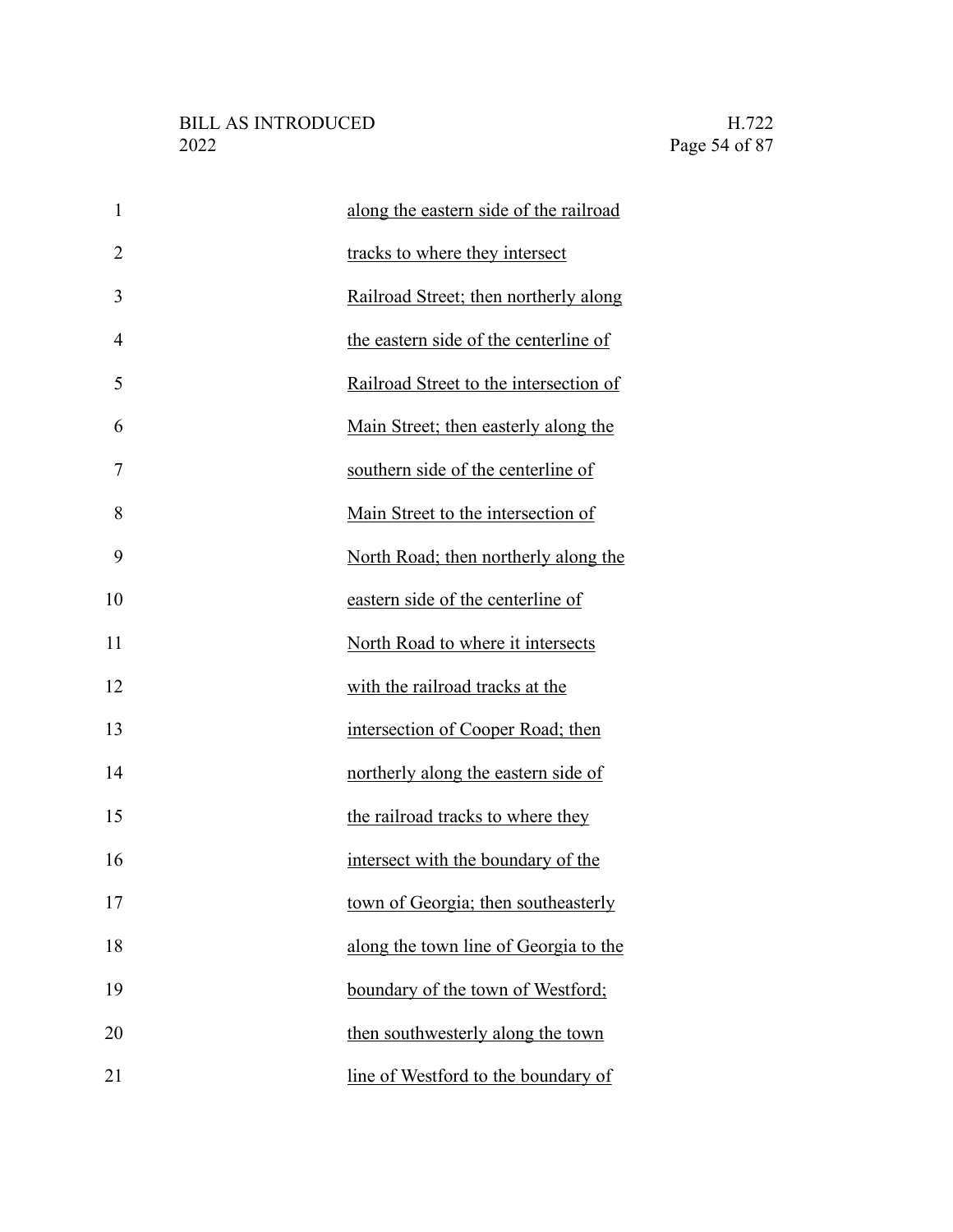| $\mathbf{1}$   |                    | the town of Colchester; then westerly  |              |
|----------------|--------------------|----------------------------------------|--------------|
| $\overline{2}$ |                    | along the town line of Colchester to   |              |
| 3              |                    | the point of beginning                 | $\mathbf{1}$ |
| 4              | <b>CHITTENDEN-</b> |                                        |              |
| 5              | <b>FRANKLIN</b>    | That portion of the town of Milton     |              |
| 6              |                    | not included in CHITTENDEN-25          |              |
| 7              |                    | or GRAND ISLE-CHITTENDEN               |              |
| 8              |                    | and that portion of the town of        |              |
| 9              |                    | Georgia encompassed within a           |              |
| 10             |                    | boundary beginning at the point        |              |
| 11             |                    | where the southern boundary line of    |              |
| 12             |                    | the town of Georgia intersects with    |              |
| 13             |                    | the northbound lane of Interstate 89;  |              |
| 14             |                    | then northerly along the eastern side  |              |
| 15             |                    | of the northbound lane of Interstate   |              |
| 16             |                    | 89 to where it intersects with U.S.    |              |
| 17             |                    | Route 7; then southerly along the      |              |
| 18             |                    | eastern side of the centerline of U.S. |              |
| 19             |                    | Route 7 to the intersection of         |              |
| 20             |                    | Highbridge Road; then southeasterly    |              |
| 21             |                    | along the southern side of the         |              |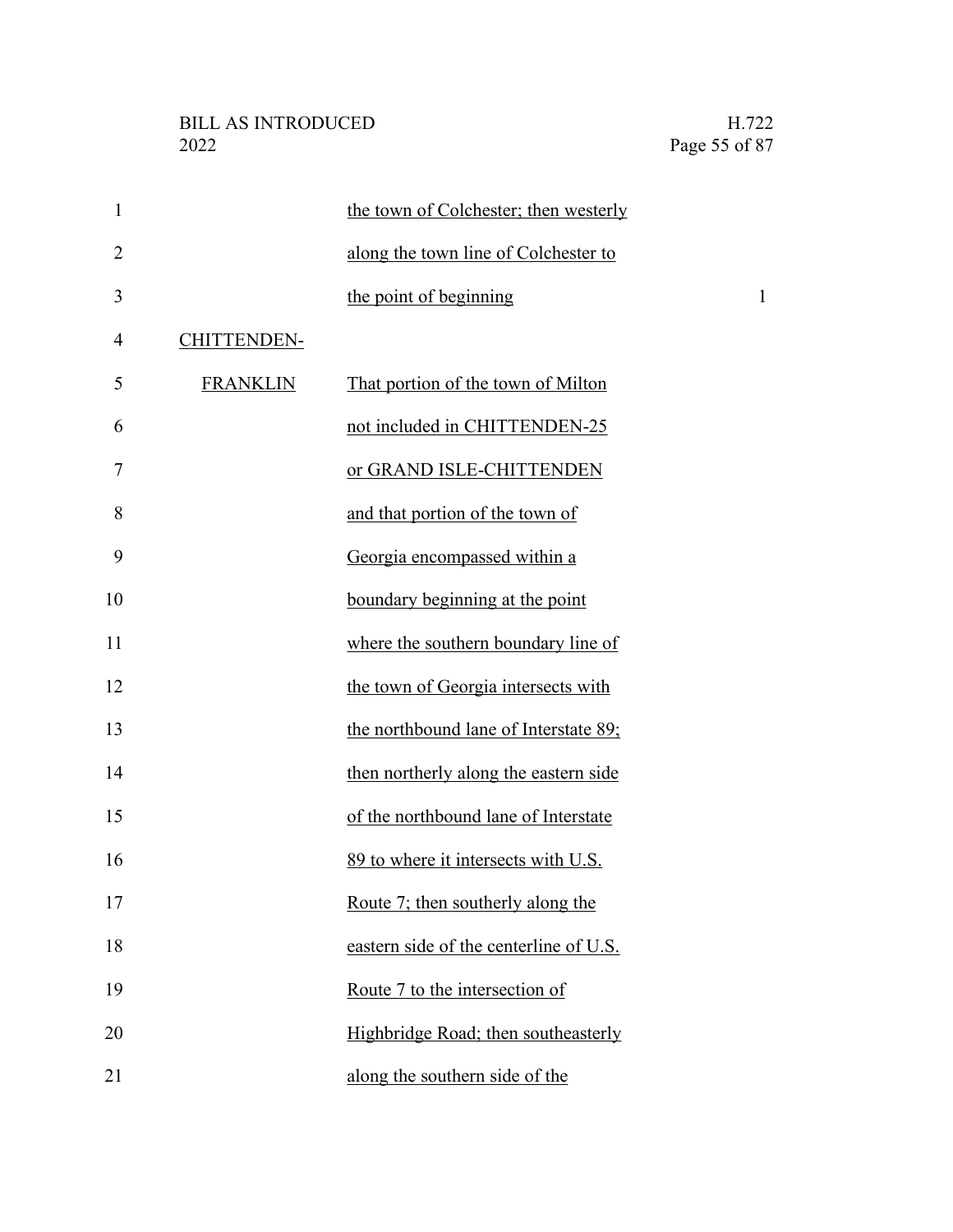| $\mathbf{1}$   |                  | centerline of Highbridge Road to       |                |
|----------------|------------------|----------------------------------------|----------------|
| $\overline{2}$ |                  | Arrow Head Lake Road; then             |                |
| 3              |                  | southerly and westerly along the       |                |
| 4              |                  | western side of Arrow Head Lake        |                |
| 5              |                  | Road to the intersection of Georgia    |                |
| 6              |                  | Mountain Road; then westerly along     |                |
| 7              |                  | the southern side of the centerline of |                |
| 8              |                  | Georgia Mountain Road to where it      |                |
| 9              |                  | intersects with the railroad tracks on |                |
| 10             |                  | the southern bank of the Lamoille      |                |
| 11             |                  | River; then southerly along the        |                |
| 12             |                  | western side of the railroad tracks to |                |
| 13             |                  | the boundary of the town of Milton;    |                |
| 14             |                  | then northeasterly along the town      |                |
| 15             |                  | line of Milton to the point of         |                |
| 16             |                  | beginning                              | $\overline{c}$ |
| 17             |                  | *** ESSEX COUNTY ***                   |                |
| 18             | <b>ESSEX-</b>    |                                        |                |
| 19             | <b>CALEDONIA</b> | Bloomfield, Brunswick, Burke, East     |                |
| 20             |                  | Haven, Ferdinand, Granby,              |                |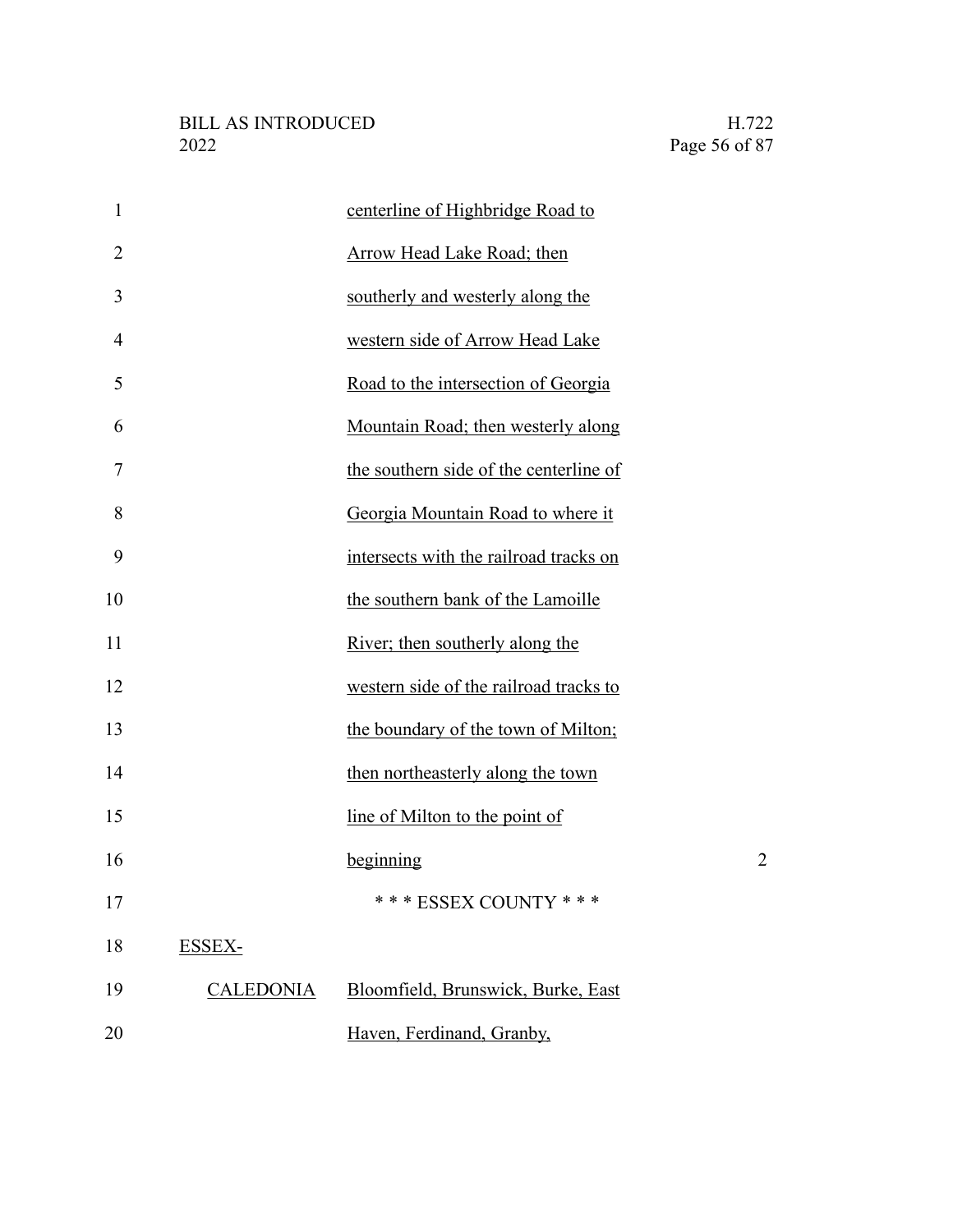| $\mathbf{1}$   |                   | Guildhall, Lunenburg, Maidstone,      |                |
|----------------|-------------------|---------------------------------------|----------------|
| $\overline{2}$ |                   | and Victory                           | $\mathbf{1}$   |
| 3              | ESSEX-            |                                       |                |
| 4              | <b>ORLEANS</b>    | Averill, Avery's Gore, Brighton,      |                |
| 5              |                   | Canaan, Charleston, Holland,          |                |
| 6              |                   | Lemington, Lewis, Morgan, Norton,     |                |
| 7              |                   | Warner's Grant, and Warren's Gore     | $\mathbf{1}$   |
| 8              |                   | *** FRANKLIN COUNTY ***               |                |
| 9              | <b>FRANKLIN-1</b> | Fairfax and that portion of the town  |                |
| 10             |                   | of Georgia not included in            |                |
| 11             |                   | CHITTENDEN-FRANKLIN                   | $\overline{2}$ |
| 12             | <b>FRANKLIN-2</b> | That portion of the Town of St.       |                |
| 13             |                   | Albans encompassed within a           |                |
| 14             |                   | boundary beginning at the point       |                |
| 15             |                   | where the southern boundary line of   |                |
| 16             |                   | the Town of St. Albans intersects     |                |
| 17             |                   | with U.S. Route 7; then northeasterly |                |
| 18             |                   | along the northwestern side of the    |                |
| 19             |                   | centerline of U.S. Route 7 to the     |                |
| 20             |                   | boundary of the City of St. Albans;   |                |
| 21             |                   | then northwesterly along the town     |                |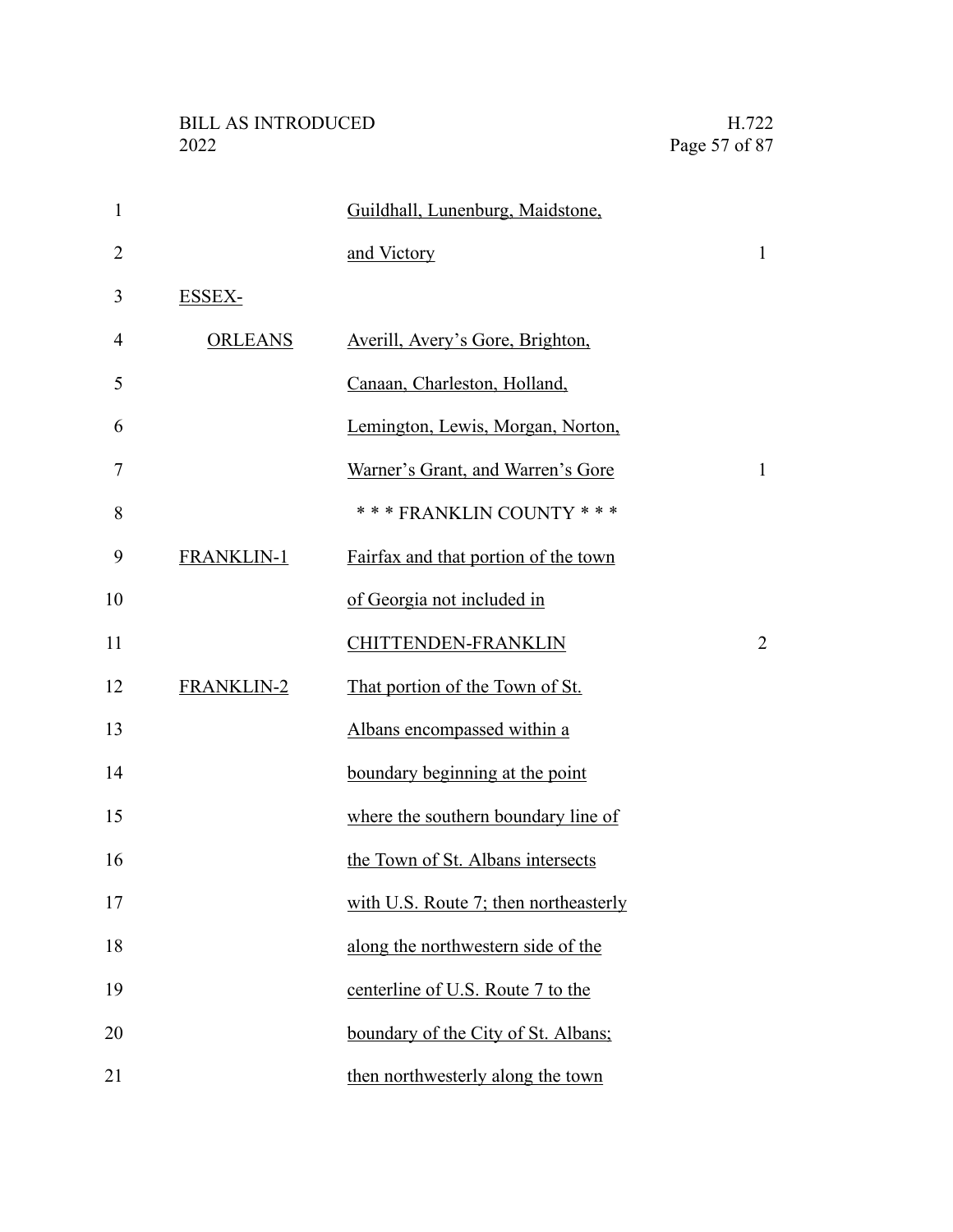| $\mathbf{1}$   | line of the City of St. Albans to the  |
|----------------|----------------------------------------|
| $\overline{2}$ | intersection of Congress Street; then  |
| 3              | easterly along the northern side of    |
| 4              | the centerline of Congress Street to   |
| 5              | the intersection of VT Route 104;      |
| 6              | then northeasterly along the           |
| 7              | northwestern side of the centerline of |
| 8              | VT Route 104 to where it intersects    |
| 9              | with the southbound lane of            |
| 10             | Interstate 89; then southerly along    |
| 11             | the eastern side of the southbound     |
| 12             | lane of Interstate 89 to the boundary  |
| 13             | of the town of Fairfield; then         |
| 14             | northeasterly along the town line of   |
| 15             | Fairfield to the boundary of the town  |
| 16             | of Swanton; then northwesterly         |
| 17             | along the town line of Swanton to      |
| 18             | the boundary of the town of North      |
| 19             | Hero; then southerly along the town    |
| 20             | line of North Hero to the boundary     |
| 21             | of the town of Grand Isle; then        |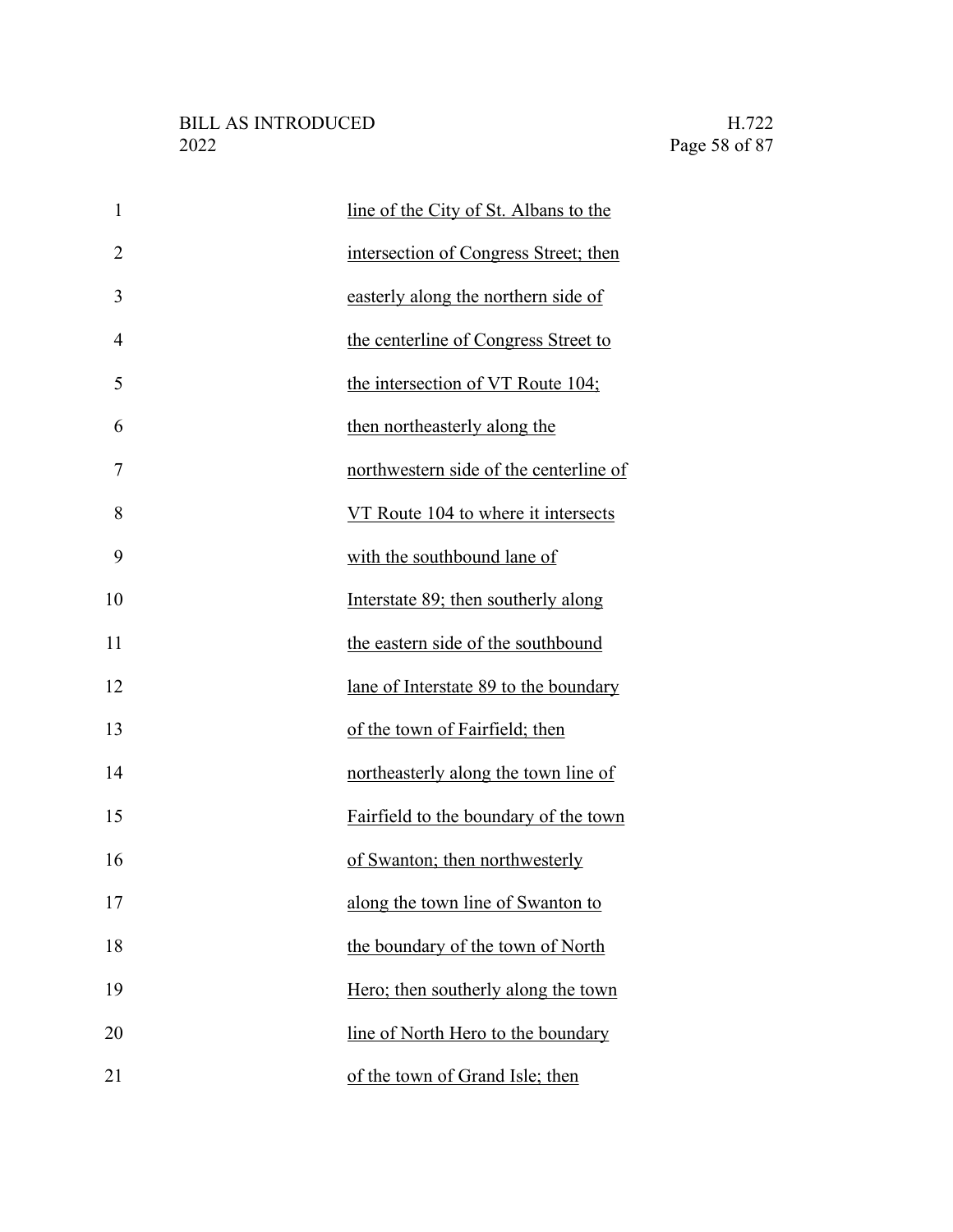| 1              |                   | southerly along the town line of       |
|----------------|-------------------|----------------------------------------|
| $\overline{2}$ |                   | Grand Isle to the boundary of the      |
| 3              |                   | town of Georgia; then northeasterly    |
| $\overline{4}$ |                   | along the town line of Georgia to the  |
| 5              |                   | point of beginning<br>$\mathbf{1}$     |
| 6              | <b>FRANKLIN-3</b> | That portion of the City of St.        |
| 7              |                   | Albans encompassed within a            |
| 8              |                   | boundary beginning at the point        |
| 9              |                   | where the southwestern boundary        |
| 10             |                   | line of the City of St. Albans         |
| 11             |                   | intersects with the property boundary  |
| 12             |                   | line between 2 Bowles Lane and 28      |
| 13             |                   | Guyette Circle; then northeasterly     |
| 14             |                   | along the northwestern side of the     |
| 15             |                   | property boundary line between 2       |
| 16             |                   | Bowles Lane and 28 Guyette Circle      |
| 17             |                   | to the intersection of Bowles Lane,    |
| 18             |                   | Guyette Circle, and Edward Street;     |
| 19             |                   | then northeasterly along the           |
| 20             |                   | northwestern side of the centerline of |
| 21             |                   | Edward Street to the intersection of   |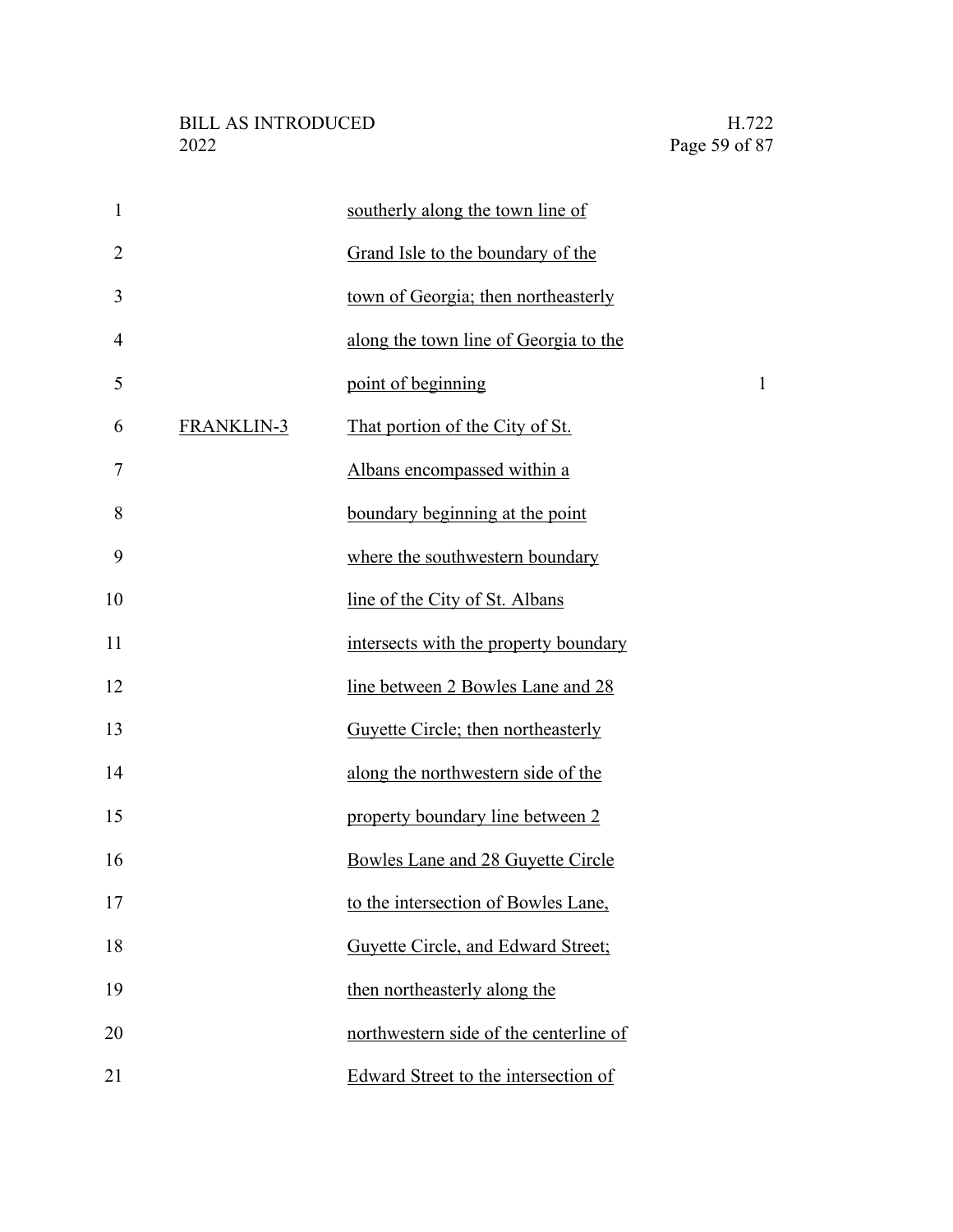| $\mathbf{1}$   |            | Lake Street; then easterly along the   |                |
|----------------|------------|----------------------------------------|----------------|
| $\overline{2}$ |            | northern side of the centerline of     |                |
| 3              |            | Lake Street to the intersection of     |                |
| $\overline{4}$ |            | U.S. Route 7; then southerly along     |                |
| 5              |            | the eastern side of the centerline of  |                |
| 6              |            | U.S. Route 7 to the intersection of    |                |
| $\overline{7}$ |            | Diamond Street; then easterly along    |                |
| 8              |            | the northern side of the centerline of |                |
| 9              |            | Diamond Street to the intersection of  |                |
| 10             |            | Lincoln Avenue; then northerly         |                |
| 11             |            | along the western side of the          |                |
| 12             |            | centerline of Lincoln Avenue to the    |                |
| 13             |            | intersection of Fairfield Street; then |                |
| 14             |            | southeasterly along the northeastern   |                |
| 15             |            | side of Fairfield Street to the        |                |
| 16             |            | boundary line of the Town of St.       |                |
| 17             |            | Albans; then northerly along the       |                |
| 18             |            | town line of the Town of St. Albans,   |                |
| 19             |            | then follow the town line to the point |                |
| 20             |            | of beginning                           | 1              |
| 21             | FRANKLIN-4 | Sheldon and Swanton                    | $\overline{2}$ |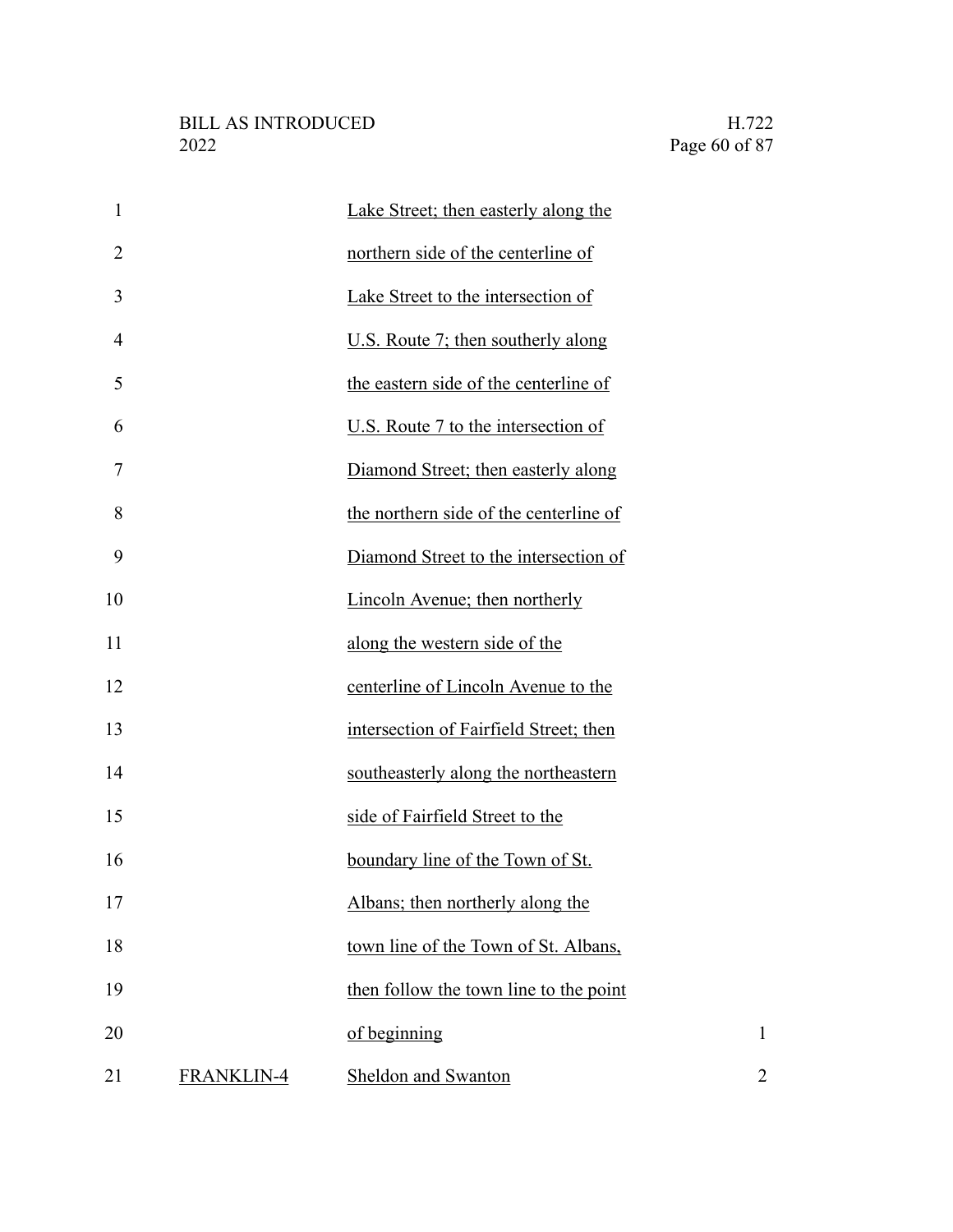| $\mathbf{1}$   | <b>FRANKLIN-5</b>  | Berkshire, Franklin, Highgate, and    |                |
|----------------|--------------------|---------------------------------------|----------------|
| $\overline{2}$ |                    | Richford                              | $\overline{2}$ |
| 3              | <b>FRANKLIN-6</b>  | Bakersfield, Fairfield, and Fletcher  | $\mathbf{1}$   |
| 4              | FRANKLIN-7         | <b>Enosburgh and Montgomery</b>       | $\mathbf{1}$   |
| 5              | FRANKLIN-8         | That portion of the City of St.       |                |
| 6              |                    | <b>Albans</b>                         |                |
| 7              |                    | not included in FRANKLIN-3 and        |                |
| 8              |                    | that portion of the Town of St.       |                |
| 9              |                    | Albans not included in FRANKLIN-      |                |
| 10             |                    | $\overline{2}$                        | $\mathbf{1}$   |
| 11             |                    | *** GRAND ISLE COUNTY ***             |                |
| 12             | <b>GRAND ISLE-</b> |                                       |                |
| 13             | <b>CHITTENDEN</b>  | Alburgh, Grand Isle, Isle La Motte,   |                |
| 14             |                    | North Hero, South Hero, and that      |                |
| 15             |                    | portion of the town of Milton         |                |
| 16             |                    | encompassed within a boundary         |                |
| 17             |                    | beginning at the point where the      |                |
| 18             |                    | northern boundary line of the town    |                |
| 19             |                    | of Milton intersects with the         |                |
| 20             |                    | southbound lane of Interstate 89;     |                |
| 21             |                    | then southerly along the western side |                |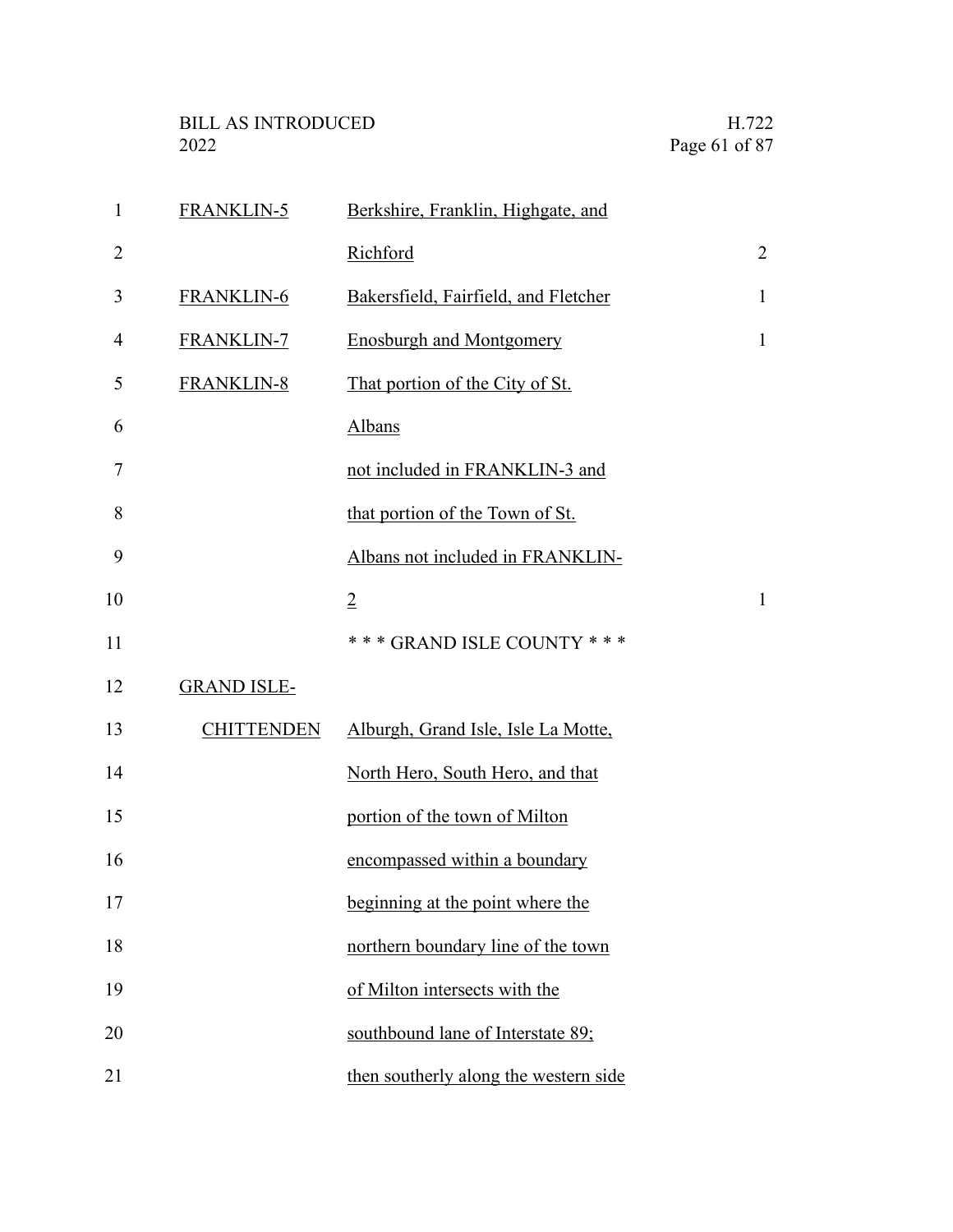| $\mathbf{1}$   |            | of the southbound lane of Interstate  |   |
|----------------|------------|---------------------------------------|---|
| $\overline{2}$ |            | 89 to where it intersects with the    |   |
| 3              |            | Lamoille River; then southeasterly    |   |
| $\overline{4}$ |            | along the northwestern side of the    |   |
| 5              |            | Lamoille River to where it intersects |   |
| 6              |            | with the boundary of the town of      |   |
| 7              |            | Colchester; then westerly along the   |   |
| 8              |            | town line of Colchester to the        |   |
| 9              |            | boundary of the town of South Hero;   |   |
| 10             |            | then northerly along the town line of |   |
| 11             |            | South Hero to the boundary of the     |   |
| 12             |            | town of Grand Isle; then northerly    |   |
| 13             |            | along the town line of Grand Isle to  |   |
| 14             |            | the boundary of the town of Georgia;  |   |
| 15             |            | then southeasterly along the town     |   |
| 16             |            | line of Georgia to the point of       |   |
| 17             |            | beginning                             | 2 |
| 18             |            | *** LAMOILLE COUNTY ***               |   |
| 19             | LAMOILLE-1 | That portion of the town of Stowe     |   |
| 20             |            | encompassed within a boundary         |   |
| 21             |            | beginning at the point where the      |   |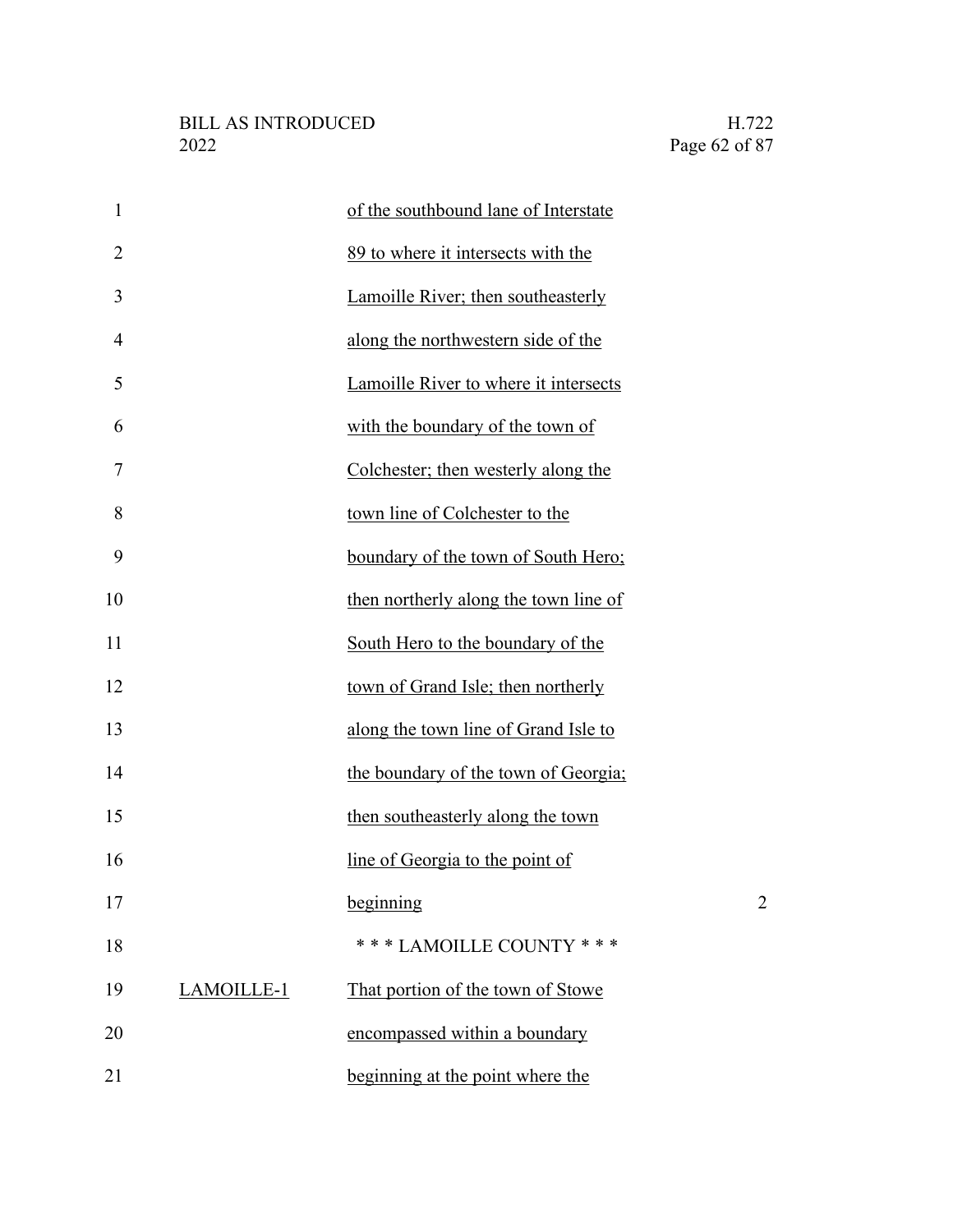| $\mathbf{1}$   | northeastern boundary line of the      |
|----------------|----------------------------------------|
| $\overline{2}$ | town of Stowe intersects with          |
| 3              | Moulton Lane; then southeasterly       |
| $\overline{4}$ | along the southwestern side of the     |
| 5              | centerline of Moulton Lane to where    |
| 6              | it intersects with the Sterling Brook; |
| 7              | then southerly along the western side  |
| 8              | of Sterling Brook to the point it      |
| 9              | becomes the Waterbury River; then      |
| 10             | southerly along the western side of    |
| 11             | the Waterbury River to where it        |
| 12             | intersects with West Hill Road; then   |
| 13             | southeasterly along the southwestern   |
| 14             | side of the centerline of West Hill    |
| 15             | Road to the intersection of VT Route   |
| 16             | 100; then briefly northeasterly along  |
| 17             | the southeastern side of the           |
| 18             | centerline of VT Route 100 to the      |
| 19             | intersection of Brush Hill Road; then  |
| 20             | easterly along the southern side of    |
| 21             | the centerline of Brush Hill Road to   |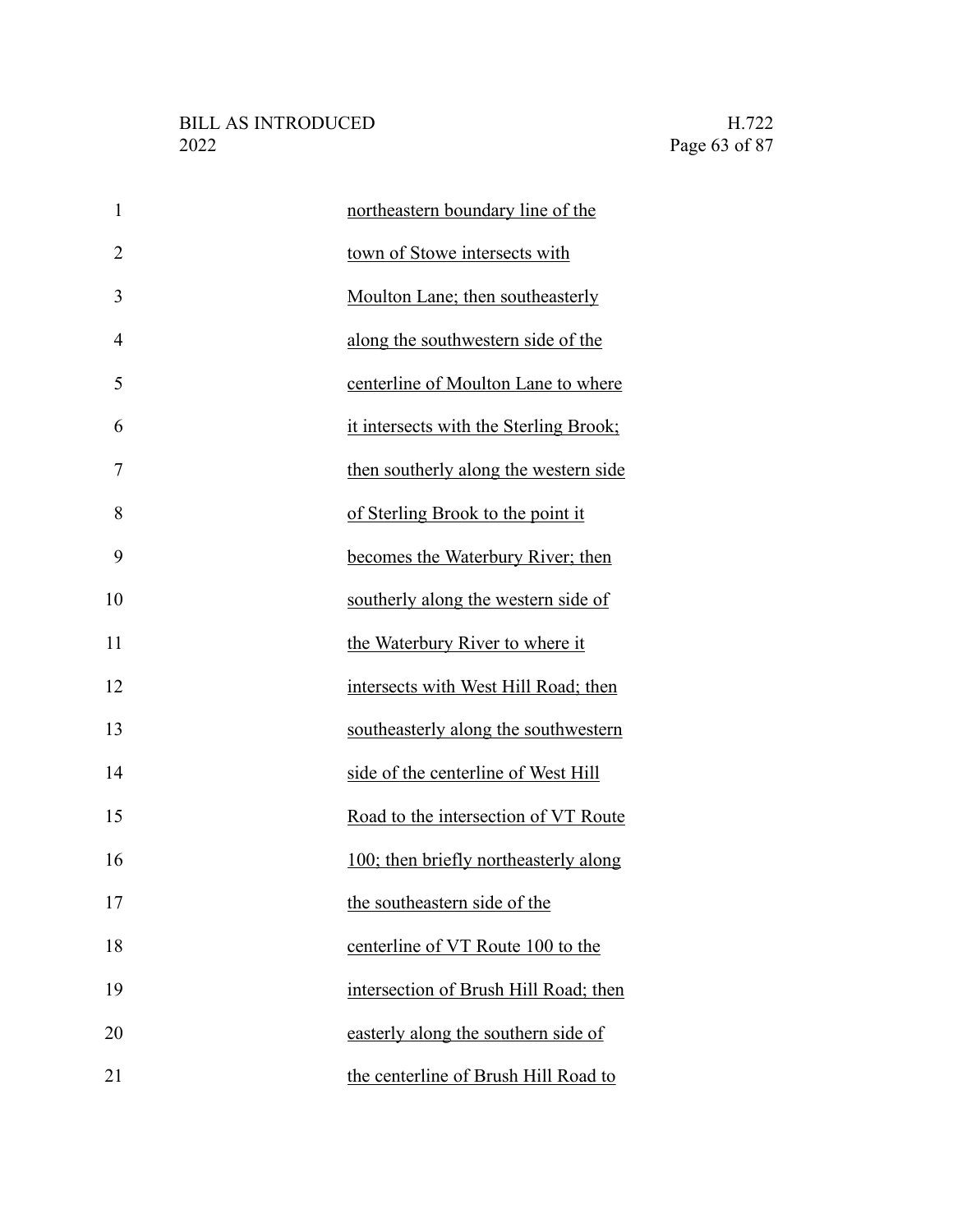| $\mathbf{1}$   | the intersection of Brownsville       |
|----------------|---------------------------------------|
| $\overline{2}$ | Road; then easterly along the         |
| 3              | southern side of the centerline of    |
| $\overline{4}$ | Brownsville Road to the intersection  |
| 5              | of Moss Glen Falls Road; then         |
| 6              | northerly along the eastern side of   |
| 7              | the centerline of Moss Glen Falls     |
| 8              | Road to the intersection of Randolph  |
| 9              | Road; then briefly easterly along the |
| 10             | southern side of the centerline of    |
| 11             | Randolph Road to the intersection of  |
| 12             | Elmore Mountain Road; then            |
| 13             | easterly along the southern side of   |
| 14             | the centerline of Elmore Mountain     |
| 15             | Road to the boundary of the town of   |
| 16             | Morristown; then easterly along the   |
| 17             | town line of Morristown to the        |
| 18             | boundary of the town of Worcester;    |
| 19             | then southwesterly along the town     |
| 20             | line of Worcester to the boundary of  |
| 21             | the town of Waterbury; then westerly  |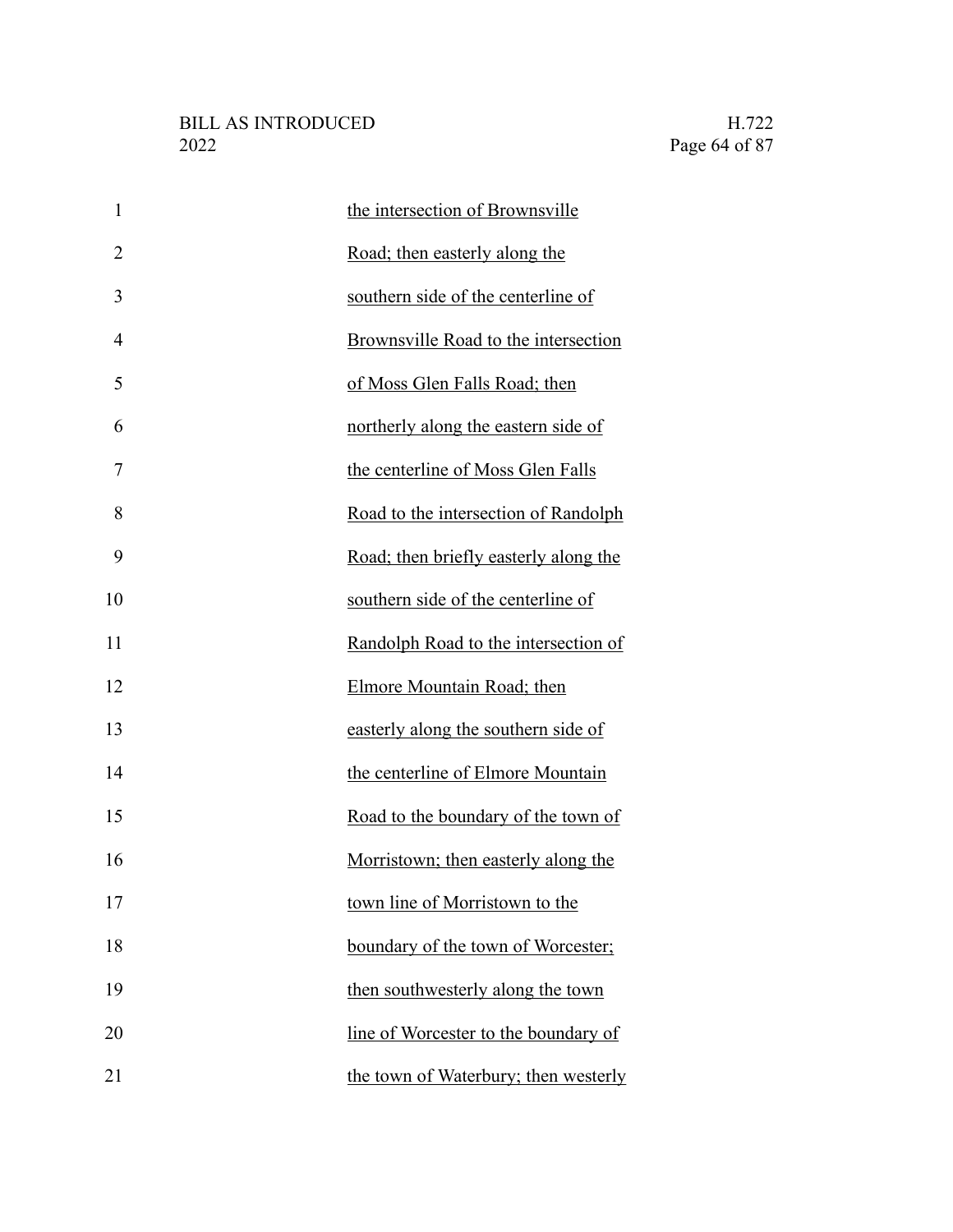| $\mathbf{1}$   |            | along the town line of Waterbury to      |                |
|----------------|------------|------------------------------------------|----------------|
| $\overline{2}$ |            | the boundary of the town of Bolton;      |                |
| 3              |            | then westerly along the town line of     |                |
| 4              |            | Bolton to the boundary of the town       |                |
| 5              |            | of Underhill; then northerly along       |                |
| 6              |            | the town line of Underhill to the        |                |
| $\overline{7}$ |            | boundary of the town of Cambridge;       |                |
| 8              |            | then northerly along the town line of    |                |
| 9              |            | Cambridge to the boundary of the         |                |
| 10             |            | town of Morristown; then                 |                |
| 11             |            | southeasterly along the town line of     |                |
| 12             |            | Morristown to the point of beginning     | $\mathbf{1}$   |
| 13             | LAMOILLE-2 | Belvidere, Hyde Park, Johnson, and       |                |
| 14             |            | Wolcott                                  | $\overline{2}$ |
| 15             | LAMOILLE-3 | Cambridge and Waterville                 | $\mathbf{1}$   |
| 16             | LAMOILLE-  |                                          |                |
| 17             |            | WASHINGTON Elmore, Morristown, Woodbury, |                |
| 18             |            | Worcester, and that portion of Stowe     |                |
| 19             |            | not included in LAMOILLE-1               | $\overline{2}$ |
| 20             |            | *** ORANGE COUNTY ***                    |                |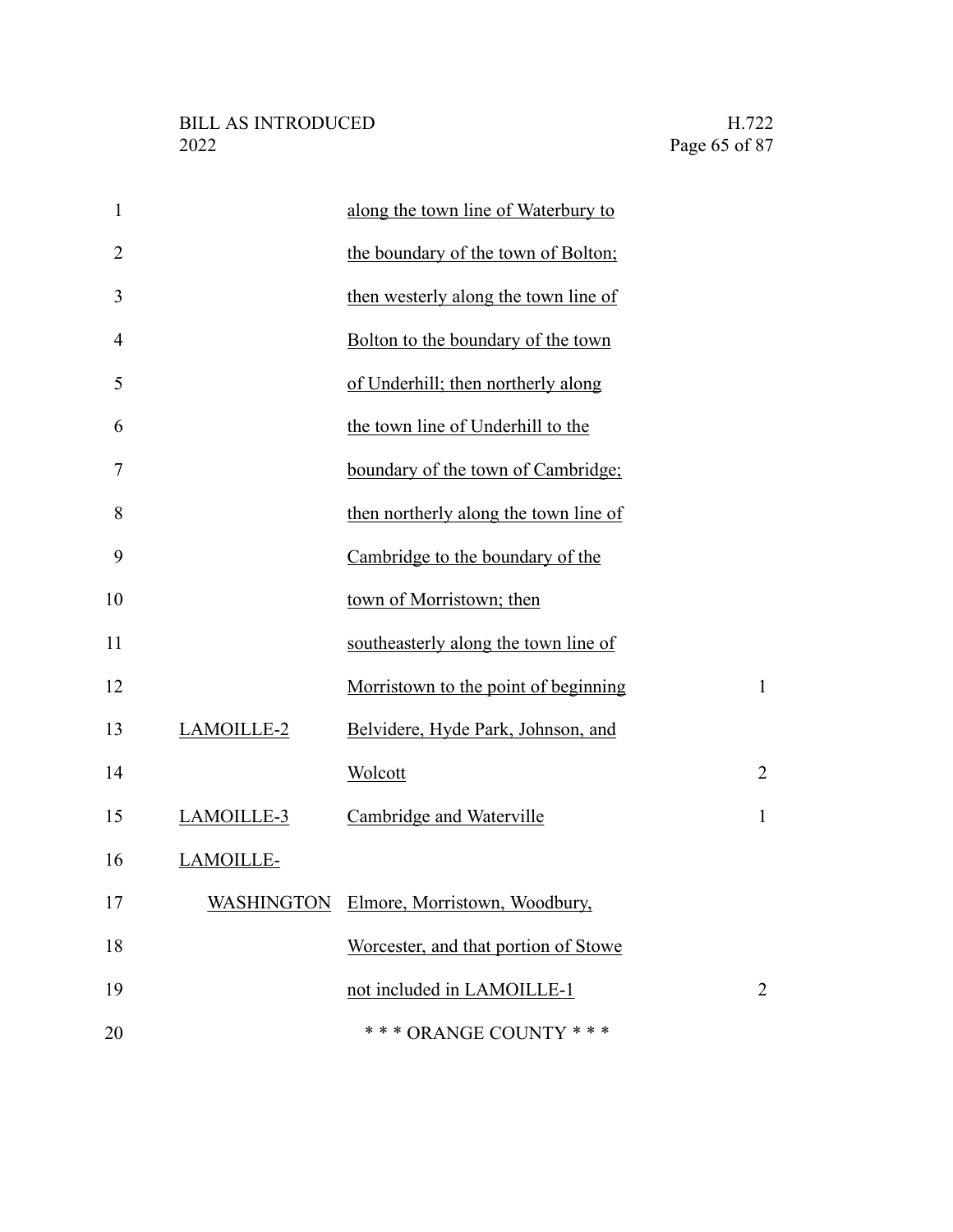| $\mathbf{1}$   | <b>ORANGE-1</b> | Corinth, Orange, Vershire, and         |              |
|----------------|-----------------|----------------------------------------|--------------|
| $\overline{2}$ |                 | Washington                             | $\mathbf{1}$ |
| 3              | ORANGE-2        | Bradford, Fairlee, and West Fairlee    | $\mathbf{1}$ |
| 4              | ORANGE-3        | Chelsea and that portion of the town   |              |
| 5              |                 | of Williamstown encompassed            |              |
| 6              |                 | within a boundary beginning at the     |              |
| 7              |                 | point where the northern boundary      |              |
| 8              |                 | line of the town of Williamstown       |              |
| 9              |                 | intersects with McGlynn Road; then     |              |
| 10             |                 | southerly along the western side of    |              |
| 11             |                 | the centerline of McGlynn Road to      |              |
| 12             |                 | the intersection of Graniteville Road; |              |
| 13             |                 | then briefly westerly along the        |              |
| 14             |                 | northern side of the centerline of     |              |
| 15             |                 | Graniteville Road to the intersection  |              |
| 16             |                 | of Martin Road; then easterly along    |              |
| 17             |                 | the southern side of the centerline of |              |
| 18             |                 | Martin Road to the intersection of     |              |
| 19             |                 | Therriault Hill Road; then easterly    |              |
| 20             |                 | along the southern side of the         |              |
| 21             |                 | centerline of Therriault Hill Road to  |              |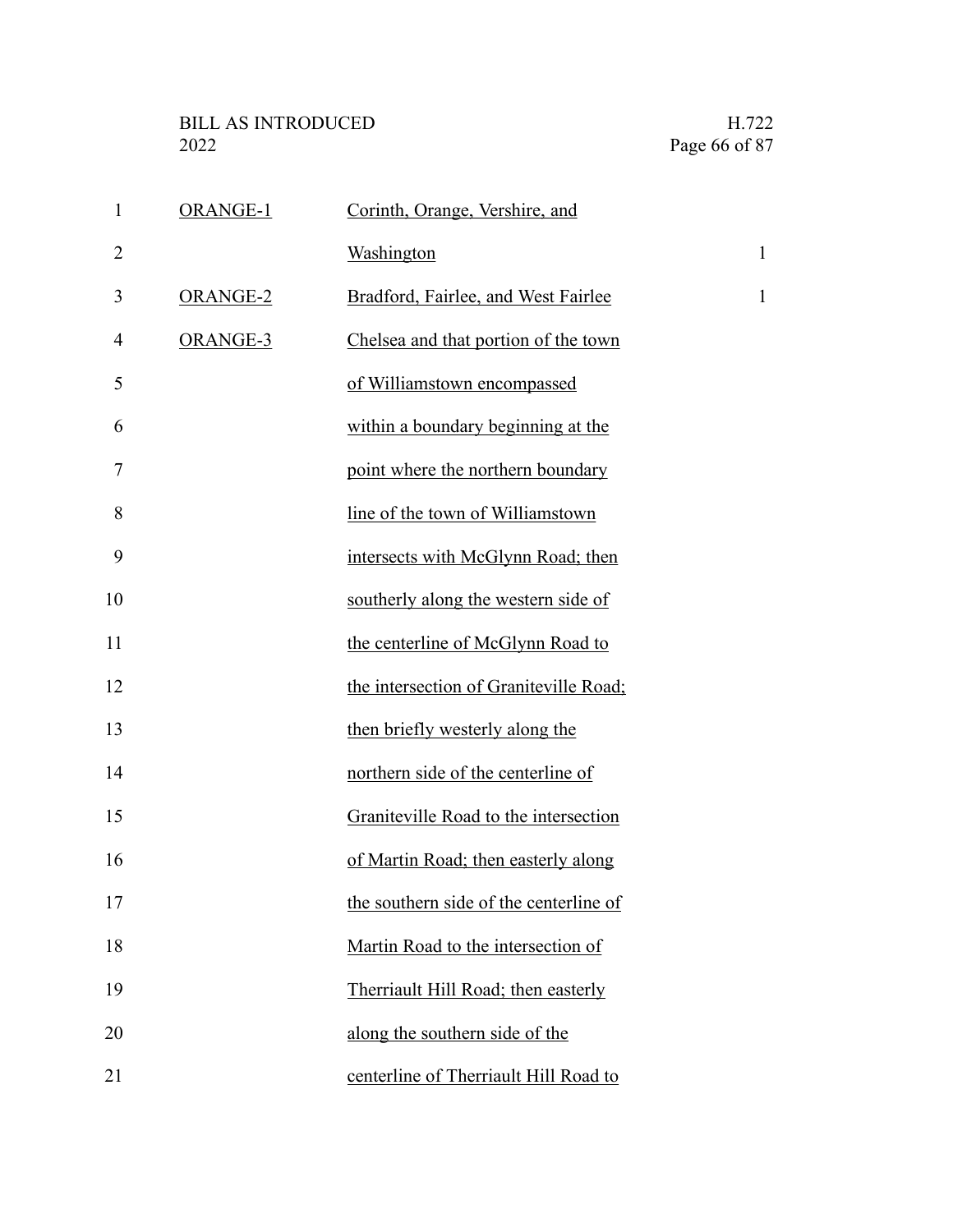| $\mathbf{1}$   | the intersection of Sugarhouse Road;  |              |
|----------------|---------------------------------------|--------------|
| $\overline{2}$ | then easterly along the southern side |              |
| 3              | of the centerline of Sugarhouse Road  |              |
| $\overline{4}$ | to the boundary of the town of        |              |
| 5              | Washington; then southerly along the  |              |
| 6              | town line of Washington to the        |              |
| 7              | boundary of the town of Chelsea;      |              |
| 8              | then westerly along the town line of  |              |
| 9              | Chelsea to the boundary of the town   |              |
| 10             | of Brookfield; then westerly along    |              |
| 11             | the town line of Brookfield to        |              |
| 12             | boundary of the town of Northfield;   |              |
| 13             | then northerly along the town line of |              |
| 14             | Northfield to the boundary of the     |              |
| 15             | town of Berlin; then easterly and     |              |
| 16             | northerly along the town line of      |              |
| 17             | Berlin to the boundary of the Town    |              |
| 18             | of Barre; then easterly along the     |              |
| 19             | town line of Barre to the point of    |              |
| 20             | beginning                             | $\mathbf{1}$ |
|                |                                       |              |

ORANGE-21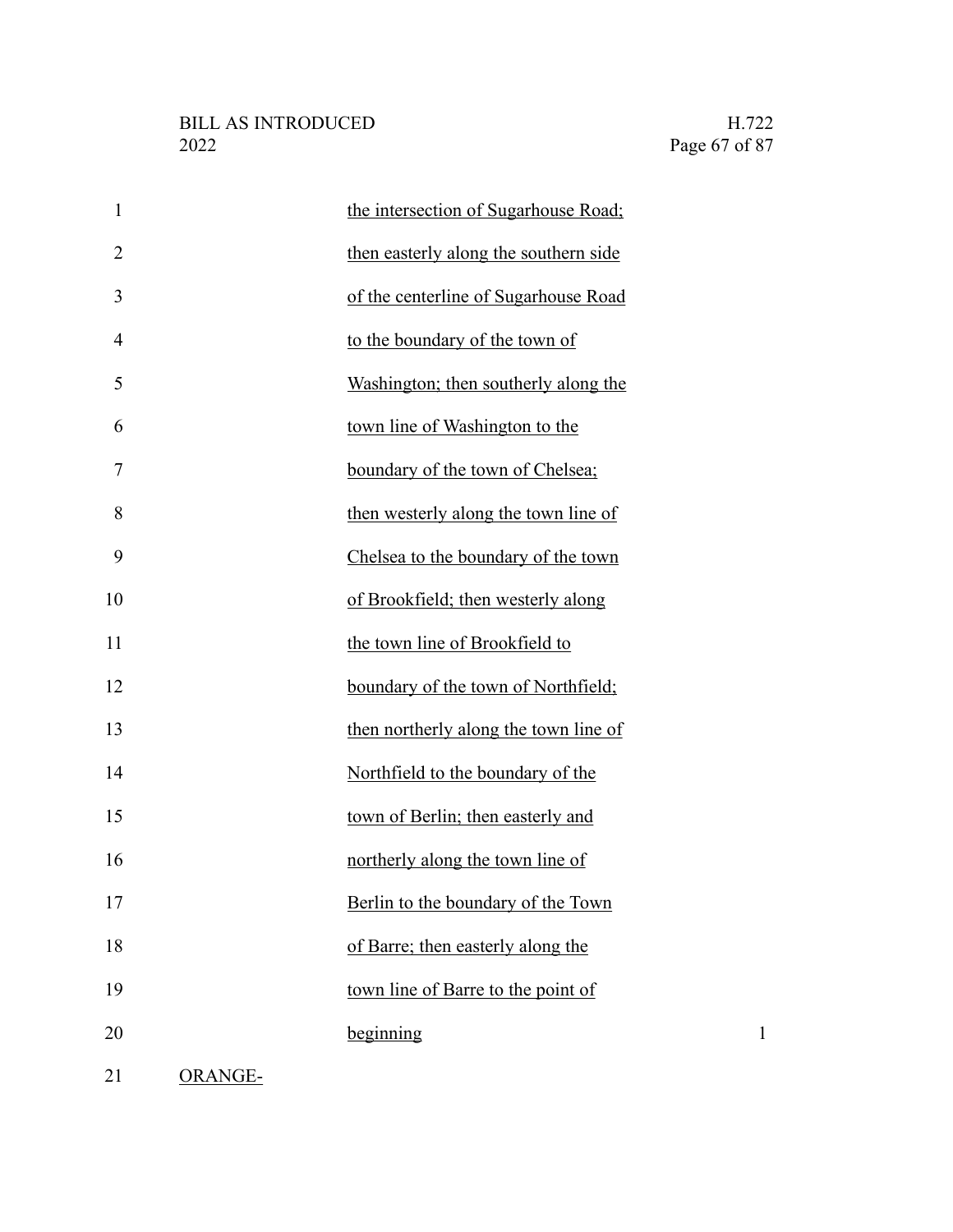| 1              | CALEDONIA          | Groton, Newbury, and Topsham                 | $\mathbf{1}$   |
|----------------|--------------------|----------------------------------------------|----------------|
| $\overline{2}$ | <b>ORANGE-</b>     |                                              |                |
| 3              | <b>WASHINGTON-</b> |                                              |                |
| $\overline{4}$ | <b>ADDISON</b>     | Braintree, Brookfield, Granville,            |                |
| 5              |                    | Randolph, and Roxbury                        | $\overline{2}$ |
| 6              |                    | *** ORLEANS COUNTY ***                       |                |
| 7              | <b>ORLEANS-1</b>   | Derby                                        | $\mathbf{1}$   |
| 8              | <b>ORLEANS-2</b>   | <b>Newport City</b>                          | $\mathbf{1}$   |
| 9              | ORLEANS-3          | Barton, Brownington, and Westmore            | $\mathbf{1}$   |
| 10             | <b>ORLEANS-4</b>   | Albany, Craftsbury, Glover, and              |                |
| 11             |                    | Greensboro                                   | $\mathbf{1}$   |
| 12             | <b>ORLEANS-</b>    |                                              |                |
| 13             | <b>LAMOILLE</b>    | Coventry, Eden, Irasburg, Jay,               |                |
| 14             |                    | Lowell, Newport Town, Troy, and              |                |
| 15             |                    | Westfield                                    | $\overline{2}$ |
| 16             |                    | *** RUTLAND COUNTY ***                       |                |
| 17             | RUTLAND-1          | Ira, Poultney, and that portion of the       |                |
| 18             |                    | town of Wells not in RUTLAND-                |                |
| 19             |                    | <b>BENNINGTON</b>                            | $\mathbf{1}$   |
| 20             | <b>RUTLAND-2</b>   | Clarendon, Wallingford, West Rutland, and    |                |
| 21             |                    | that portion of Rutland Town not included in |                |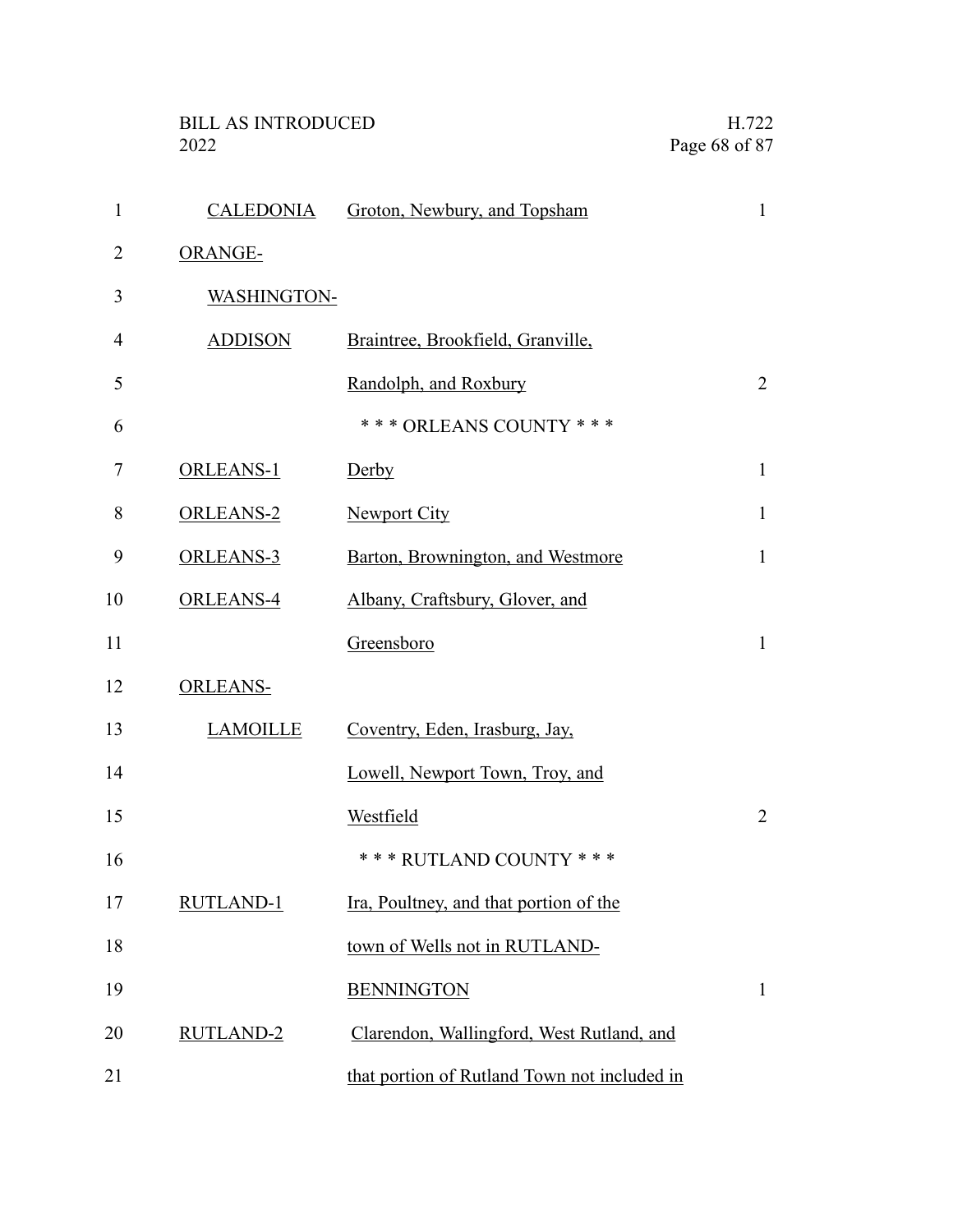| $\mathbf{1}$   |                  | <b>RUTLAND-4</b>                      | $\overline{2}$ |
|----------------|------------------|---------------------------------------|----------------|
| $\overline{2}$ | <b>RUTLAND-3</b> | Castleton                             | $\overline{1}$ |
| 3              | <b>RUTLAND-4</b> | That portion of Rutland City not      |                |
| $\overline{4}$ |                  | included in RUTLAND-5,                |                |
| 5              |                  | RUTLAND-6, or RUTLAND-7, and          |                |
| 6              |                  | that portion of Rutland Town          |                |
| 7              |                  | encompassed within a boundary         |                |
| 8              |                  | beginning at the point where the      |                |
| 9              |                  | northern boundary line of Rutland     |                |
| 10             |                  | Town intersects with North Grove      |                |
| 11             |                  | Street; then southerly along the      |                |
| 12             |                  | eastern side of the centerline of     |                |
| 13             |                  | North Grove Street to the boundary    |                |
| 14             |                  | of Rutland City; then easterly along  |                |
| 15             |                  | the northern side of the city line of |                |
| 16             |                  | Rutland City to the intersection of   |                |
| 17             |                  | U.S. Route 4; then northeasterly      |                |
| 18             |                  | along the northwestern side of the    |                |
| 19             |                  | centerline of U.S. Route 4 to the     |                |
| 20             |                  | boundary of the town of Mendon;       |                |
| 21             |                  | then northerly along the town line of |                |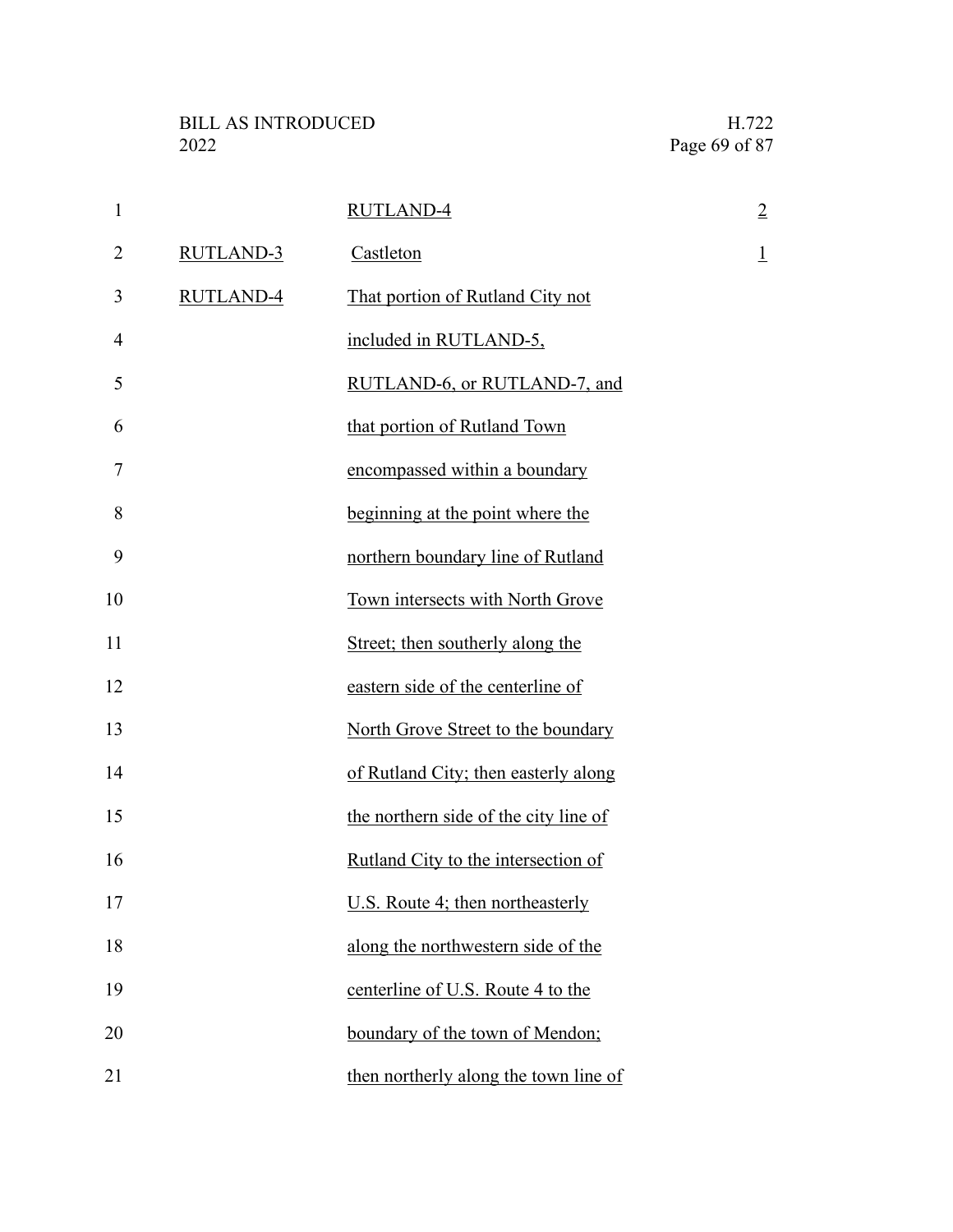| $\mathbf{1}$   |                  | Mendon to the boundary of the town     |              |
|----------------|------------------|----------------------------------------|--------------|
| $\overline{2}$ |                  | of Pittsford; then westerly along the  |              |
| 3              |                  | town line of Pittsford to the point of |              |
| 4              |                  | beginning                              | $\mathbf{1}$ |
| 5              | <b>RUTLAND-5</b> | That portion of Rutland City           |              |
| 6              |                  | encompassed within a boundary          |              |
| 7              |                  | beginning at the point where the       |              |
| 8              |                  | northeastern boundary line of          |              |
| 9              |                  | Rutland City intersects with U.S.      |              |
| 10             |                  | Route 4; then southwesterly along      |              |
| 11             |                  | the southeastern side of the           |              |
| 12             |                  | centerline of U.S. Route 4 to the      |              |
| 13             |                  | intersection of East Street; then      |              |
| 14             |                  | southerly along the eastern side of    |              |
| 15             |                  | the centerline of East Street to the   |              |
| 16             |                  | intersection of Jackson Avenue; then   |              |
| 17             |                  | briefly westerly along the southern    |              |
| 18             |                  | side of the centerline of Jackson      |              |
| 19             |                  | Avenue to intersection of U.S.         |              |
| 20             |                  | Route 7; then southerly along the      |              |
| 21             |                  | eastern side of the centerline of U.S. |              |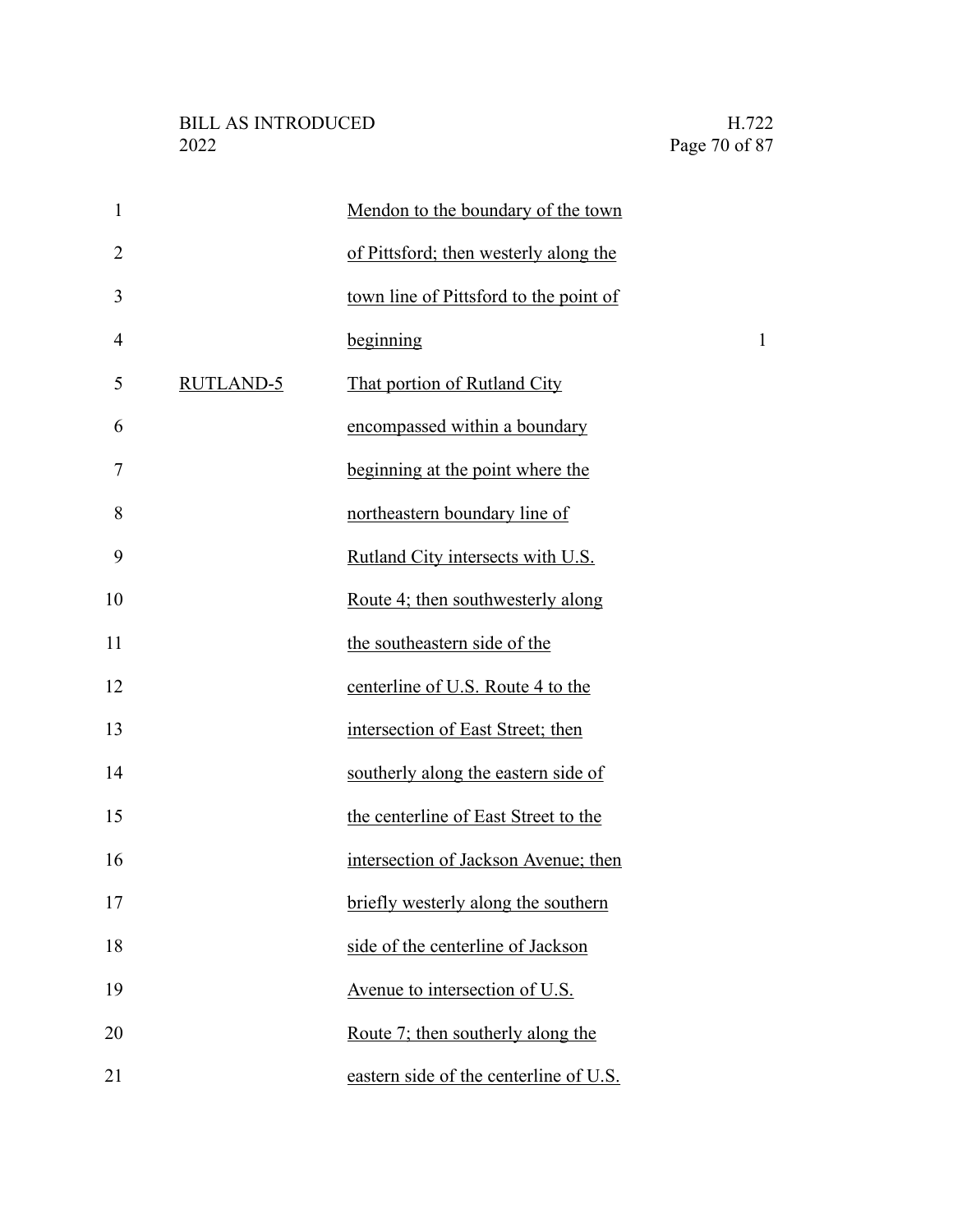| 1              |                  | Route 7 to the intersection of Allen    |              |
|----------------|------------------|-----------------------------------------|--------------|
| $\overline{2}$ |                  | Street; then briefly easterly along the |              |
| 3              |                  | northern side of the centerline of      |              |
| 4              |                  | Allen Street to where it intersects     |              |
| 5              |                  | with the railroad tracks; then          |              |
| 6              |                  | southeasterly along the northeastern    |              |
| 7              |                  | side of the railroad tracks to where    |              |
| 8              |                  | the railroad tracks intersect with the  |              |
| 9              |                  | boundary of Rutland Town; then          |              |
| 10             |                  | easterly along the town line of         |              |
| 11             |                  | Rutland Town, then follow the town      |              |
| 12             |                  | line of Rutland Town to the point of    |              |
| 13             |                  | beginning                               | $\mathbf{1}$ |
| 14             | <b>RUTLAND-6</b> | That portion of Rutland City            |              |
| 15             |                  | encompassed within a boundary           |              |
| 16             |                  | beginning at the point where the        |              |
|                |                  | western boundary line of Rutland        |              |
| 18             |                  | City intersects with West Street; then  |              |
| 19             |                  | easterly along the southern side of     |              |
| 20             |                  | the centerline of West Street to the    |              |
| 21             |                  | intersection of U.S. Route 7; then      |              |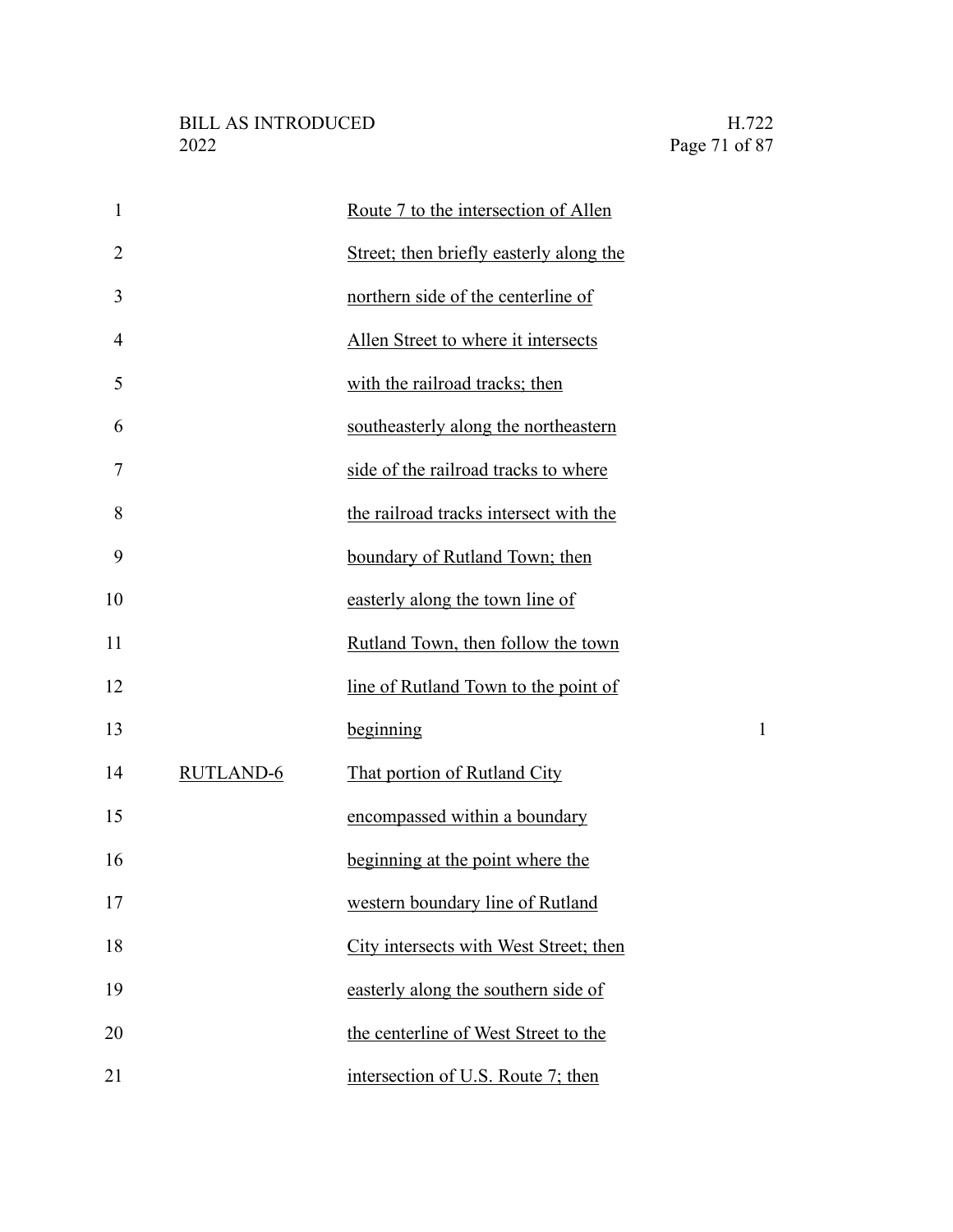| $\mathbf{1}$   | northerly along the eastern side of    |
|----------------|----------------------------------------|
| $\overline{2}$ | the centerline of U.S. Route 7 to      |
| 3              | intersection of U.S. Route 4; then     |
| $\overline{4}$ | easterly along the southern side of    |
| 5              | the centerline of U.S. Route 4 to the  |
| 6              | intersection of East Street; then      |
| 7              | southerly along the western side of    |
| 8              | the centerline of East Street to the   |
| 9              | intersection of Jackson Avenue; then   |
| 10             | westerly along the northern side of    |
| 11             | the centerline of Jackson Avenue to    |
| 12             | the intersection of U.S. Route 7; then |
| 13             | southerly along the western side of    |
| 14             | the centerline of U.S. Route 7 to the  |
| 15             | intersection of Allen Street; then     |
| 16             | briefly easterly along the southern    |
| 17             | side of the centerline of Allen Street |
| 18             | to where it intersects with the        |
| 19             | railroad tracks; then southeasterly    |
| 20             | along the southwestern side of the     |
| 21             | railroad tracks to where the railroad  |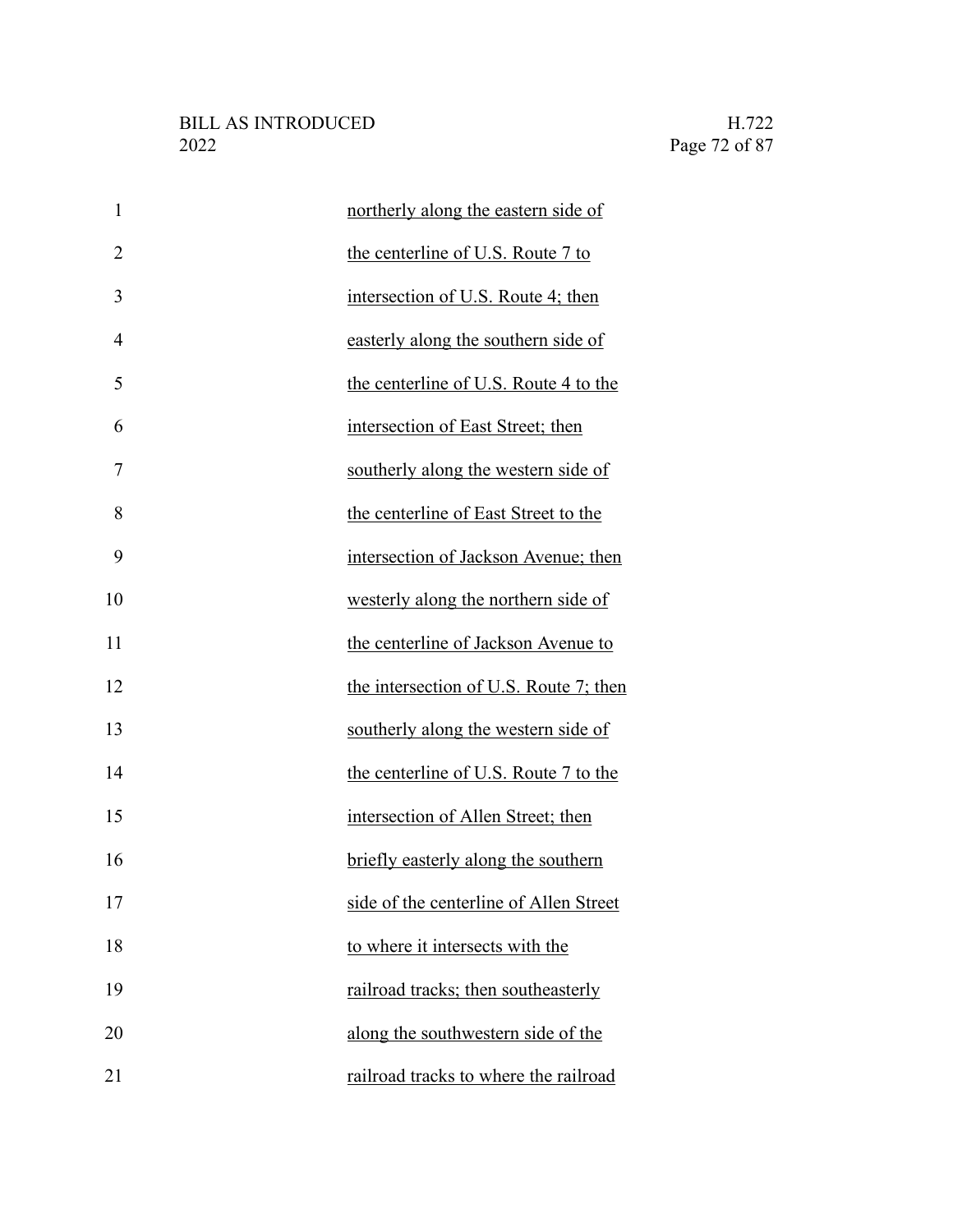| $\mathbf{1}$   |                  | tracks intersect with the boundary of  |              |
|----------------|------------------|----------------------------------------|--------------|
| $\overline{2}$ |                  | Rutland Town; then westerly along      |              |
| 3              |                  | the town line of Rutland Town; then    |              |
| 4              |                  | follow the town line of Rutland        |              |
| 5              |                  | Town to the point of beginning         | $\mathbf{1}$ |
| 6              | <b>RUTLAND-7</b> | That portion of Rutland City           |              |
| 7              |                  | encompassed within a boundary          |              |
| 8              |                  | beginning at the point where the       |              |
| 9              |                  | western boundary line of Rutland       |              |
| 10             |                  | City intersects with West Street; then |              |
| 11             |                  | easterly along the northern side of    |              |
| 12             |                  | the centerline of West Street to the   |              |
| 13             |                  | intersection of Church Street; then    |              |
| 14             |                  | northerly along the western side of    |              |
| 15             |                  | the centerline of Church Street to     |              |
| 16             |                  | intersection of North Street; then     |              |
| 17             |                  | briefly easterly along the northern    |              |
| 18             |                  | side of the centerline of North Street |              |
| 19             |                  | to the intersection of Lincoln         |              |
| 20             |                  | Avenue; then briefly southerly along   |              |
| 21             |                  | the eastern side of the centerline of  |              |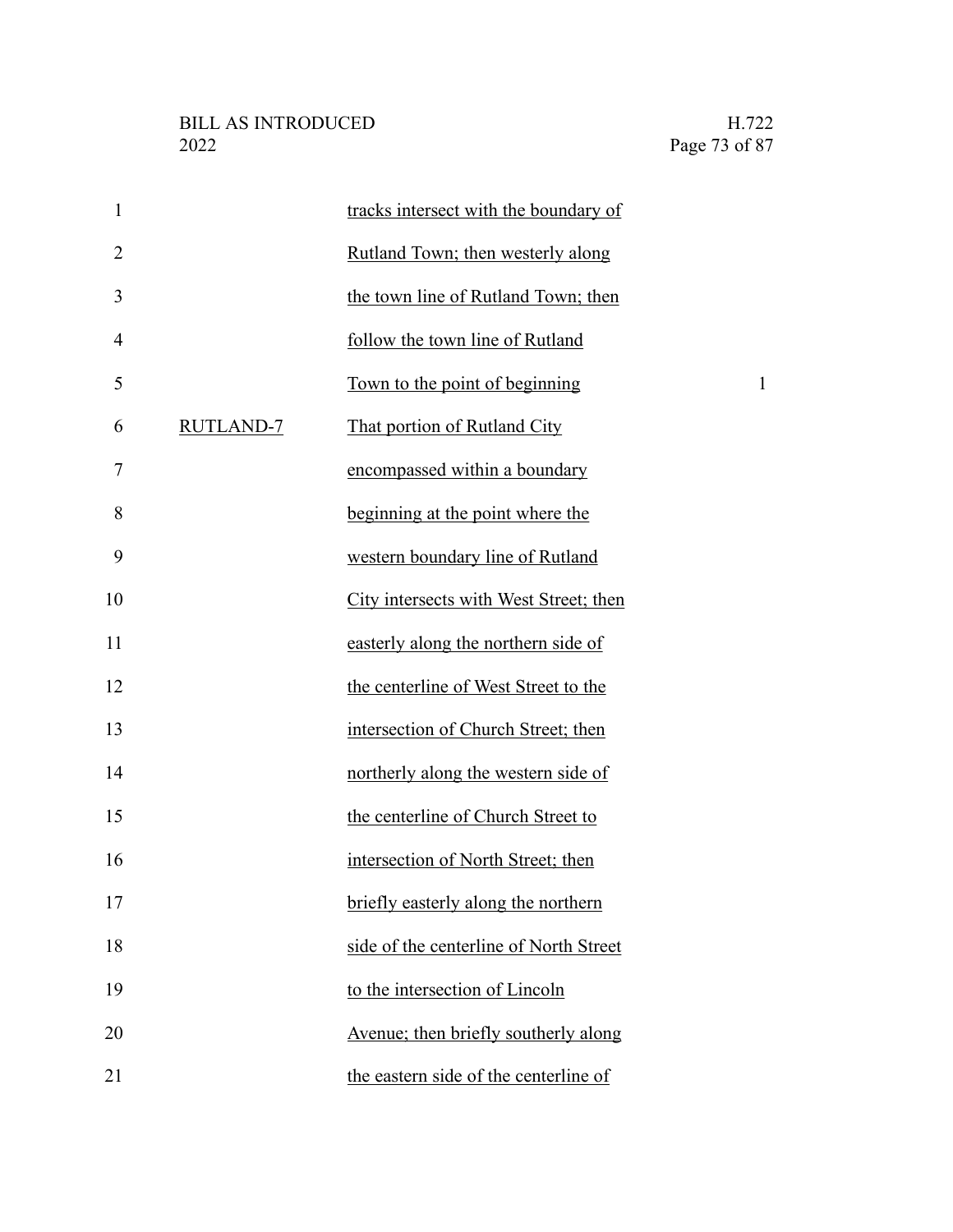| $\mathbf{1}$   |                   | Lincoln Avenue to the intersection of |                |
|----------------|-------------------|---------------------------------------|----------------|
| $\overline{2}$ |                   | Melrose Avenue; then easterly along   |                |
| 3              |                   | the north side of the centerline of   |                |
| 4              |                   | Melrose Avenue to the intersection    |                |
| 5              |                   | of U.S. Route 7; then northerly along |                |
| 6              |                   | the western side of the centerline of |                |
| 7              |                   | U.S. Route 7 to the boundary of       |                |
| 8              |                   | Rutland Town; then westerly along     |                |
| 9              |                   | the town line of Rutland Town; then   |                |
| 10             |                   | follow the town line of Rutland       |                |
| 11             |                   | Town to the point of beginning        | $\mathbf{1}$   |
| 12             | <b>RUTLAND-8</b>  | Pittsford and Proctor                 | $\overline{1}$ |
| 13             | <b>RUTLAND-9</b>  | <b>Brandon</b>                        | $\mathbf{1}$   |
| 14             | RUTLAND-10        | Benson, Fair Haven, and West          |                |
| 15             |                   | Haven                                 | $\mathbf{1}$   |
| 16             | RUTLAND-11        | Chittenden, Killington, Mendon, and   |                |
| 17             |                   | Pittsfield                            | 1              |
| 18             | <b>RUTLAND-</b>   |                                       |                |
| 19             | <b>BENNINGTON</b> | Middletown Springs, Pawlet, Rupert,   |                |
| 20             |                   | Tinmouth, and that portion of the     |                |
| 21             |                   | town of Wells encompassed within a    |                |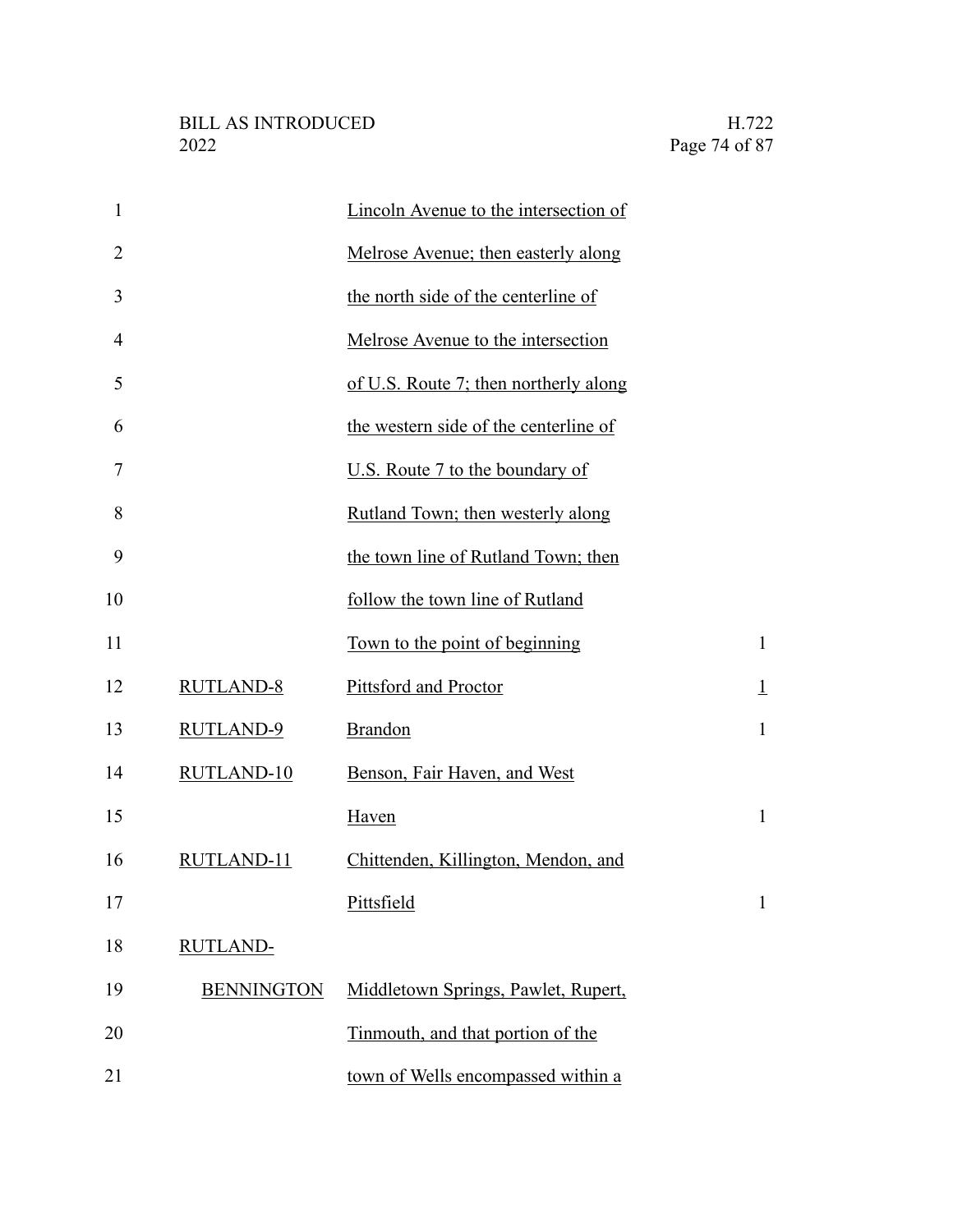| $\mathbf{1}$   | boundary beginning at the point       |   |
|----------------|---------------------------------------|---|
| $\overline{2}$ | where the northern boundary line of   |   |
| 3              | Wells intersects with VT Route 30;    |   |
| $\overline{4}$ | then southerly along the eastern side |   |
| 5              | of the centerline of VT Route 30 to   |   |
| 6              | the intersection of VT Route 30 and   |   |
| 7              | Main Street; then continuing          |   |
| 8              | southwesterly along the southeastern  |   |
| 9              | side of the centerline of VT Route 30 |   |
| 10             | to the boundary of Pawlet; then       |   |
| 11             | easterly along the town line of       |   |
| 12             | Pawlet to the boundary of the town    |   |
| 13             | of Tinmouth; then northerly along     |   |
| 14             | the town line of Tinmouth to the      |   |
| 15             | boundary of the town of Middletown    |   |
| 16             | Springs; then northeasterly along the |   |
| 17             | town line of Middletown Springs to    |   |
| 18             | the boundary of the town of           |   |
| 19             | Poultney, then westerly along the     |   |
| 20             | town line of Poultney to the point of |   |
| 21             | beginning                             | 1 |
|                |                                       |   |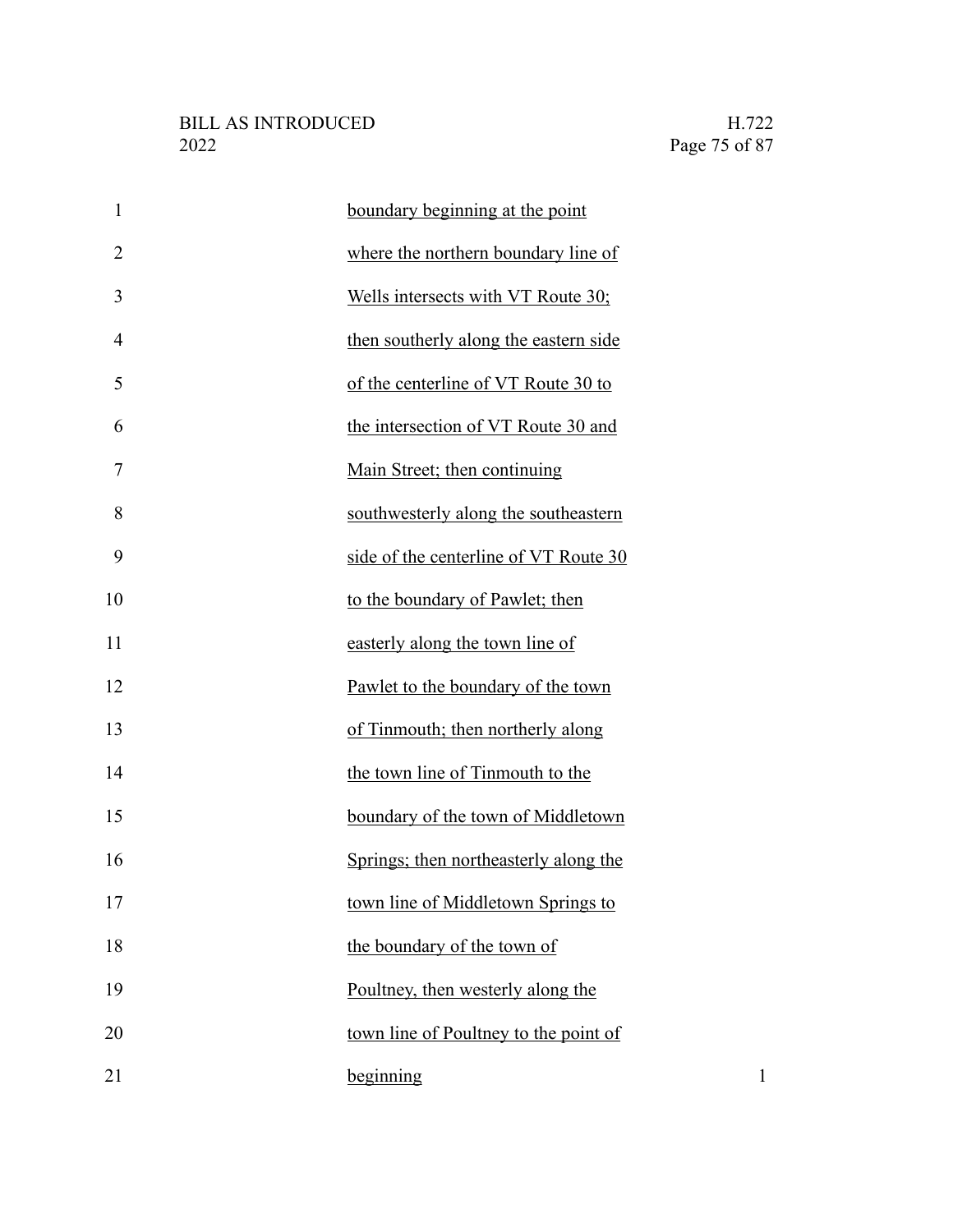RUTLAND-1

| $\overline{2}$ | <b>WINDSOR</b>      | Ludlow, Mount Holly, and Shrewsbury | $\perp$        |
|----------------|---------------------|-------------------------------------|----------------|
| 3              |                     | *** WASHINGTON COUNTY ***           |                |
| 4              | WASHINGTON-1        | Berlin and Northfield               | $\overline{2}$ |
| 5              | <b>WASHINGTON-2</b> | Duxbury, Fayston, Moretown,         |                |
| 6              |                     | Waitsfield, and Warren              | $\overline{2}$ |
| 7              | <b>WASHINGTON-3</b> | <b>Barre City</b>                   | $\overline{2}$ |
| 8              | <b>WASHINGTON-4</b> | Montpelier                          | $\overline{2}$ |
| 9              | <b>WASHINGTON-5</b> | East Montpelier and Middlesex       | $\mathbf{1}$   |
| 10             | <b>WASHINGTON-6</b> | Calais, Marshfield, and Plainfield  | $\mathbf{1}$   |
| 11             | WASHINGTON-         |                                     |                |
|                |                     |                                     |                |
| 12             | <b>CHITTENDEN</b>   | Bolton, Buels Gore, Huntington, and |                |
| 13             |                     | Waterbury                           | $\overline{2}$ |
| 14             | <b>WASHINGTON-</b>  |                                     |                |
| 15             | <b>ORANGE</b>       | Barre Town and that portion of the  |                |
| 16             |                     | town of Williamstown not included   |                |
| 17             |                     | in ORANGE-3                         | $\overline{2}$ |
| 18             |                     | *** WINDHAM COUNTY ***              |                |
| 19             | WINDHAM-1           | Guilford and Vernon                 | $\mathbf{1}$   |
| 20             | WINDHAM-2           | Dover, Jamaica, Somerset, Stratton, |                |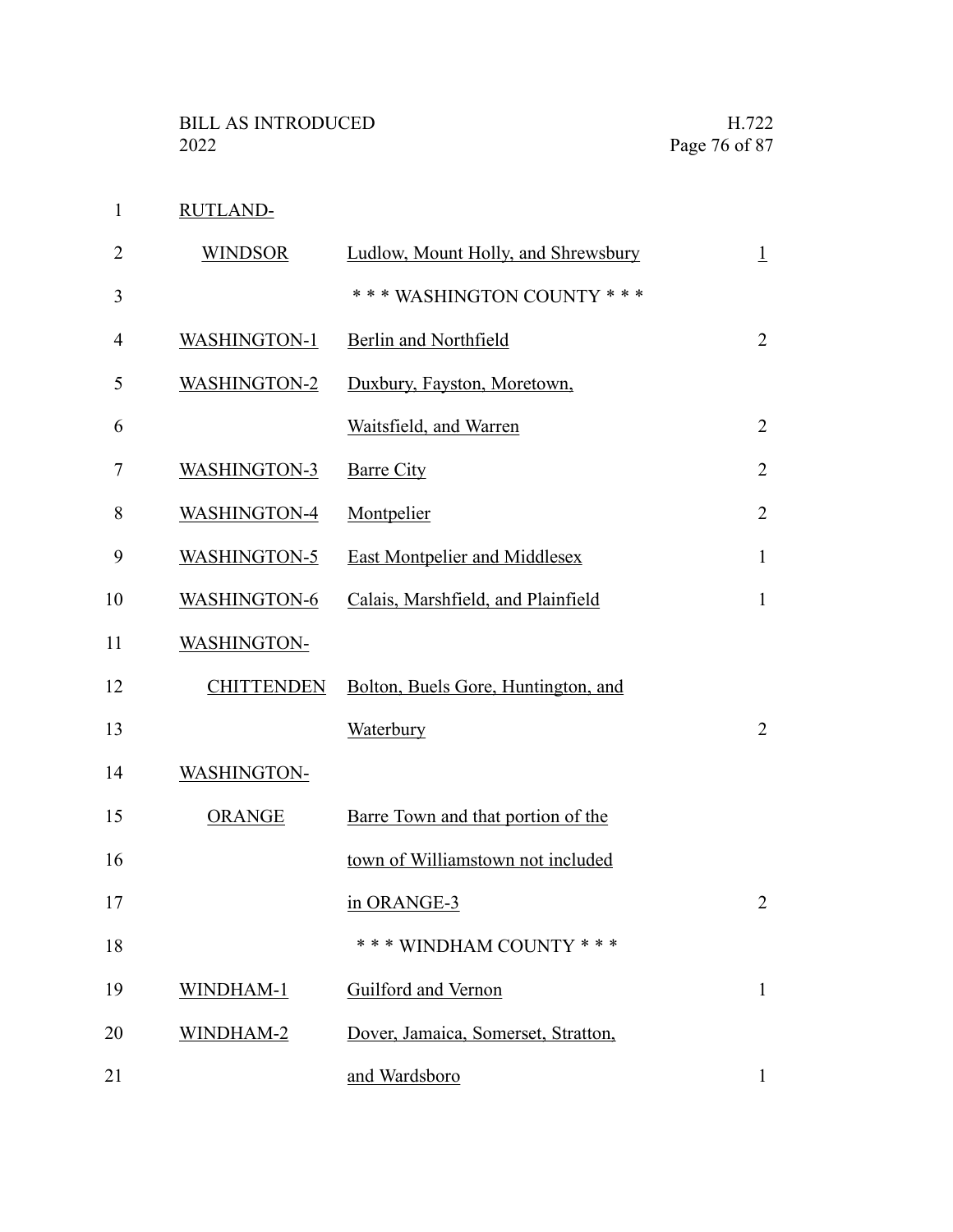| $\mathbf{1}$   | WINDHAM-3 | Brookline, Rockingham, and            |                |
|----------------|-----------|---------------------------------------|----------------|
| $\overline{2}$ |           | Westminster                           | $\overline{c}$ |
| 3              | WINDHAM-4 | Dummerston and Putney                 | $\mathbf{1}$   |
| $\overline{4}$ | WINDHAM-5 | Marlboro, Newfane, and Townshend      | $\mathbf{1}$   |
| 5              | WINDHAM-6 | Halifax, Wilmington, and              |                |
| 6              |           | Whitingham                            | $\mathbf{1}$   |
| 7              | WINDHAM-7 | That portion of the town of           |                |
| 8              |           | Brattleboro encompassed within a      |                |
| 9              |           | boundary beginning at the point       |                |
| 10             |           | where the boundary line between the   |                |
| 11             |           | town of Brattleboro and the town of   |                |
| 12             |           | Dummerston intersects with            |                |
| 13             |           | Wickopee Hill Road; then southerly    |                |
| 14             |           | along the western side of the         |                |
| 15             |           | centerline of Wickopee Hill Road      |                |
| 16             |           | and then continuing southerly along   |                |
| 17             |           | the western side of the centerline of |                |
| 18             |           | Pleasant Valley Road to the           |                |
| 19             |           | intersection of Meadowbrook Road;     |                |
| 20             |           | then northeasterly along the southern |                |
| 21             |           | side of the centerline of             |                |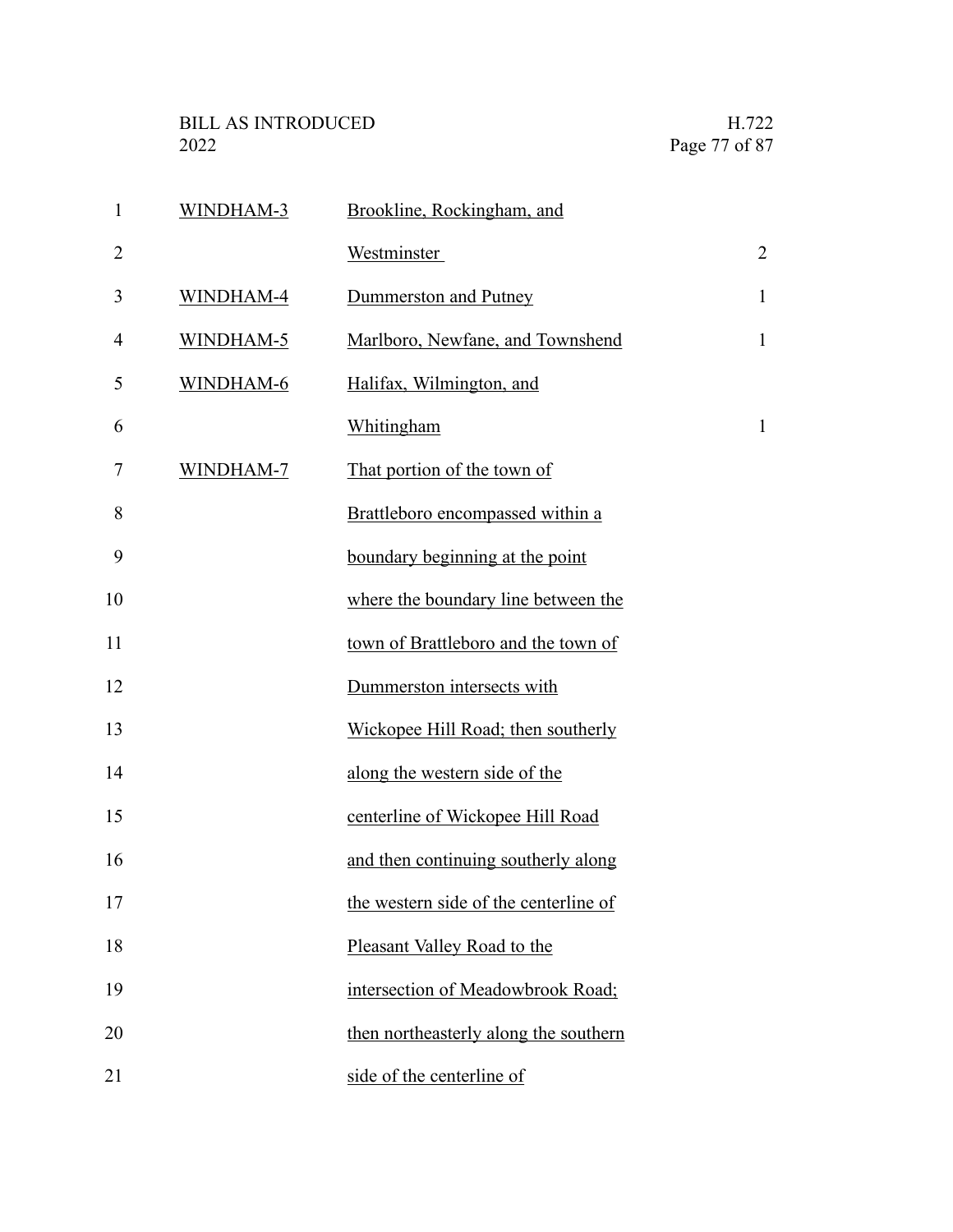| $\mathbf{1}$   | Meadowbrook Road to the                |
|----------------|----------------------------------------|
| $\overline{2}$ | intersection of Upper Dummerston       |
| 3              | Road; then southerly along the         |
| 4              | western side of the centerline of      |
| 5              | <b>Upper Dummerston Road to the</b>    |
| 6              | intersection of East Orchard Street;   |
| 7              | then southerly along the western side  |
| 8              | of the centerline of East Orchard      |
| 9              | Street to the intersection of Orchard  |
| 10             | Street; then southerly along the       |
| 11             | western side of the centerline of      |
| 12             | Orchard Street to the intersection of  |
| 13             | Western Avenue; then westerly along    |
| 14             | the northern side of the centerline of |
| 15             | Western Avenue to the intersection     |
| 16             | of Guilford Street; then southerly     |
| 17             | along the western side of the          |
| 18             | centerline of Guilford Street to the   |
| 19             | intersection of Maple Street; then     |
| 20             | easterly along the southern side of    |
| 21             | the centerline of Maple Street to      |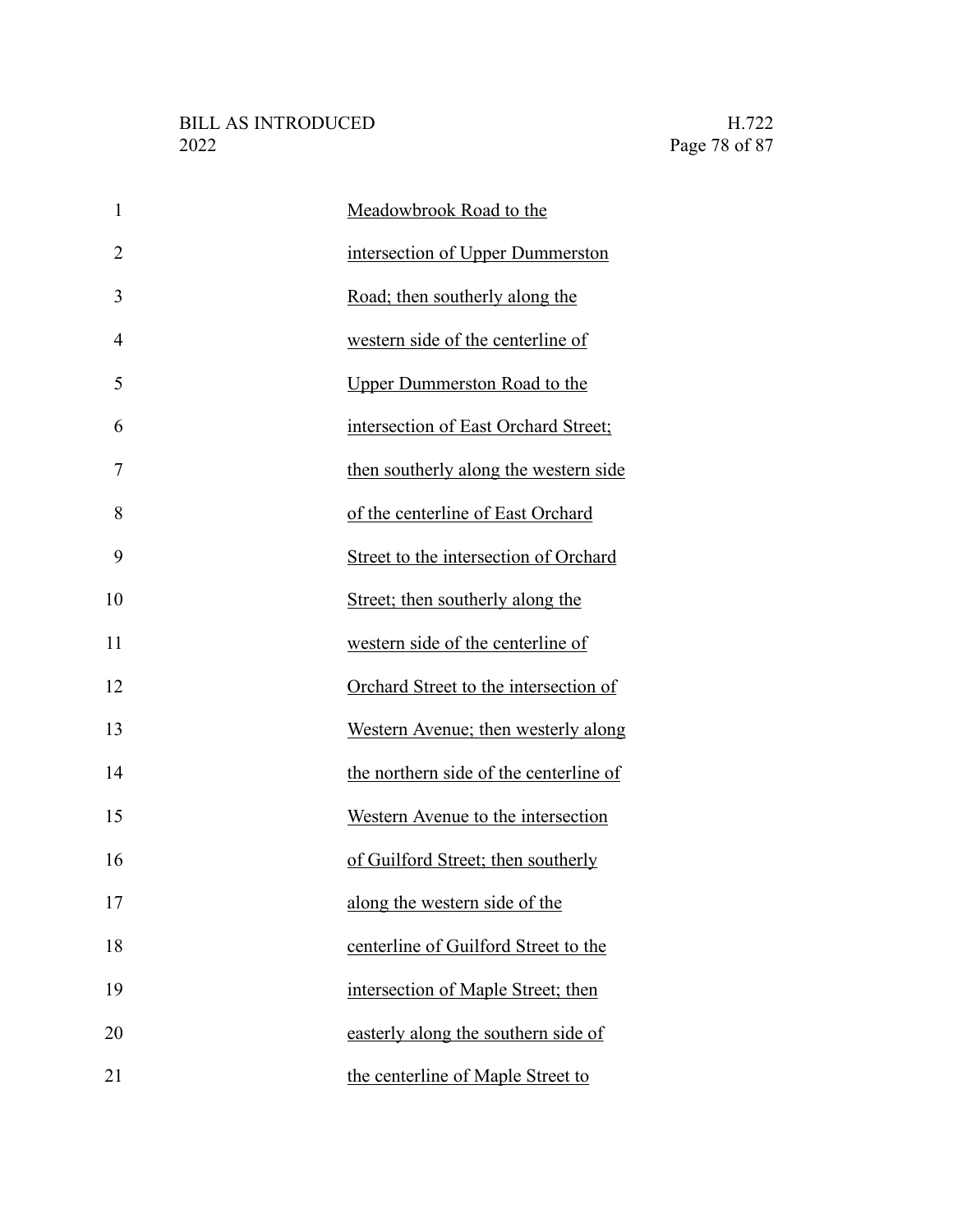| $\mathbf{1}$   | where it intersects with tax map       |
|----------------|----------------------------------------|
| $\overline{2}$ | parcel 00110367.000; then southerly    |
| 3              | along the western side of the western  |
| 4              | boundary of tax map parcels            |
| 5              | 00110367.000 and 00110368.000;         |
| 6              | then westerly along the northern side  |
| 7              | of the southern boundary of tax        |
| 8              | parcel 00110369.000 to tax map         |
| 9              | parcel 00110378.000; then north        |
| 10             | easterly along the eastern side of the |
| 11             | easterly boundary of tax parcel        |
| 12             | 0110378.000 following the parcel       |
| 13             | boundary to Guilford Street; then      |
| 14             | southerly along the western side of    |
| 15             | the centerline of Guilford Street to   |
| 16             | the boundary of the town of            |
| 17             | Guilford; then westerly along the      |
| 18             | town line of Guilford to the           |
| 19             | boundary of the town of Marlboro;      |
| 20             | then northerly along the town line of  |
| 21             | Marlboro to the boundary of the        |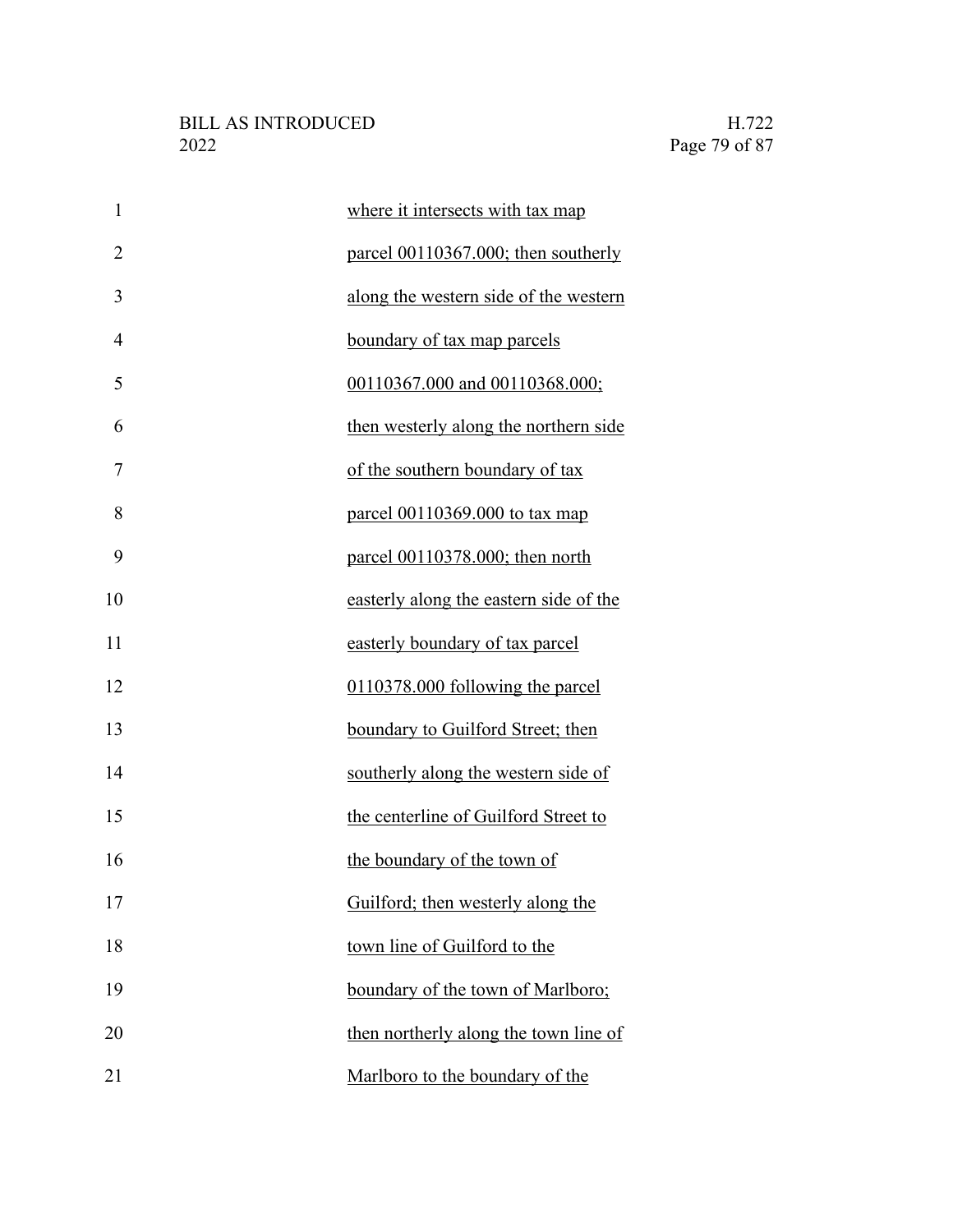| $\mathbf{1}$   |           | town of Dummerston; then easterly      |              |
|----------------|-----------|----------------------------------------|--------------|
| $\overline{2}$ |           | along the town line of Dummerston      |              |
| 3              |           | to the point of beginning              | $\mathbf{1}$ |
| 4              |           | Tax parcel ID numbers in               |              |
| 5              |           | WINDHAM-7 are those numbers            |              |
| 6              |           | recorded in the town clerk's office as |              |
| 7              |           | of April 1, 2020.                      |              |
| 8              | WINDHAM-8 | That portion of the town of            |              |
| 9              |           | Brattleboro encompassed within a       |              |
| 10             |           | boundary beginning at the point        |              |
| 11             |           | where the eastern boundary line of     |              |
| 12             |           | the town of Brattleboro along the      |              |
| 13             |           | Connecticut River intersects with the  |              |
| 14             |           | Whetstone Brook; then westerly         |              |
| 15             |           | along the southern side of the         |              |
| 16             |           | Whetstone Brook to the intersection    |              |
| 17             |           | with Elm Street; then northerly along  |              |
| 18             |           | the western side of the centerline of  |              |
| 19             |           | Elm Street to the intersection of      |              |
| 20             |           | Frost Street; then westerly along the  |              |
| 21             |           | southern side of the centerline of     |              |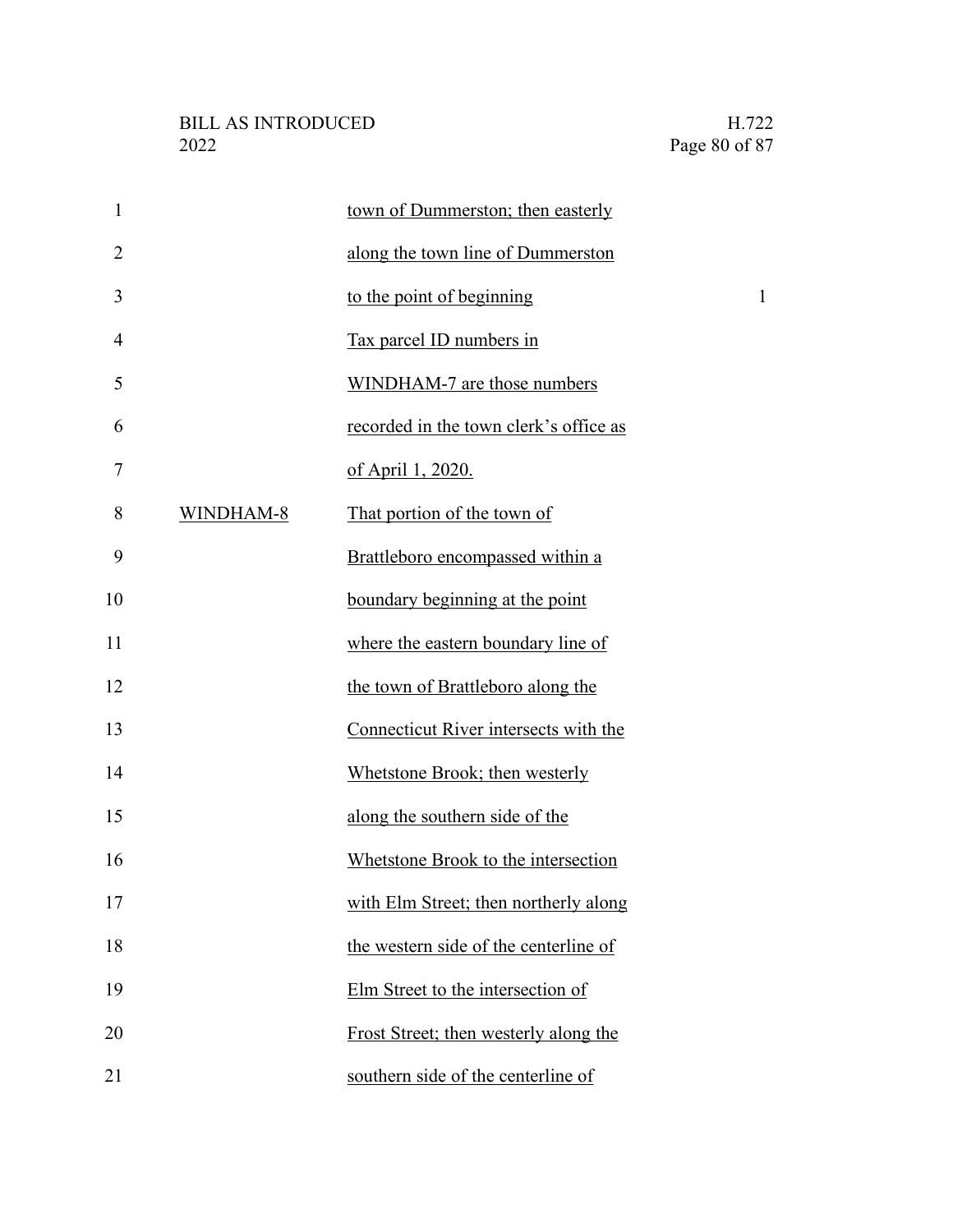| $\mathbf{1}$   | Frost Street to the intersection of    |
|----------------|----------------------------------------|
| $\overline{2}$ | Williams Street; then westerly along   |
| 3              | the southern side of the centerline of |
| $\overline{4}$ | Williams Street to the intersection of |
| 5              | Brannan Street; then southerly along   |
| 6              | the eastern side of the centerline of  |
| 7              | Brannan Street to the intersection of  |
| 8              | West Street; then westerly along the   |
| 9              | southern side of the centerline of     |
| 10             | West Street to the intersection of     |
| 11             | Strand Avenue; then southerly along    |
| 12             | the eastern side of the centerline of  |
| 13             | West Street to the intersection of     |
| 14             | Williams Street; then westerly along   |
| 15             | the southern side of the centerline of |
| 16             | Williams Street past Whetstone         |
| 17             | Drive to where it intersects with the  |
| 18             | Whetstone Brook; then westerly         |
| 19             | along the southern side the centerline |
| 20             | of the Whetstone Brook past            |
| 21             | Interstate 91 to the intersection of   |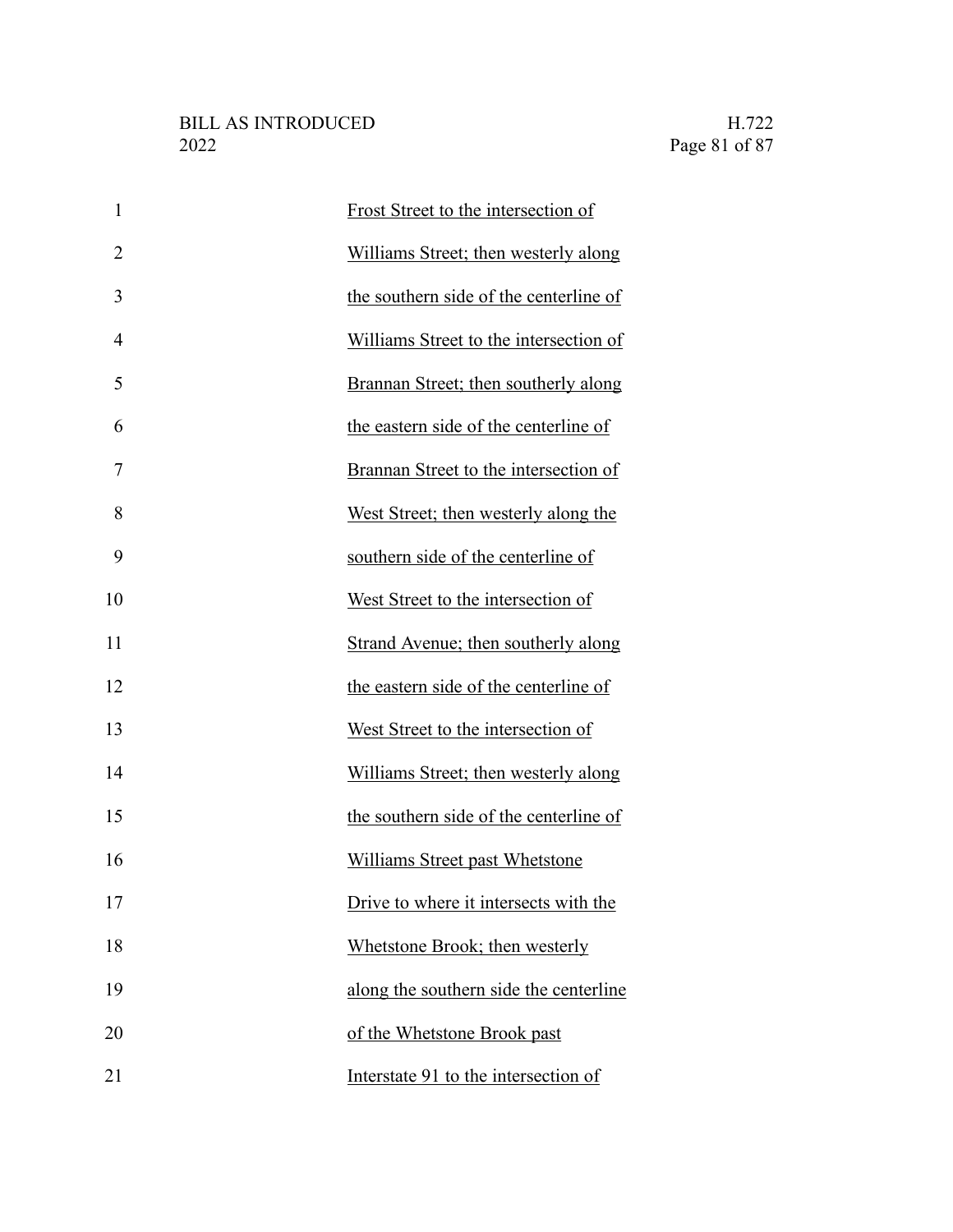| $\mathbf{1}$   | Guilford Street; then southerly along  |
|----------------|----------------------------------------|
| $\overline{2}$ | the eastern side of the centerline of  |
| 3              | Guilford Street to the intersection of |
| $\overline{4}$ | Maple Street; then easterly along      |
| 5              | the northern side of the centerline of |
| 6              | Maple Street to the westerly           |
| 7              | boundary of tax parcel                 |
| 8              | $00110367.000$ ; then southerly along  |
| 9              | the eastern side of the western        |
| 10             | boundary of tax parcels                |
| 11             | 00110367.000 and 00110368.000;         |
| 12             | then westerly along the south side of  |
| 13             | the southern boundary of tax           |
| 14             | parcel 00110369.000 to tax parcel      |
| 15             | 00110378.000; then northeasterly       |
| 16             | along the western side of the          |
| 17             | eastern boundary of tax parcel         |
| 18             | 00110378.000 following the parcel      |
| 19             | boundary to Guilford Street; then      |
| 20             | southerly along the eastern side of    |
| 21             | the centerline of Guilford Street to   |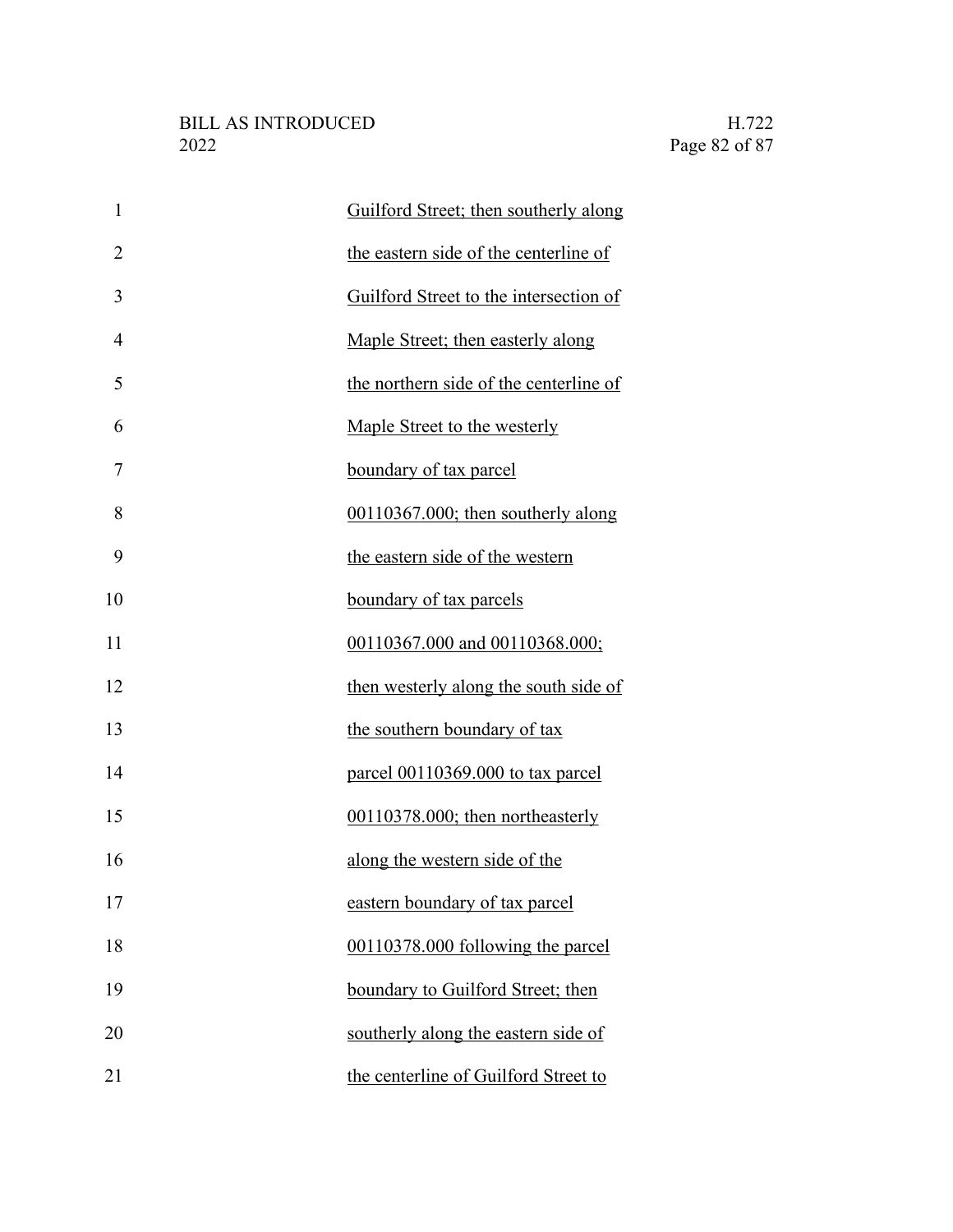| $\mathbf{1}$   |                   | the boundary of the town of            |                |
|----------------|-------------------|----------------------------------------|----------------|
| 2              |                   | Guilford; then easterly along the      |                |
| 3              |                   | town line of Guilford to the           |                |
| $\overline{4}$ |                   | intersection with the Connecticut      |                |
| 5              |                   | River; then northerly along the        |                |
| 6              |                   | Connecticut River to the point of      |                |
| 7              |                   | beginning.                             | 1              |
| 8              |                   | Tax parcel ID numbers in               |                |
| 9              |                   | WINDHAM-8 are those numbers            |                |
| 10             |                   | recorded in the town clerk's office as |                |
| 11             |                   | of April 1, 2020.                      |                |
| 12             | WINDHAM-9         | That portion of the town of            |                |
| 13             |                   | Brattleboro not located in             |                |
| 14             |                   | WINDHAM-7 or WINDHAM-8                 | $\mathbf{1}$   |
| 15             | WINDHAM-          |                                        |                |
| 16             | WINDSOR-          |                                        |                |
| 17             | <b>BENNINGTON</b> | Andover, Londonderry, Weston, and      |                |
| 18             |                   | Winhall                                | 1              |
| 19             |                   | *** WINDSOR COUNTY ***                 |                |
| 20             | WINDSOR-1         | Hartland, West Windsor, and            |                |
| 21             |                   | Windsor                                | $\overline{2}$ |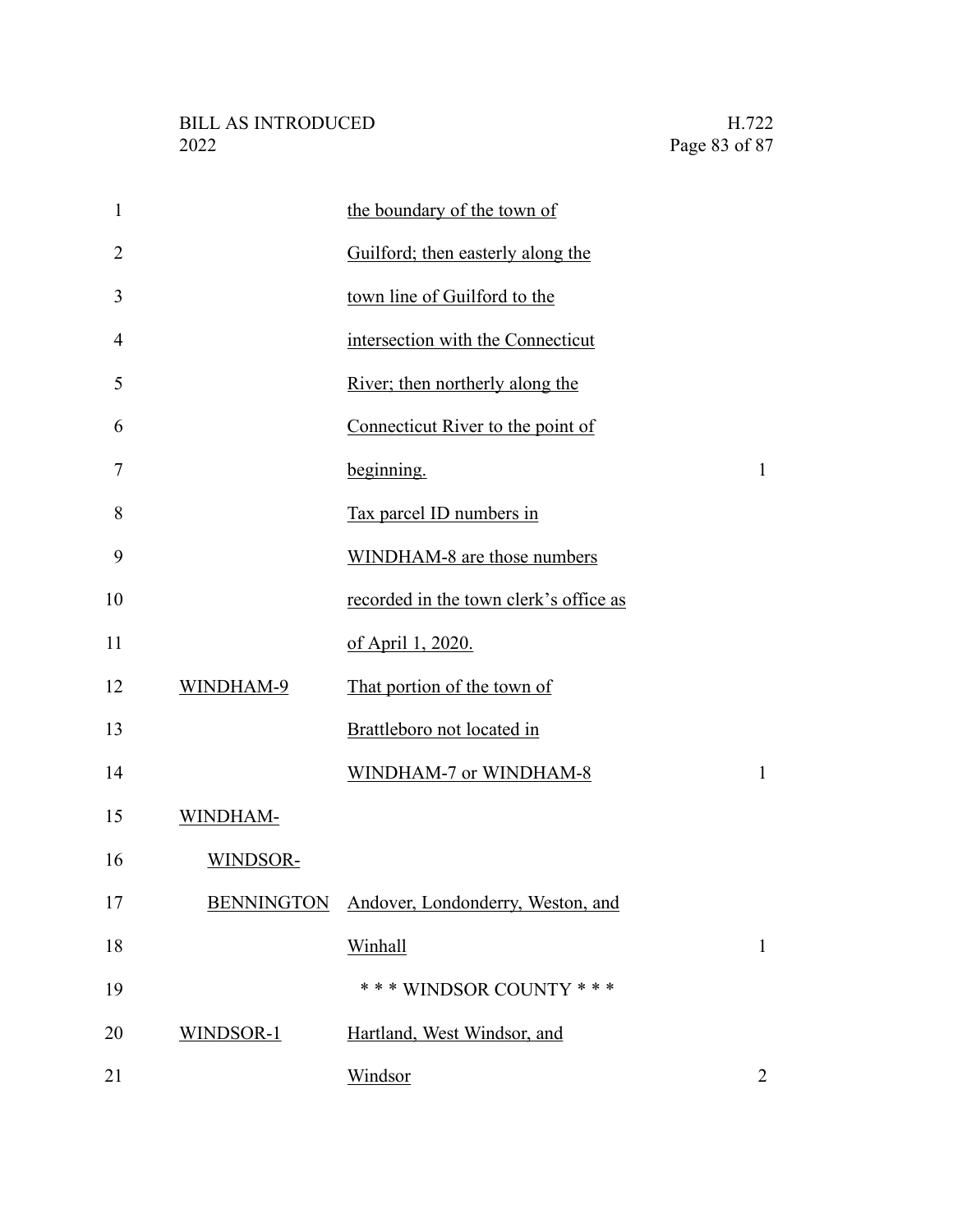| 1              | WINDSOR-2 | Baltimore, Cavendish, and            |                |
|----------------|-----------|--------------------------------------|----------------|
| $\overline{2}$ |           | Weathersfield                        | $\mathbf{1}$   |
| 3              | WINDSOR-3 | Springfield                          | $\overline{c}$ |
| $\overline{4}$ | WINDSOR-4 | Barnard, Bridgewater, Pomfret, and   |                |
| 5              |           | that portion of the town of Hartford |                |
| 6              |           | encompassed within a boundary        |                |
| 7              |           | beginning at the point where the     |                |
| 8              |           | northern boundary line of Hartford   |                |
| 9              |           | and Norwich intersects with Joshua   |                |
| 10             |           | Road; then southerly along the       |                |
| 11             |           | western side of the centerline of    |                |
| 12             |           | Joshua Road to the intersection of   |                |
| 13             |           | Jericho Street; then southwesterly   |                |
| 14             |           | along the northern side of the       |                |
| 15             |           | centerline of Jericho Street to the  |                |
| 16             |           | intersection of VT Route 14; then    |                |
| 17             |           | easterly along the southern side of  |                |
| 18             |           | the centerline of VT Route 14 to the |                |
| 19             |           | intersection of the centerline of    |                |
| 20             |           | Runnals Road and VT Route 14;        |                |
| 21             |           | then turn south along the            |                |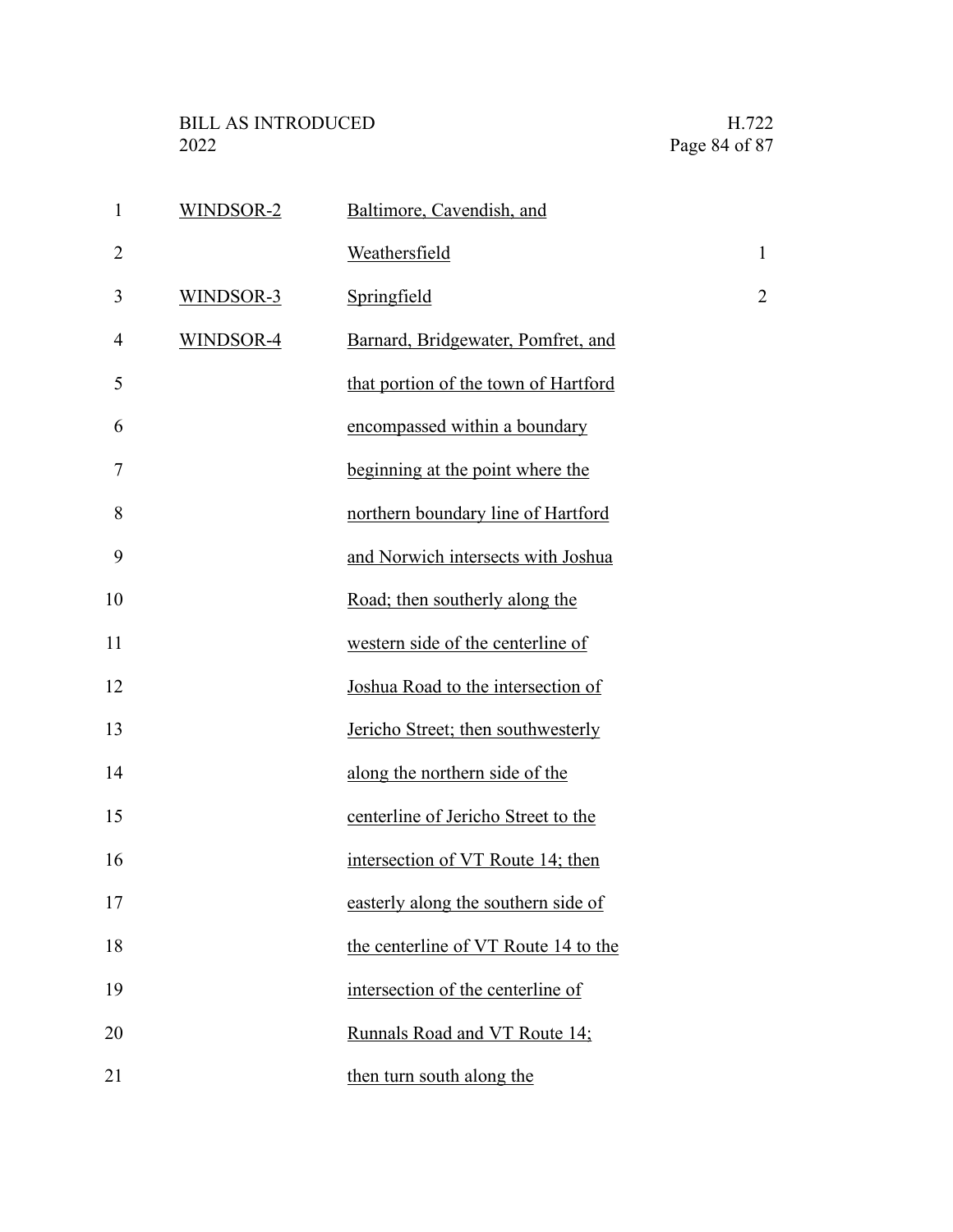| $\mathbf{1}$   | southwesterly side of a straight line   |
|----------------|-----------------------------------------|
| $\overline{2}$ | extension from the end of Runnals       |
| 3              | Road across the White River to the      |
| 4              | intersection of Old River Road and      |
| 5              | the beginning of Costello Road; then    |
| 6              | westerly along the northern side of     |
| 7              | the centerline of Costello Road to the  |
| 8              | intersection of Old Quechee Road;       |
| 9              | then southwesterly along the            |
| 10             | northeasterly side of the centerline of |
| 11             | Old Quechee Road to the                 |
| 12             | intersection of Quechee Main Street;    |
| 13             | then westerly along the northern side   |
| 14             | of the centerline of Quechee Main       |
| 15             | Street to the intersection of           |
| 16             | Waterman Hill Road and the              |
| 17             | Quechee Covered Bridge; then            |
| 18             | westerly along the northern side of     |
| 19             | the Ottauquechee River to the           |
| 20             | boundary line of the town of            |
| 21             | Hartland; then westerly along the       |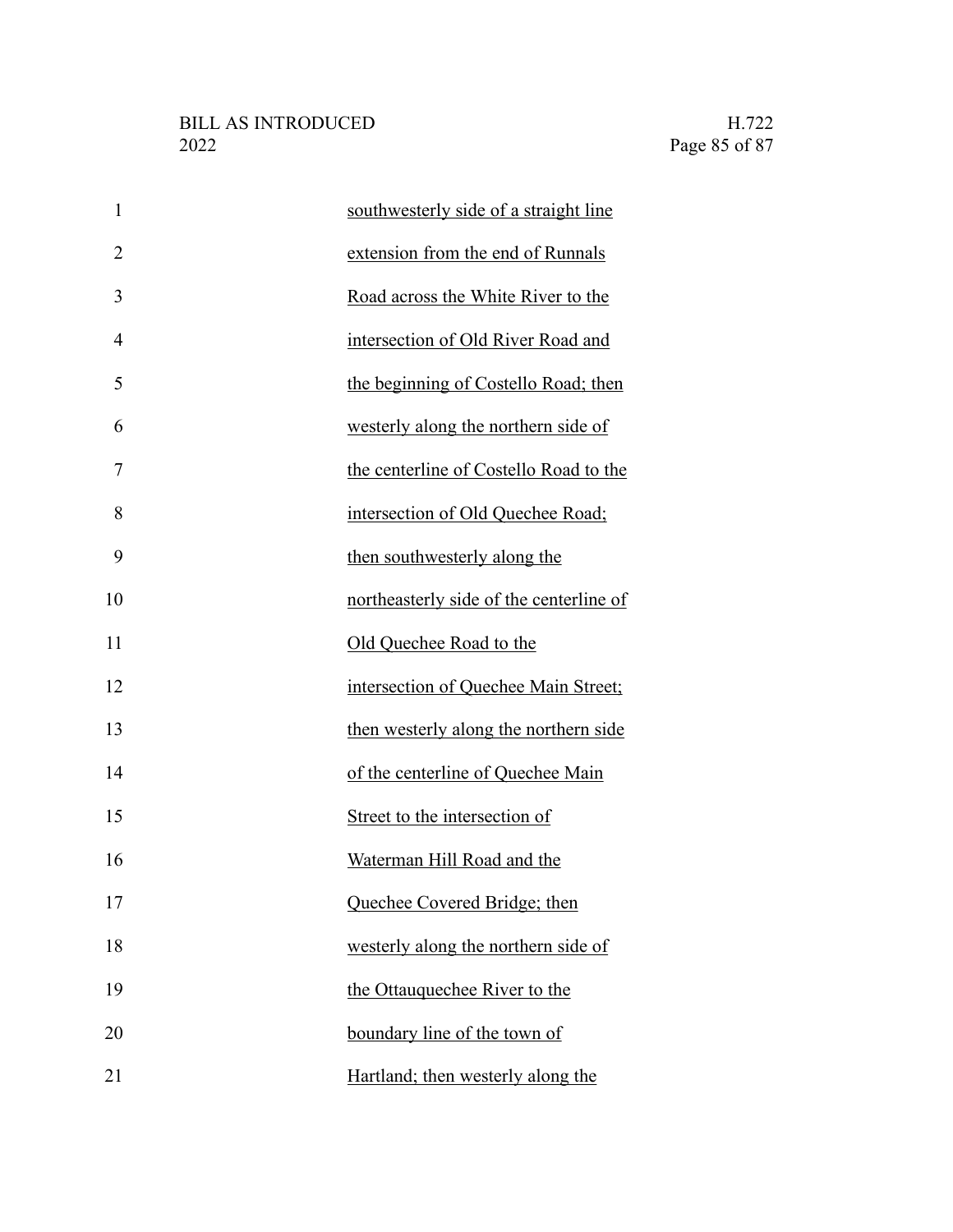| $\mathbf{1}$   |                | town line of Hartland to the          |                |
|----------------|----------------|---------------------------------------|----------------|
| $\overline{2}$ |                | boundary of the town of Woodstock;    |                |
| 3              |                | then westerly along the town line of  |                |
| 4              |                | Woodstock to the boundary of the      |                |
| 5              |                | town of Pomfret; then northerly       |                |
| 6              |                | along the town line of Pomfret to the |                |
| 7              |                | boundary of the town of Sharon;       |                |
| 8              |                | then easterly along the town line of  |                |
| 9              |                | Sharon to the boundary of the town    |                |
| 10             |                | of Norwich; then easterly along the   |                |
| 11             |                | town line of Norwich to the point of  |                |
| 12             |                | beginning                             | $\mathbf{1}$   |
| 13             | WINDSOR-5      | Plymouth, Reading, and Woodstock      | $\mathbf{1}$   |
| 14             | WINDSOR-6      | That portion of the town of Hartford  |                |
| 15             |                | not located in WINDSOR-4              | $\overline{2}$ |
| 16             | WINDSOR-       |                                       |                |
| 17             | <b>ADDISON</b> | Bethel, Hancock, Rochester, and       |                |
| 18             |                | Stockbridge                           | $\mathbf{1}$   |
| 19             | WINDSOR-       |                                       |                |
| 20             | ORANGE-1       | Royalton and Tunbridge                | $\mathbf{1}$   |
| 21             | WINDSOR-       |                                       |                |